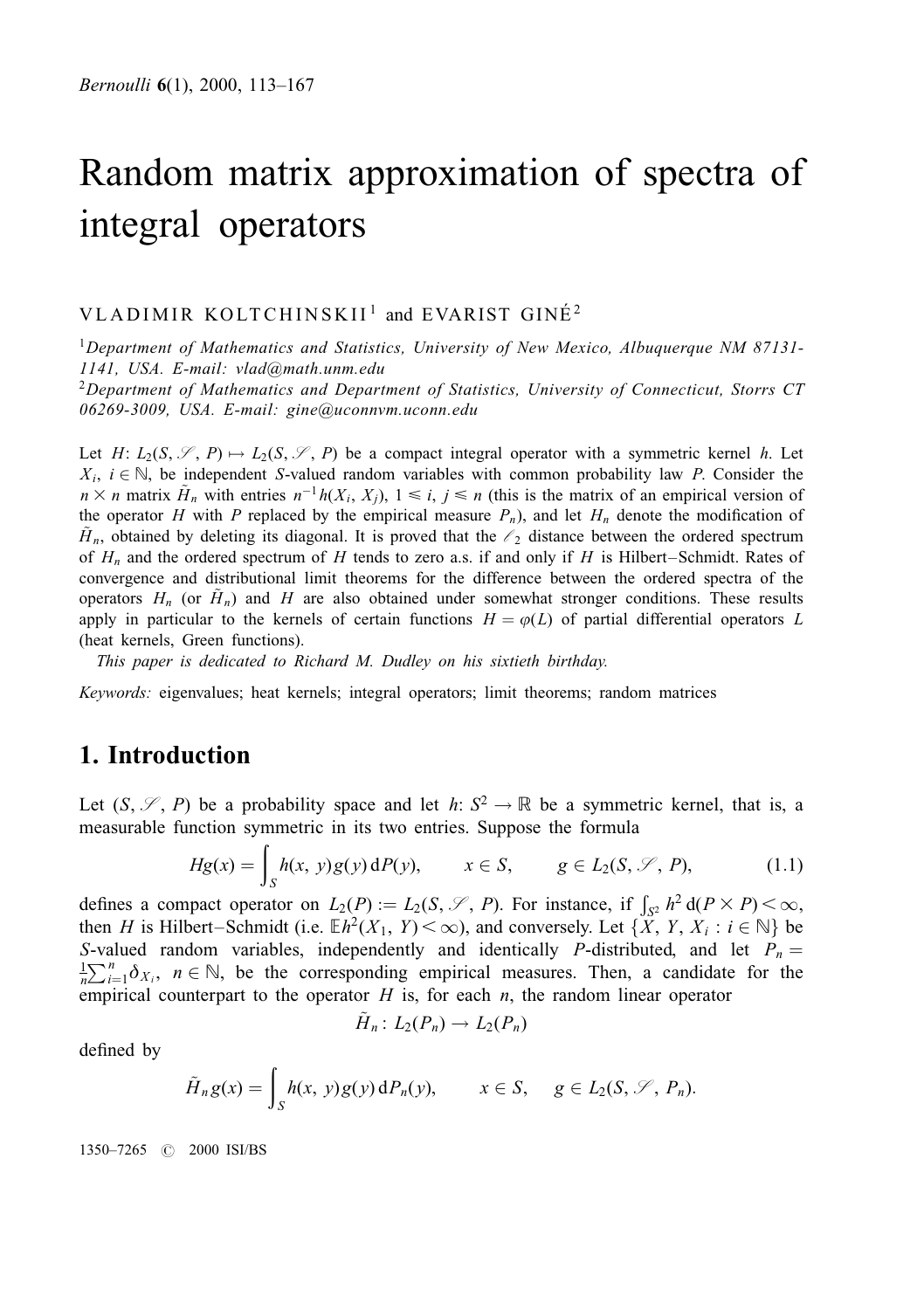The map  $g \to (\frac{1}{\sqrt{n}}g(X_1(\omega)), \ldots, g(X_n(\omega)))$  defines, for each  $\omega \in \Omega$ , an isometry of  $L(P(\omega))$  onto a subspace of  $\mathbb{R}^n$  (onto the whole of  $\mathbb{R}^n$  if the values  $Y_n(\omega)$  i  $\leq n$  are all  $L_2(P_n(\omega))$  onto a subspace of  $\mathbb{R}^n$  (onto the whole of  $\mathbb{R}^n$  if the values  $X_i(\omega)$ ,  $i \leq n$ , are all different). By means of this isometry  $H<sub>n</sub>$  is identified to the operator of  $\mathbb{R}^n$  whose matrix in the canonical basis is

$$
\tilde{H}_n = \frac{1}{n} (h(X_i, X_j) : 1 \le i, j \le n).
$$
\n(1.2)

Actually, as will be made clear in the next section,  $\tilde{H}_n$  is not the best random operator that can be used in order to recover properties of the spectrum of  $H$  (unless  $H$  satisfies certain additional integrability conditions). It is rather its modification

$$
H_n = \frac{1}{n}((1 - \delta_{ij})h(X_i, X_j) : 1 \le i, j \le n),
$$
\n(1.3)

obtained by deleting the diagonal in the matrix  $\tilde{H}_n$ , that should be used to this effect. Clearly, this should be so because, if P is continuous, the operator H is not altered by modifications on the diagonal of the function  $h(x, y)$ .

The object of this paper is to show that the (usually infinite) spectrum of  $H$  can be approximated by the (finite) spectrum of  $H_n$  or the spectrum of  $H_n$ . Our results include a law of large numbers (LLN), convergence rates, central limit theorems (CLTs) and some examples. There is an extensive literature on estimation of spectra of random matrices. Most often one encounters limit theorems for spectra of sample covariance matrices (see, for example, Hsu 1939; Anderson 1948; James 1954; Geman 1980; Dauxois et al. 1982; Silverstein 1985; Girko 1990; Eaton and Tyler 1991; Bai 1993b), or for spectra of Wigner matrices, that is, matrices with independent entries (Wigner 1955; Dyson 1962a; 1962b; 1962c; Grenander 1963; Pastur 1973; Mehta 1991; Girko 1990; Voiculescu 1991; Bai 1993a; and references therein), or for certain random operators of interest in physics (see Pastur 1973; Cycon et al. 1987). However, the problems considered here, which somehow originate in U-statistics, do not seem to have been treated before.

Although we do not develop applications in this paper, we believe the results are potentially useful in several respects. As a first observation in this regard, our law of large numbers should provide a dimension-robust Monte Carlo method for estimating the spectrum of an integral Hilbert-Schmidt operator, which should at least be useful in higher dimensions. The results may also be of interest in nonparametric indirect estimation problems (for an interesting practical example of such a problem, see Vardi et al. 1985): suppose, for example, that the goal is to estimate an unknown function g by the observations of its integral transform Hg at random points  $X_i$ ,  $i = 1, \ldots, n$ . Suppose also that the kernel h of H is unknown, but its observations at the sample  $X_i$ ,  $i = 1, \ldots, n$ , are available. In such cases, preliminary estimation of the spectrum of  $H$  (as well as its eigenfunctions) is crucial for the construction of asymptotically optimal estimators of the unknown function g.

Another possible application may be found in the theory of U-statistics. Let  $U_n$  be a Ustatistic with a P-completely degenerate Hilbert-Schmidt kernel  $h$ ,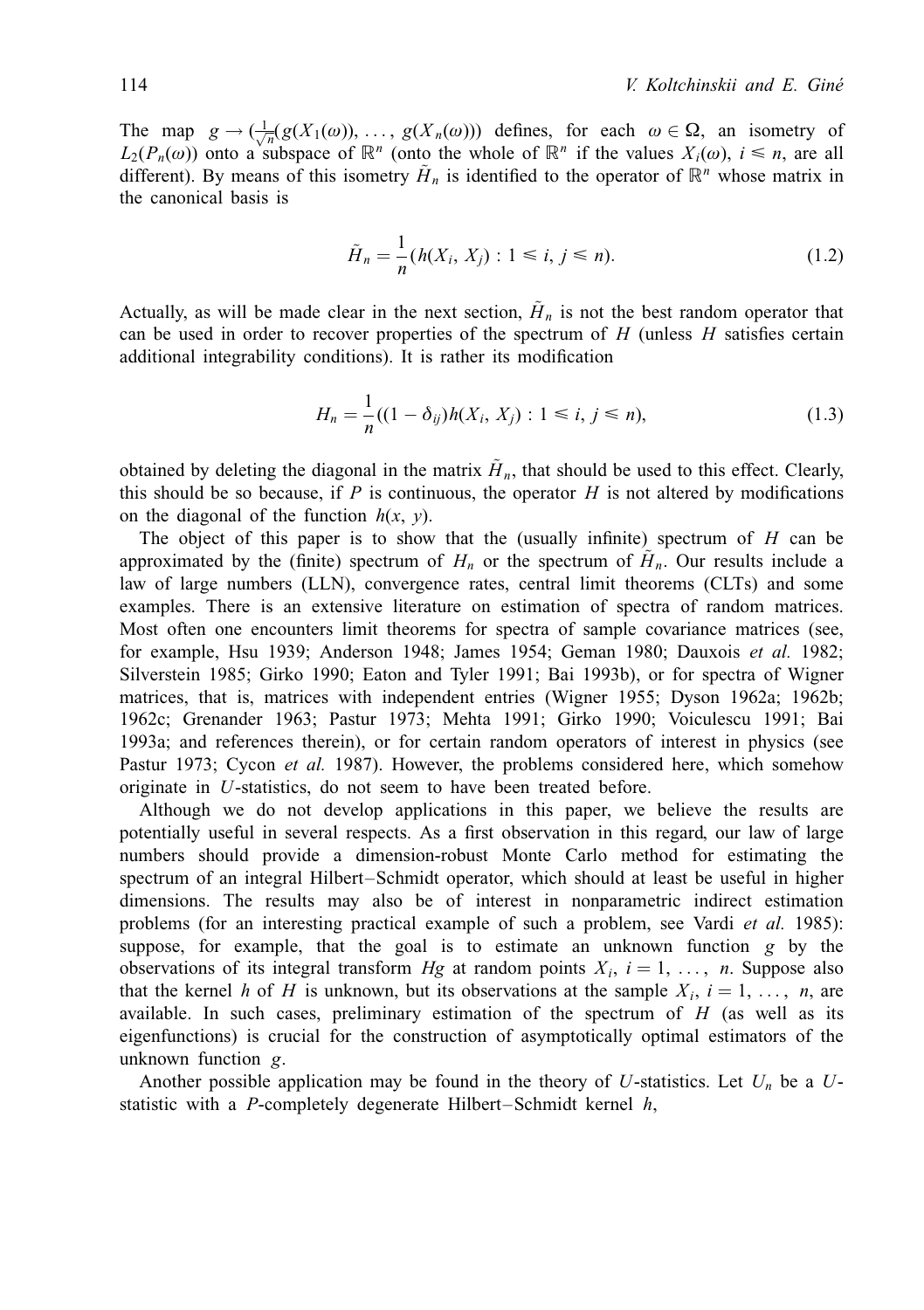$$
U_n:=\frac{2}{n(n-1)}\sum_{i
$$

The limit distribution of  $nU_n$  is that of the random variable  $\sum_{r=1}^{\infty} \lambda_r (g_r^2 - 1)$ , where  $\lambda_r$ ,  $r \ge 1$ , are the eigenvalues of h and  $g_r$ ,  $r \ge 1$ , are independent standard normal random variables (see, for example, Serfling 1980). The eigenvalues of the random matrix  $H_n$  can then be used to approximate the limit distribution of U-statistics. Gine and Zhang  $(1996)$ formulated one of the conditions for the law of the iterated logarithm for degenerate Ustatistics in terms of stochastic boundness of the maximal eigenvalue of the random matrix

$$
\left(n^{-1}h(X_i,X_j)I_{h^2(X_i,X_j)\leq (i\vee j)^2\log\log(i\vee j)}\colon 1\leq i,\,j\leq n\right),
$$

which is a truncated version of the matrix  $H<sub>n</sub>$ . It is plausible that refinements of the present results may help in dealing with this not too practical condition. Dehling and Mikosch (1994) used the asymptotic properties of the matrices  $H_n$  and related quadratic forms in their study of the bootstrap for U-statistics. They proved a version of the law of large numbers, for the spectra of  $H_n$ , which follows from our Theorem 3.1.

It is also worth noting that the operators  $H_n$ ,  $H_n$  provide a very simple model for asymptotically small random perturbations of an operator in a Hilbert space. Thus, the study of the asymptotic behaviour of their spectra might be related to other problems on fluctuations of the spectra of randomly perturbed operators. A physically meaningful example of this sort is the so-called 'crushed ice' problem (see Simon 1979), where one studies the asymptotics of the spectrum of the Laplacian with a Dirichlet boundary condition on a bounded open region  $G$  with random holes, as the number of holes tends to infinity. Ozawa (1987; 1993) obtained rates of convergence and distributional limit theorems for such random spectra (in some special cases) by considering the Green function of the random operator as a small random perturbation of the Green function of the Laplace operator in G. Some of his asymptotics look very similar to the asymptotics in our problem.

In Section 2 we describe a few known facts on perturbation of spectra of operators, namely, some very useful inequalities due to Lidskii and to Wielandt. Section 3 contains the LLN: we show that the  $\ell_2$  distance between the ordered spectra of  $H_n$  and H tends to zero almost surely if and only if the operator  $H$  is Hilbert-Schmidt. We also obtain rates for this LLN in Section 4. Under strong enough conditions these rates become of the order of  $\sqrt{n}$ , suggesting the possiblity of obtaining CLTs. These are considered in Sections 5 and 6. The limiting distribution is that of a suitable functional of a Gaussian process. It is worth noting that we do not assume the spectrum of  $H$  to be simple, and therefore application of the delta method must be circumvented. The conditions on  $H$  for rates of convergence or for the CLT are not always easy to verify. In Section 7 we show, in part via Tauberian type arguments, how bounds on the heat kernels of certain elliptic partial differential operators (Davies 1989) imply our conditions and provide estimators for their eigenvalues.

The main non-probabilitic tools throughout are the classical inequalities of Lidskii (1950) on perturbation of spectra and a less known inequality of Wielandt (1967) (see also Eaton and Tyler 1991). This last inequality allows us to treat multiple eigenvalues in the CLT.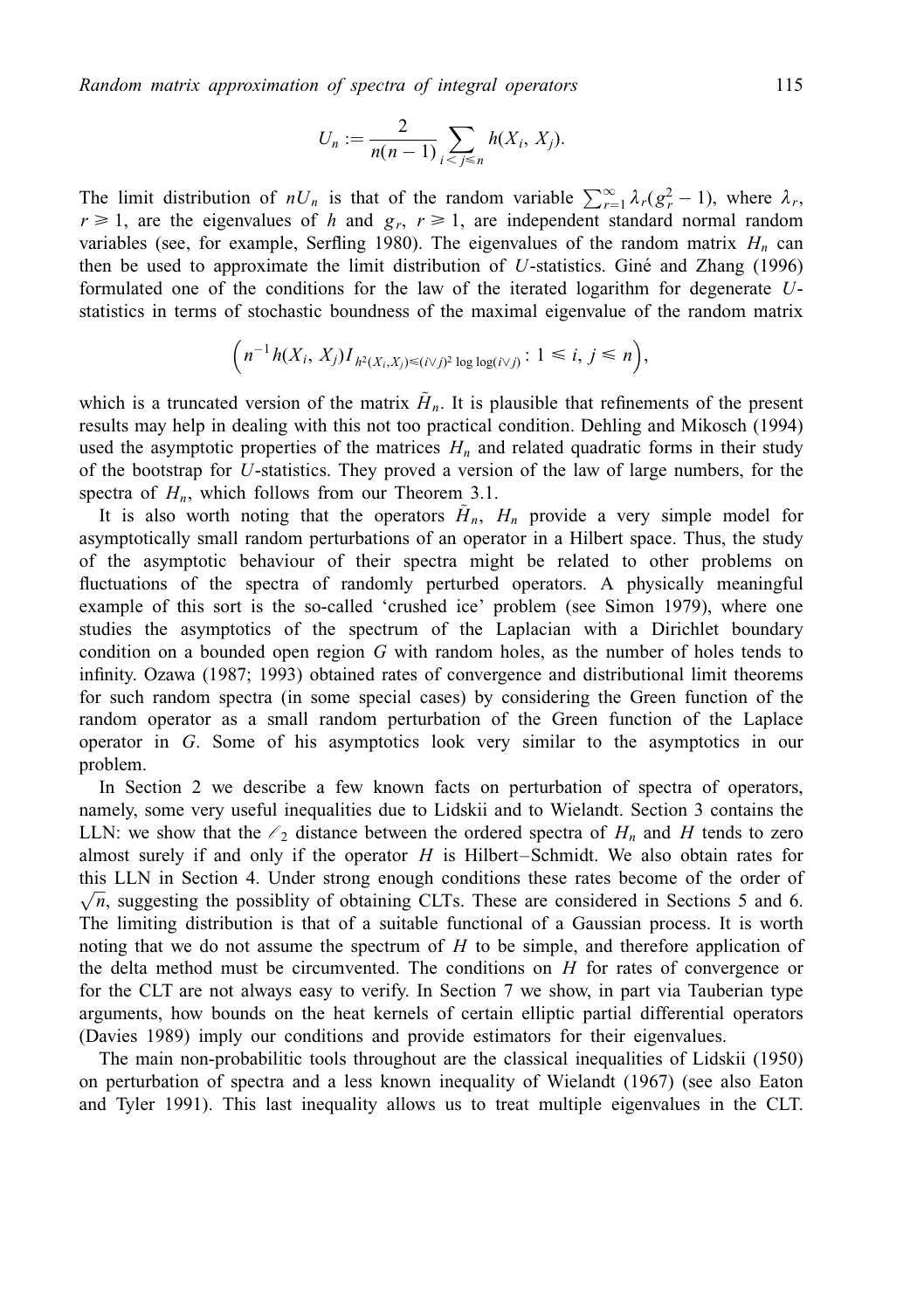Several *ad hoc* lemmas on perturbation of operators are also required, and we develop them as needed (Sections 5 and 6).

### 2. Some notation and several facts on operator theory

In this paper we consider mostly compact symmetric operators in a Hilbert space  $\mathcal{H}$ , mainly,  $\mathcal{H} = L_2(S, \mathcal{S}, P)$ . Given an operator  $T: \mathcal{H} \mapsto \mathcal{H}$ , we use the notation  $||T||$  for the operator norm and  $||T||_{\text{HS}}$  for the Hilbert–Schmidt norm of T (the latter, defined as  $||T||_{\text{HS}} =$  $(\sum_{\alpha} |Te_{\alpha}|^2)^{1/2}$  for any complete orthonormal system  $\{e_{\alpha}\}\)$ .

Let J be a countable set (more specifically,  $J = \mathbb{N}$  or  $J = \mathbb{Z}$ ). As usual  $\ell_2 := \ell_2(J)$  will denote the Hilbert space of all sequences  $\mu := \{\mu_n\}_{n \in J}^{\infty}$ , such that  $\sum_{n \in J} |\mu_n|^2 < +\infty$  with inner product  $\langle \mu, \nu \rangle_{\ell_2} := \sum_{n \in J} \mu_n \nu_n$  and norm  $\|\cdot\|^2_{\ell_2} := \langle \cdot, \cdot \rangle_{\ell_2}$ . Let  $\|\mu\|_{c_0} := \sup_{n \in J} |\mu_n|$ denote the sup-norm of the sequence  $\mu$ . Then,  $c_0(\mathbb{N})$  will denote the Banach space of all sequences  $\mu := {\{\mu_n\}}_{n \in \mathbb{N}}$  such that  $\mu_n \to 0$  as  $n \to +\infty$ , equipped with the norm  $\|\cdot\|_{c_0}$ . Similarly,  $c_0(\mathbb{Z})$  will denote the Banach space of all sequences  $\mu := {\{\mu_n\}}_{n \in \mathbb{Z}}$ , such that  $\mu_n \to 0$  as  $|n| \to \infty$ , also with the norm  $\|\cdot\|_{c_0}$ . We will use the same norms in finitedimensional spaces  $\mathbb{R}^n$ , considering them as subspaces of  $c_0$  or  $\ell_2$ , respectively.

Let  $\mathcal{P} = \mathcal{P}(J)$  be the set of all bijections on the set J, and let  $\mathcal{P}$  also denote the equivalence relation on  $\mathbb{R}^J$  given by  $\{x_i : i \in J\} \mathcal{P} \{y_i : i \in J\}$  if and only if the sequence  $\{y_i\}$  is a rearrangement of the sequence  $\{x_i\}$ , that is,  $y_i = x_{\sigma(i)}$ ,  $i \in J$ , for some  $\sigma \in \mathcal{P}$ . Then, the spectrum  $\lambda(T)$  of a compact, symmetric operator T on  $\mathcal{H}$ , which is the set of all its eigenvalues, each counted with its multiplicity, is a point in  $c_0/\mathcal{P}$ , and if moreover T is Hilbert–Schmidt, then  $\lambda(T) \in \ell_2/\mathcal{P}$ , as is well known (see, for example, Dunford and Schwartz 1963, Vol. II, Chapters X and XI). If A is a symmetric operator on  $\mathbb{R}^n$ ,  $n < \infty$ , then we make the convention of adding to its spectrum an infinite number of zeros, so as to make of it also a point in  $\ell_2/\mathcal{P}$  (or, more formally, we denote by  $\lambda(A)$  the spectrum of the operator on  $\ell_2$  that coincides with A on  $\mathbb{R}^n$  and is zero on the orthocomplement of  $\mathbb{R}^n$  in  $\ell_2$ ). These formalities are introduced because we will measure closeness of spectra of operators by the following distance  $\delta_2$  defined on  $\ell_2/\mathcal{P}$ , which we call the  $\ell_2$ *rearrangement* distance: if  $x = \{x_i : i \in J\}$  and  $y = \{y_i : i \in J\}$  are in  $\ell_2$ , and if [x], [y] are the corresponding equivalence classes, then  $\delta_2([x], [y])$ , or, with some abuse of notation,  $\delta_2(x, y)$ , is defined as

$$
\delta_2(x, y) = \inf_{\sigma \in \mathcal{P}} \left[ \sum (x_i - y_{\sigma(i)})^2 \right]^{\frac{1}{2}}.
$$

To see that  $\delta_2$  is a distance on  $\ell_2/\mathcal{P}$ , given x, y,  $z \in \ell_2$  and  $\varepsilon > 0$ , let  $\tau \in \mathcal{P}$  be such that  $\delta_2(x, z) \geqslant \left[\sum_{i} (x_i - z_{\tau(i)})^2\right]^{\frac{1}{2}} - \varepsilon/2$  and let  $\sigma \in \mathcal{P}$  be such that  $\delta_2(y, z) \geqslant \left[\sum_{i} (z_{\tau(i)})^2\right]^{\frac{1}{2}}$  $(y_{\sigma(i)})^2$ ]<sup>1</sup>/<sub>2</sub> –  $\varepsilon$ /2. Then,

$$
\delta_2(x, y) \leqslant \left[ \sum (x_i - y_{\sigma(i)})^2 \right]^{\frac{1}{2}} \leqslant \delta_2(x, z) + \delta_2(z, y) - \varepsilon
$$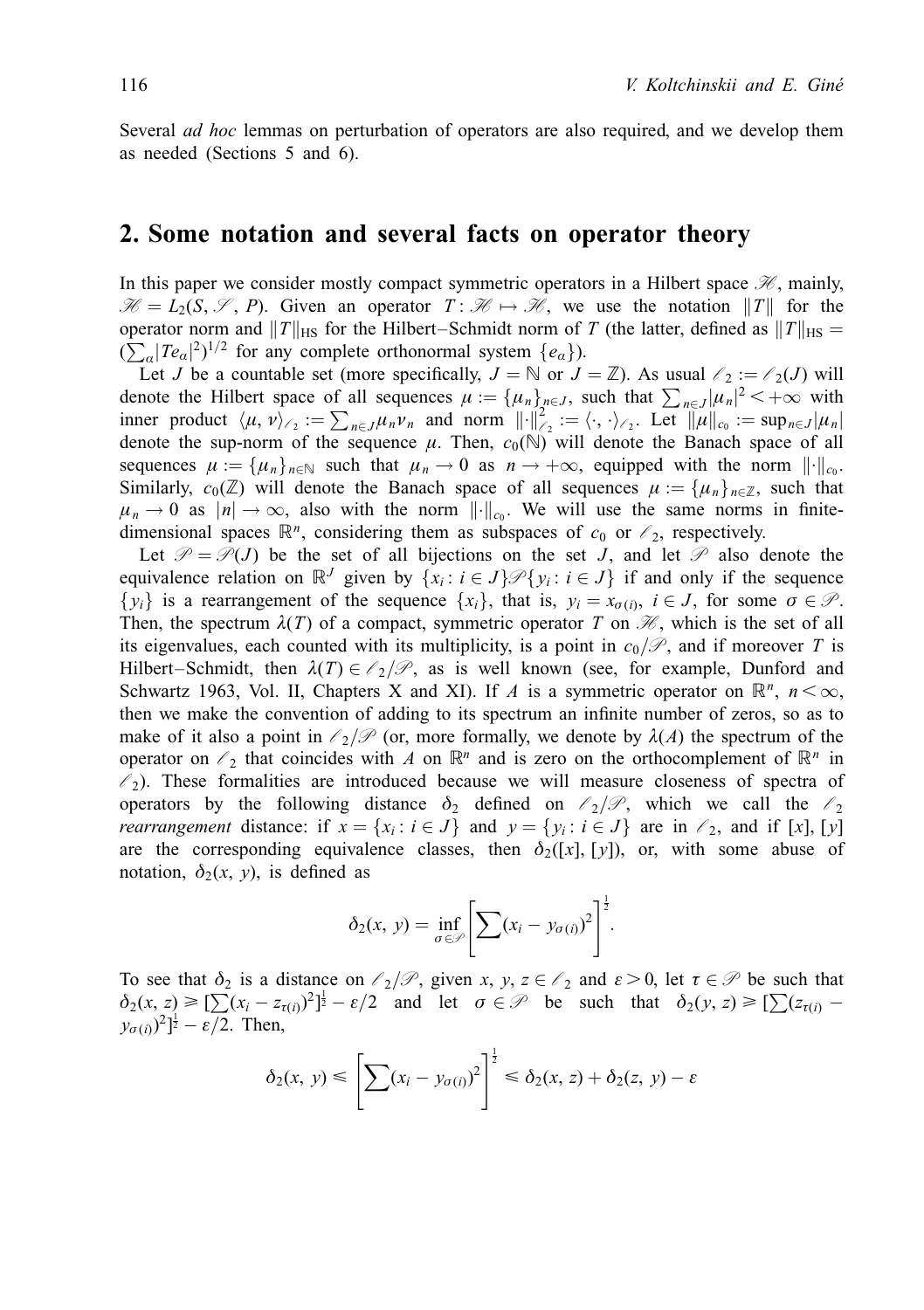by the triangle inequality for the  $\ell_2$  norm. So,  $\delta_2$  is a well-defined distance between spectra of Hilbert–Schmidt operators and/or spectra of operators in  $\mathbb{R}^n$ ,  $n < \infty$ .

Given two vectors  $u := (u_1, \ldots, u_n) \in \mathbb{R}^n$  and  $v := (v_1, \ldots, v_m) \in \mathbb{R}^m$ , we set

$$
u\oplus v:=(u_1,\ldots,u_n,v_1,\ldots,v_m)\in\mathbb{R}^{n+m},
$$

with obvious extensions to the cases of finite sums, infinite sums, infinite-dimensional vectors, etc.

Given a vector  $\mu$  in  $\mathbb{R}^d$  we will denote by  $\mu^{\dagger}(\mu^{\uparrow})$  its non-increasing (non-decreasing) rearrangement, that is, the vector of  $\mathbb{R}^d$  with the same coordinates as  $\mu$ , arranged in nonincreasing (non-decreasing) order.

For  $x = (x_i) \in c_0$ , we set  $\tilde{x}_+ = (x_i \vee 0)$  and  $\tilde{x}_- = x - \tilde{x}_+$ . Then, for any  $x, y \in \mathcal{C}_2$ ,  $\delta_2^2(x, y) = \delta_2^2(\tilde{x}_+, \tilde{y}_+) + \delta_2^2(\tilde{x}_-, \tilde{y}_-)$ , and if we let  $\tilde{x}_+^{\downarrow}$  denote the point in  $\ell_2$  with the same coordinates of  $\tilde{x}_+$ , but arranged in non-increasing order (with the zero coordinates suppressed if  $\tilde{x}_+$  has an infinite number of non-zero coordinates), we have  $\delta_2(\tilde{x}_+,\tilde{y}_+) = \|\tilde{x}^{\downarrow}_+ - \tilde{y}^{\downarrow}_+\|_{\ell_2}$ . Likewise,  $\delta_2(\tilde{x}_-,\tilde{y}_-) = \|\tilde{x}^{\uparrow}_- - \tilde{y}^{\uparrow}_-\|_{\ell_2}$ , where the superscript  $\uparrow$ indicates non-decreasing rearrangement. (For  $x = (x_1, \ldots, x_n) \in \mathbb{R}^n$ ,  $\tilde{x}_+ = (x_1 \vee 0, \ldots, x_n)$  $x_n \vee 0, 0, \ldots \in \ell_2$ , and the seemingly superfluous tilde is introduced in order to distinguish this point from the vector in a Euclidean space of lower dimension obtained by deleting all the zeros from  $\tilde{x}_+$ , which will be denoted by  $x_+$  in Section 5.)

If  $\mu \in c_0(\mathbb{Z})$ , we set  $\mu^{\uparrow\downarrow} = \tilde{\mu}^{\uparrow\downarrow} \oplus \tilde{\mu}^{\downarrow}_+$ . (For instance, if  $\mu = (-2, -3, 1, 2)$  then  $\mu^{\downarrow} =$  $(2, 1, -2, -3)$  and  $\mu^{\uparrow\downarrow} = (-3, -2, 0, ...) \oplus (2, 1, 0, ...) \in c_0(\mathbb{Z})$ . Clearly, for any two sequences  $\mu, \nu \in \ell_2(\mathbb{Z}) = \ell_2 \oplus \ell_2$ ,

$$
\delta_2(\mu,\nu)=\|\mu^{\uparrow\downarrow}-\nu^{\uparrow\downarrow}\|_{\ell_2}.
$$

We will make frequent use of the following inequality of Lidskii (1950) (see also Kato 1982).

**Theorem 2.1 (Lidskii's inequality).** Let A, B be symmetric operators on  $\mathbb{R}^d$ . Then, for any convex function  $\varphi$  on  $\mathbb{R}$ ,

$$
\sum_{j=1}^{d} \varphi(\lambda_j^{\downarrow}(B) - \lambda_j^{\downarrow}(A)) \le \sum_{j=1}^{d} \varphi(\lambda_j^{\downarrow}(B - A)). \tag{2.1}
$$

In particular, for all  $p \geq 1$ ,

$$
\left(\sum_{j=1}^d |\lambda_j^{\downarrow}(B) - \lambda_j^{\downarrow}(A)|^p\right)^{1/p} \leqslant \left(\sum_{j=1}^d |\lambda_j^{\downarrow}(B - A)|^p\right)^{1/p}.
$$
\n(2.2)

For  $p = +\infty$ ,

$$
\max_{1 \le j \le d} |\lambda_j^{\downarrow}(B) - \lambda_j^{\downarrow}(A)| \le \max_{1 \le j \le d} |\lambda_j^{\downarrow}(B - A)|. \tag{2.3}
$$

We are especially interested in the case  $p = 2$ . In this case Lidskii's inequality was extended by Hoffman and Wielandt (1953) to the more general case of normal operators A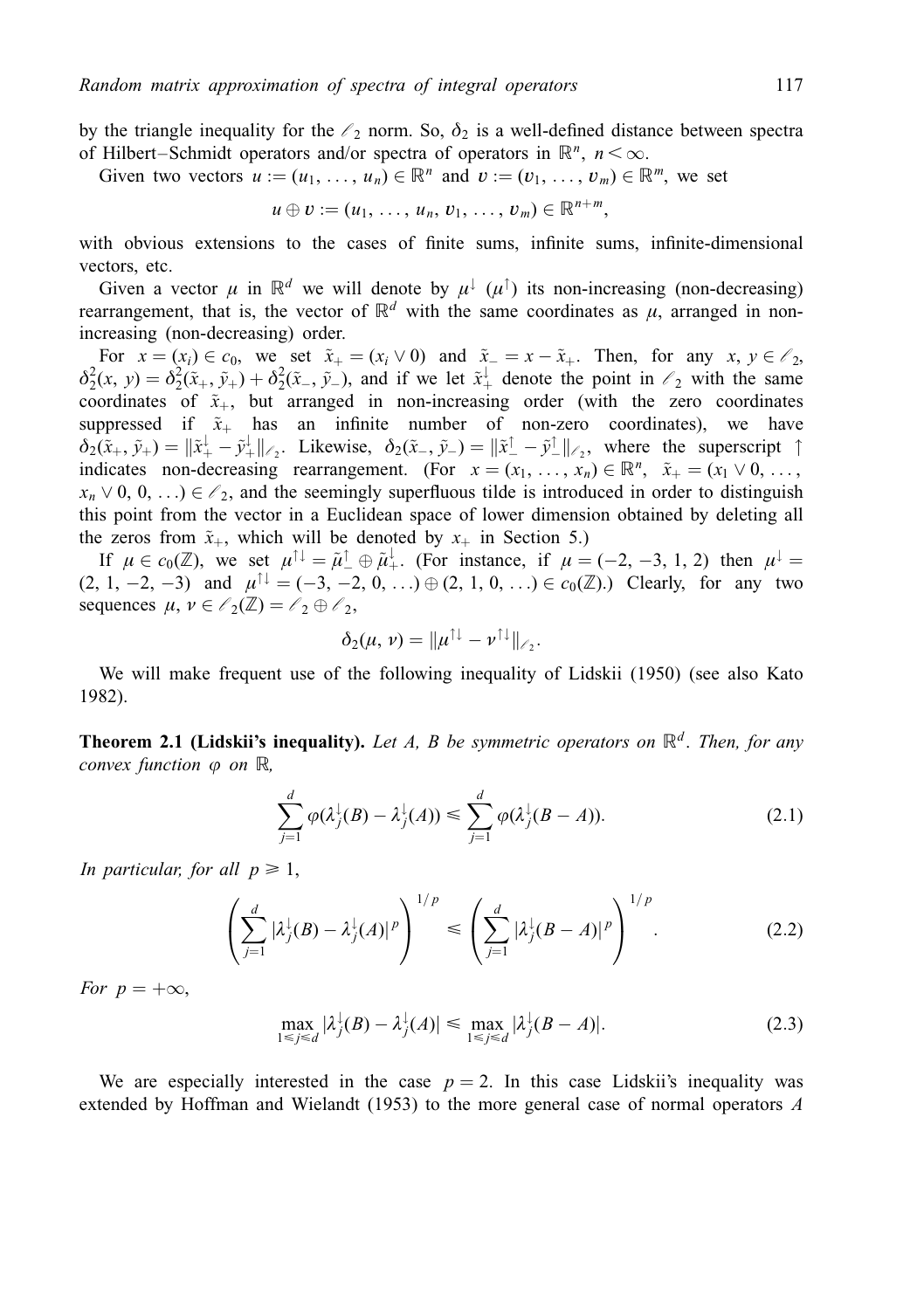and B. We formulate this result here in a form covenient for our goals (using the  $\delta_2$ ) distance).

**Theorem 2.2 (Hoffman–Wielandt Inequality).** If A and B are normal operators of  $\mathbb{R}^d$ , in particular if they are symmetric, then

$$
\delta_2(\lambda(A), \lambda(B)) \le \|A - B\|_{\text{HS}}.\tag{2.4}
$$

The  $\delta_2$  distance is slightly different from the distance used, for example, in Hoffman and Wielandt (1953); in fact it only coincides with it on pairs of operators that have both nonnegative (or non-positive) spectra. However, as is easy to see, their inequality also applies to  $\delta_2$ . In what follows we will refer to inequality (2.4), which we only use on symmetric operators, as the Lidskii-Hoffman-Wielandt inequality.

Lidskii's inequality (2.3) can be improved for special types of perturbations: in some cases, the bound on the right-hand side of (2.3) can be replaced by a constant times  $||B - A||^2$  (as opposed to  $||B - A||$ ). The following result is due to Wielandt (1967) (see, for example, Eaton and Tyler 1991):

**Theorem 2.3 (Wielandt's inequalities).** Let A be a symmetric operator on  $\mathbb{R}^n$  such that  $\lambda_d^{\downarrow}(A) - \lambda_{d+1}^{\downarrow}(A) > 0$ , for some  $1 \le d \le n$ . Let  $P^d$  denote the orthogonal projector of  $\mathbb{R}^n$  onto the subspace generated by the eigenvectors corresponding to the largest d eigenvalues of A, and let  $P_d$  denote the orthogonal projector onto the subspace generated by the remaining eigenvectors of A. If B is a symmetric operator such that  $P_d BP_d = 0$  and  $P^d BP^d = 0$ , then

$$
0 \le \lambda_j^{\downarrow}(A+B) - \lambda_j^{\downarrow}(A) \le \frac{\|B\|^2}{\lambda_j^{\downarrow}(A) - \lambda_{d+1}^{\downarrow}(A)}, \qquad j = 1, ..., d,
$$
 (2.5)

and

$$
0 \leq \lambda_j^{\downarrow}(A) - \lambda_j^{\downarrow}(A+B) \leq \frac{\|B\|^2}{\lambda_d^{\downarrow}(A) - \lambda_j^{\downarrow}(A)}, \qquad j = d+1, \dots, n. \tag{2.6}
$$

Wielandt's inequalities will be used at a crucial step in the derivation of the limiting distribution of the not necessarily simple eigenvalues of the random matrices considered in this paper. They have been put to a somewhat similar use in a different situation by Eaton and Tyler (1991).

## 3. The law of large numbers

In the setup of Section 1 and with these definitions, the LLN for spectra of Hilbert–Schmidt operators is as follows:

**Theorem 3.1.** If  $\mathbb{E}h^2(X, Y) < \infty$ , then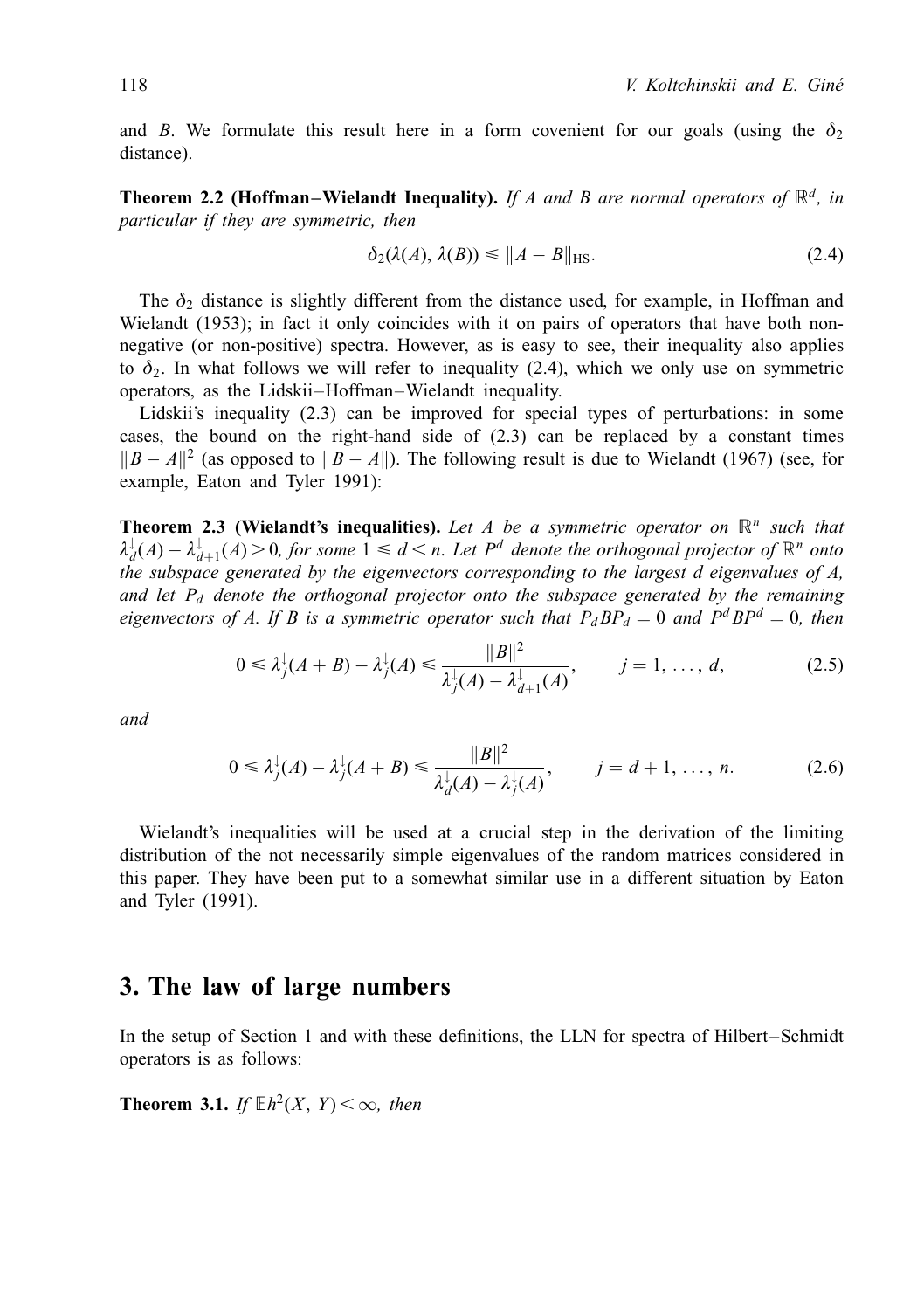$$
\delta_2(\lambda(H_n), \lambda(H)) \to 0 \text{ a.s.}
$$
 (3.1)

**Proof.** h being symmetric and  $Eh^2(X, Y) < \infty$ , the operator H that corresponds to the kernel h by equation (1.1) is Hilbert-Schmidt. Then, by the spectral theorem (see e.g. Theorem 4, Chapter X, and Section XI.6 in Dunford and Schwartz, Part II, 1964), there exists an orthonormal set of  $L_2(P)$ ,  $\{\phi_i : i \in J\}$ , where  $J = \mathbb{N}$  or  $J = \{1, ..., R\}$  for some  $R < \infty$ , and a sequence of real numbers,  $\{\lambda_i : i \in J\}$ , with non-increasing absolute values and satisfying  $\sum_{i \in J} \lambda_i^2 < \infty$ , such that

$$
h(x, y) = \sum_{i \in J} \lambda_i \phi_i(x) \phi_i(y) \tag{3.2}
$$

in the  $L_2(P)$  sense. The set  $\lambda(H) := {\lambda_i : i \in J}$  (that we increase with a sequence of zeros when necessary) is the spectrum of  $H$ .

We first prove the theorem in the case where the identity in (3.2) holds pointwise and  $J = \{1, \ldots, R\}$  for some  $R < \infty$  (this will turn out to be the basic case). If we define the random vectors

$$
\mathbf{\Phi}_r^n = \left(\frac{\phi_r(X_1)}{n^{\frac{1}{2}}}, \ldots, \frac{\phi_r(X_n)}{n^{\frac{1}{2}}}\right), \qquad r \leq R,
$$

then the operator  $\tilde{H}_n$  (see (1.2)) becomes

$$
\tilde{H}_n \mathbf{u} = \sum_{r=1}^R \lambda_r \langle \mathbf{\Phi}_r^n, \mathbf{u} \rangle \mathbf{\Phi}_r^n, \qquad \mathbf{u} \in \mathbb{R}^n.
$$
\n(3.3)

By the LLN and orthogonality of the functions  $\phi_r$  in  $L_2(P)$ , we have

$$
\langle \mathbf{\Phi}_r^n, \mathbf{\Phi}_s^n \rangle \to \delta_{r,s} \text{ a.s.}
$$
 (3.4)

for all r,  $s \le R$ . The limit (3.4) indicates that the restriction of  $\tilde{H}_n$  to the linear span of the vectors  $\mathbf{\Phi}_1^n$ , ...,  $\mathbf{\Phi}_R^n$  is an asymptotically small perturbation of an operator with spectrum  $\lambda_1, \ldots, \lambda_R$ , and therefore, by general principles (the Lidskii–Hoffman–Wielandt inequality), its spectrum must approach  $\{\lambda_1, \ldots, \lambda_R\}$ . Indeed, the proof that follows makes this observation precise and shows as well that the spectra of  $\tilde{H}_n$  and  $H_n$  are also asymptotically close.

Let  $E_n$ ,  $n \in \mathbb{N}$ , denote the random operators on  $\mathbb{R}^R$  whose matrices in the canonical basis are given by the relations

$$
I + E_n = (\langle \mathbf{\Phi}_r^n, \mathbf{\Phi}_s^n \rangle : 1 \le r, s \le R), \qquad n \in \mathbb{N}, \tag{3.5}
$$

 $I := I_R$  denoting the identity operator on  $\mathbb{R}^R$ . Clearly,

$$
\sum_{1 \leq r,s \leq R} \langle \mathbf{\Phi}_r^n, \mathbf{\Phi}_s^n \rangle u_r u_s = \left\langle \sum_{r=1}^R u_r \mathbf{\Phi}_r^n, \sum_{r=1}^R u_r \mathbf{\Phi}_r^n \right\rangle \geq 0
$$

for all  $\mathbf{u} = (u_1, \ldots, u_R) \in \mathbb{R}^R$ . It follows that the operator  $I + E_n$  is positive definite and, therefore, it has a square root, say  $A_n := (I + E_n)^{1/2}$ . Let  $e_1, \ldots, e_R$  denote the canonical basis of  $\mathbb{R}^R$  and set  $\hat{\mathbf{e}}_r = A_n \mathbf{e}_r$ ,  $r = 1, \ldots, R$ . Then, for all  $1 \le r, s \le R$ ,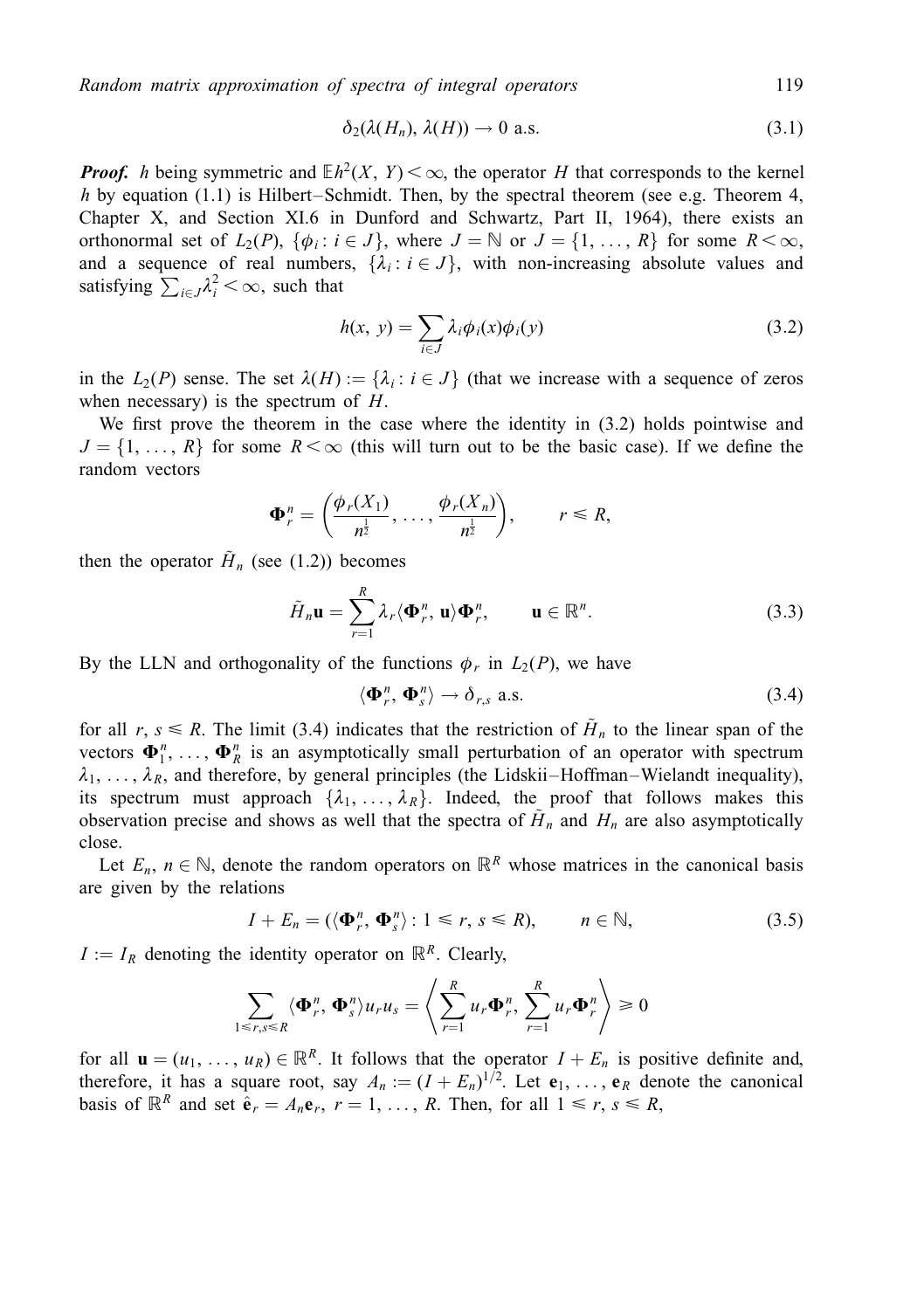$$
\langle \hat{\mathbf{e}}_r, \hat{\mathbf{e}}_s \rangle = \langle A_n \mathbf{e}_r, A_n \mathbf{e}_s \rangle = \langle A_n^2 \mathbf{e}_r, \mathbf{e}_s \rangle = \langle \mathbf{\Phi}_r^n, \mathbf{\Phi}_s^n \rangle
$$

that is, the correspondence  $\hat{\mathbf{e}}_r \leftrightarrow \mathbf{\Phi}_r^n$ ,  $r = 1, \dots, R$ , defines an isometry between the linear spans of the sets of vectors  $\{\hat{\mathbf{e}}_r : 1 \le r \le R\}$  and  $\{\mathbf{\Phi}_r^n : 1 \le r \le R\}$ . This isometry implies that the random operator  $\hat{H}_n$  of  $\mathbb{R}^R$ , given by

$$
\hat{H}_n \mathbf{u} = \sum_{r=1}^R \lambda_r \langle \hat{\mathbf{e}}_r, \mathbf{u} \rangle \hat{\mathbf{e}}_r, \qquad \mathbf{u} \in \mathbb{R}^R,
$$
\n(3.6)

has the same spectrum as  $\tilde{H}_n$ ,

$$
\lambda(\tilde{H}_n)=\lambda(\hat{H}_n)
$$

Finally, let  $K$  be the operator defined by

$$
K\mathbf{u} = \sum_{r=1}^{R} \lambda_r \langle \mathbf{e}_r, \mathbf{u} \rangle \mathbf{e}_r, \qquad \mathbf{u} \in \mathbb{R}^R. \tag{3.7}
$$

Obviously,

$$
\lambda(K) = \{\lambda_i \colon 1 \le i \le R\} = \lambda(H)
$$

It is also easy to see, using the symmetry of  $A_n$ , that

$$
\hat{H}_n = A_n K A_n. \tag{3.8}
$$

We then have

$$
\delta_2(\lambda(H), \lambda(H_n)) \leq \delta_2(\lambda(H), \lambda(\tilde{H}_n)) + \delta_2(\lambda(\tilde{H}_n), \lambda(H_n))
$$
  

$$
\leq \delta_2(\lambda(K), \lambda(\hat{H}_n)) + \delta_2(\lambda(\tilde{H}_n), \lambda(H_n)).
$$
 (3.9)

Then, using (2.4) and the Marcinkiewicz law of large numbers ( $\mathbb{E}\phi_r^2(X) < \infty$  for all r), we obtain

$$
\delta_2^2(\lambda(\tilde{H}_n), \lambda(H_n)) \leq \sum_{i=1}^n \left(\frac{1}{n} \sum_{r=1}^R \lambda_r \phi_r^2(X_i)\right)^2
$$
  
= 
$$
\sum_{1 \leq r,s \leq R} \lambda_r \lambda_s \left[\frac{1}{n^2} \sum_{i=1}^n \phi_r^2(X_i) \phi_s^2(X_i)\right] \to 0 \text{ a.s.}
$$
 (3.10)

In order to estimate the first summand on the right of  $(3.9)$ , we first observe that, by  $(3.8)$  and Lidskii-Hoffman-Wielandt,

$$
\delta_2(\lambda(K), \lambda(H_n)) \le \|A_n K A_n - K\|_{\text{HS}}.\tag{3.11}
$$

Since  $I + E_n$  is positive definite, we have  $\lambda(E_n) \subset [-1, +\infty)$ . Let

$$
\alpha(\lambda) := (1+\lambda)^{1/2} - 1, \qquad \lambda \ge -1.
$$

Then, for all  $\lambda \ge -1$ ,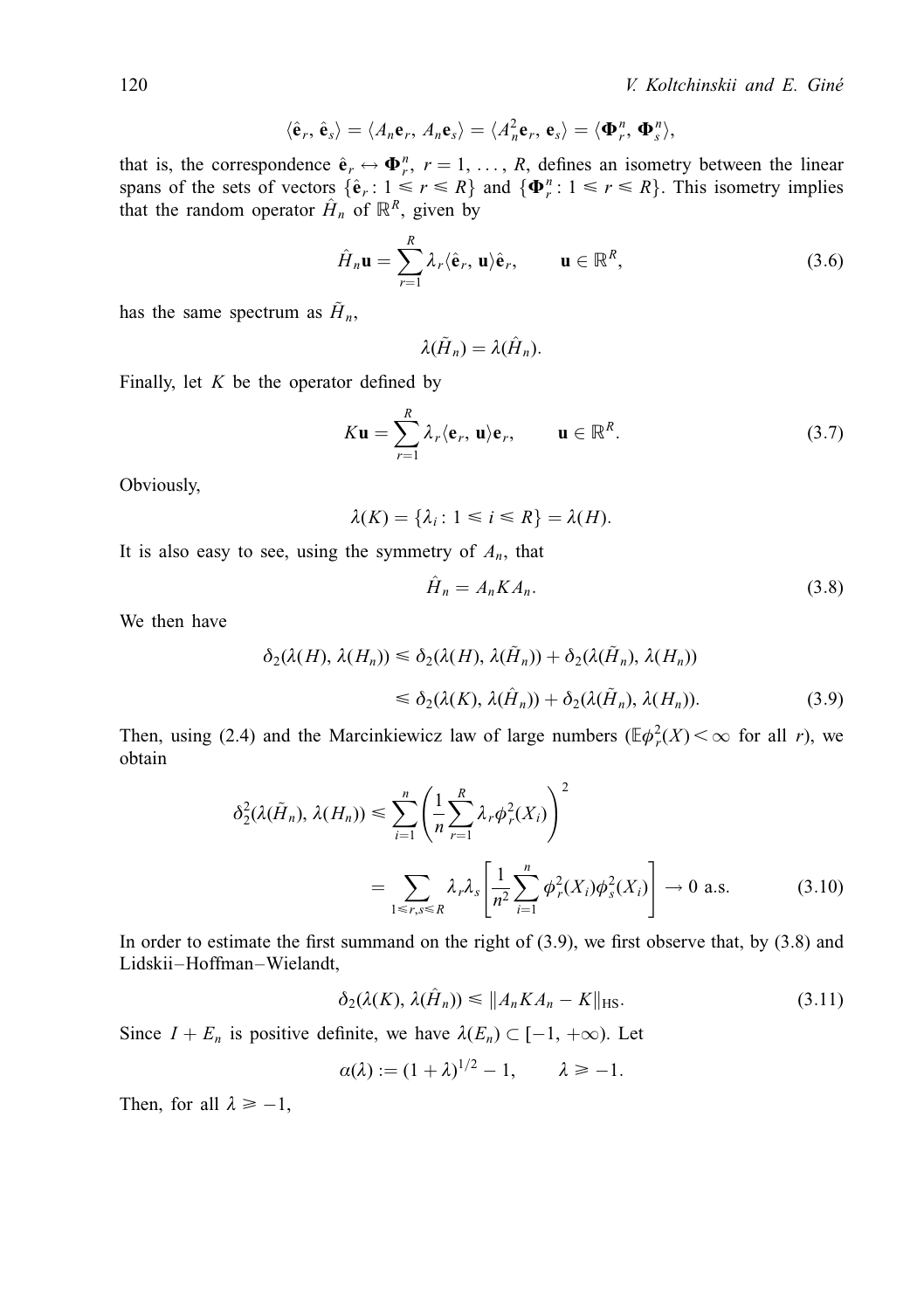$$
|\alpha(\lambda)| = \left|\frac{\lambda}{(1+\lambda)^{1/2}+1}\right| \leq |\lambda|.
$$

This observation implies, for example by diagonalization, that

$$
||A_n - I||_{\text{HS}} = ||(I + E_n)^{1/2} - I||_{\text{HS}} = ||\alpha(E_n)||_{\text{HS}} \le ||E_n||_{\text{HS}}.
$$
 (3.12)

Since  $||E_n||_{\text{HS}}^2 = \sum_{1 \le r,s \le R} (\langle \mathbf{\Phi}_r^n, \mathbf{\Phi}_s^n \rangle - \delta_{r,s})^2 \to 0$  a.s. by (3.4), we have  $||A_n - I||_{\text{HS}} \rightarrow 0$  a.s.

Hence, by continuity of operator composition with respect to the Hilbert-Schmidt topology  $(\Vert AB \Vert_{\text{HS}} \le \Vert A \Vert_{\text{HS}} \Vert B \Vert \text{ and } \Vert AB \Vert_{\text{HS}} \le \Vert A \Vert \Vert B \Vert_{\text{HS}})$ , it follows that

$$
||A_nKA_n - K||_{\text{HS}} \to 0 \text{ a.s.}
$$

and, by (3.11), that

$$
\delta_2(\lambda(K), \lambda(\hat{H}_n)) \to 0 \text{ a.s.}
$$
 (3.13)

Finally, (3.9), (3.10) and (3.13) give

$$
\delta_2(\lambda(H_n),\lambda(H))\to 0 \text{ a.s.}
$$

in the case  $h(x, y) = \sum_{r=1}^{R} \lambda_r \phi_r(x) \phi_r(y)$  pointwise and  $R < \infty$ .

In the general case, h has the representation (3.2) with  $J = \mathbb{N}$ . For such h, let  $h_R(x, y) := \sum_{r=1}^R \lambda_r \phi_r(x) \phi_r(y)$ , let  $H_R$  be the integral operator with kernel  $h_R$ , and let  $H_{R,n}$  be the operator of  $\mathbb{R}^n$  whose matrix in the canonical basis is given by

$$
H_{R,n} = \frac{1}{n}((1 - \delta_{ij})h_R(X_i, X_j) : 1 \le i, j \le n).
$$

Then we have

$$
\lim_{R\to\infty}\delta_2(\lambda(H),\,\lambda(H_R))=\lim_{R\to\infty}\left(\sum_{r=R+1}^\infty\lambda_r^2\right)^{\frac{1}{2}}=0
$$

since  $H$  is Hilbert–Schmidt, and

$$
\lim_{n\to\infty}\delta_2(\lambda(H_R),\,\lambda(H_{R,n}))=0\,\,\text{a.s.}
$$

for all  $R < \infty$  by the first part of this proof. Next we note that if f is a symmetric squareintegrable kernel, then the LLN for  $U$ -statistics (see, for example, Serfling 1980, Theorem 5.4.A) gives

$$
\frac{1}{n^2} \sum_{1 \le i \ne j \le n} f^2(X_i, X_j) \to E f^2(X, Y) \text{ a.s.}
$$
 (3.14)

Then the Lidskii–Hoffman–Wielandt inequality, together with the limit (3.14) for  $f(x, y) = h(x, y) - h<sub>R</sub>(x, y)$ , implies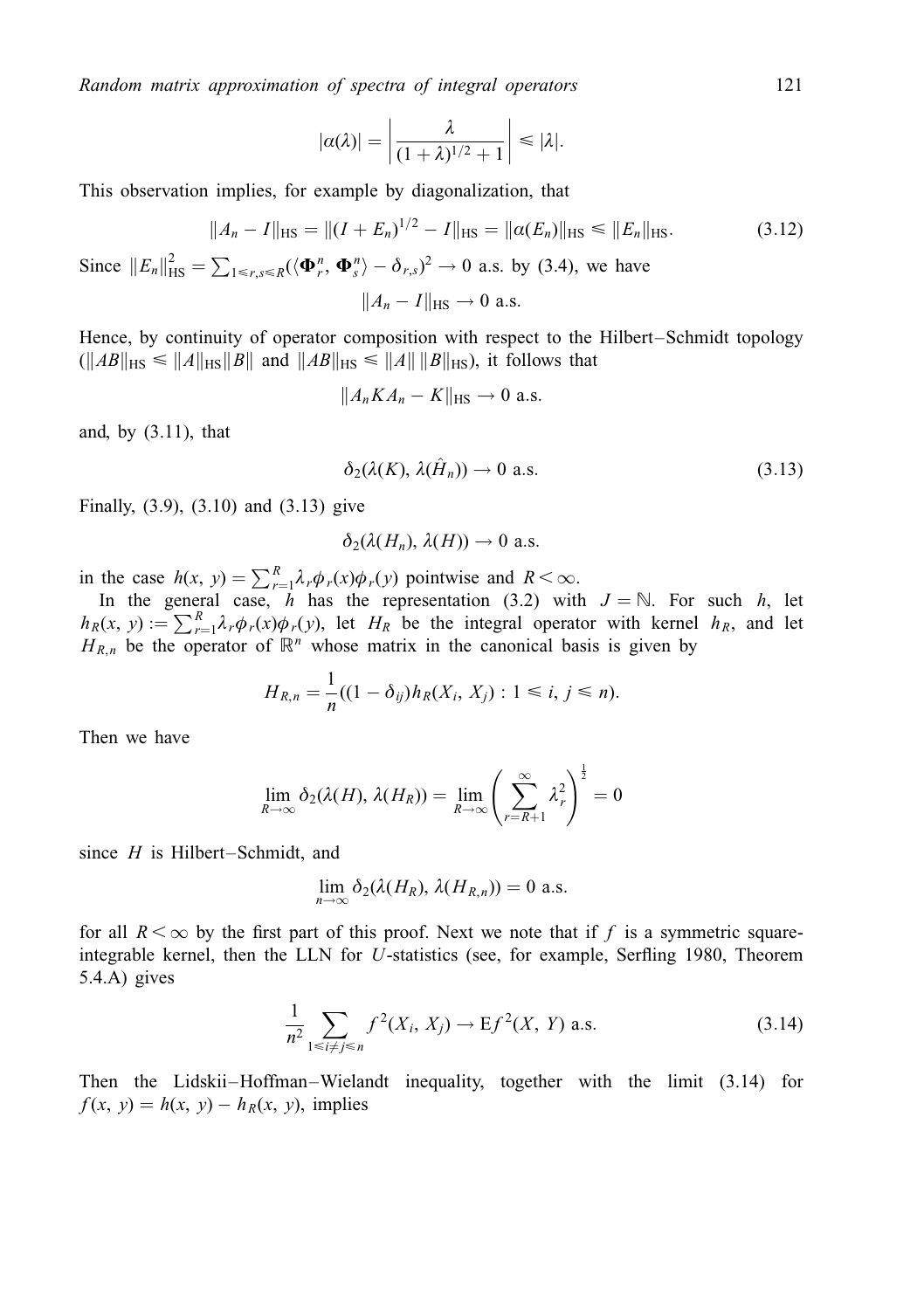$$
\lim_{R \to \infty} \lim_{n \to \infty} \delta_2(\lambda(H_{R,n}), \lambda(H_n)) \le \lim_{R \to \infty} \lim_{n \to \infty} ||H_{R,n} - H_n||_{\text{HS}}
$$
\n
$$
= \lim_{R \to \infty} \lim_{n \to \infty} \left[ \frac{1}{n^2} \sum_{1 \le i \ne j \le n} (h - h_R)^2(X_i, X_j) \right]
$$
\n
$$
= \lim_{R \to \infty} \left( \sum_{r=R+1}^{\infty} \lambda_r^2 \right)^{\frac{1}{2}} = 0 \text{ a.s.}
$$

Collecting together the previous three limits, we obtain

$$
\lim_{n \to \infty} \delta_2(\lambda(H_n), \lambda(H))
$$
\n
$$
\leq \lim_{R \to \infty} \limsup_{n \to \infty} [\delta_2(\lambda(H), \lambda(H_R)) + \delta_2(\lambda(H_R), \lambda(H_{R,n})) + \delta_2(\lambda(H_{R,n}), \lambda(H_n))] = 0 \text{ a.s.},
$$

proving the theorem.

There is some interest in noticing that, if  $Eh^2(X, Y) < \infty$ , then there is *convergence of* all the moments of order  $2 - \delta$ ,  $0 < \delta < 2$ , in the law of large numbers (3.1). By the triangle inequality,  $\delta_2(\lambda(H_n), \lambda(H))$  is dominated by  $\delta_2(\lambda(H_n), 0) + \delta_2(\lambda(H_n), 0)$ , with the first summand bounded by  $(Eh^2)^{1/2}$  and the second satisfying

$$
\mathbb{E}[\delta_2(\lambda(H_n), 0)]^2 = \frac{1}{n^2} \mathbb{E}\left[\sum_{1 \le i \ne j \le n} h^2(X_i, X_j)\right] = \frac{n-1}{n} \mathbb{E}h^2(X, Y),
$$

so that the assertion follows by uniform integrability.

Theorem 3.1 has a converse. In fact, the following stronger statement holds:

**Theorem 3.2.** Let h be a symmetric, measurable real function on  $(S^2, \mathscr{S}^2)$ , let P be a probability measure on  $(S, \mathscr{S})$ , and let  $H_n$  be the random symmetric operators on  $\mathbb{R}^n$ corresponding to h and to a sample from  $P$  via equation (1.3). If the sequence of spectra  $\{\lambda(H_n)\}\$ is stochastically  $\delta_2$ -bounded, then  $\mathbb{E}h^2(X, Y) < \infty$ .

**Proof.** Since  $\delta_2^2(\lambda(H_n), 0) = \sum_{1 \le i \ne j \le n} h^2(X_i, X_j)/n^2$ , the hypothesis implies, by the decoupling inequality in Gine and Zinn (1994, Theorem 2.b), that the sequence  $\{\sum_{1 \le i,j \le n} h^2(X_i, X_j')/n^2\}_{n=1}^{\infty}$  is stochastically bounded, where  $\{X_i'\}$  is an independent copy of the sequence  $\{X_i\}$ . Hence we have

$$
\lim_{K \to \infty} \sup_{n \in \mathbb{N}} \Pr \left\{ \frac{1}{n^2} \sum_{1 \le i,j \le n} h^2(X_i, X_j') > K \right\} = 0. \tag{3.15}
$$

This limit will allow us to apply the extension to  $U$ -statistics of Hoffmann-Jørgensen's inequality given by Giné and Zinn (1992) in a way similar to Giné and Zhang's (1996) inequality: as mentioned in the latter reference, Hoffmann-Jørgensen's inequality for U-

$$
\Box
$$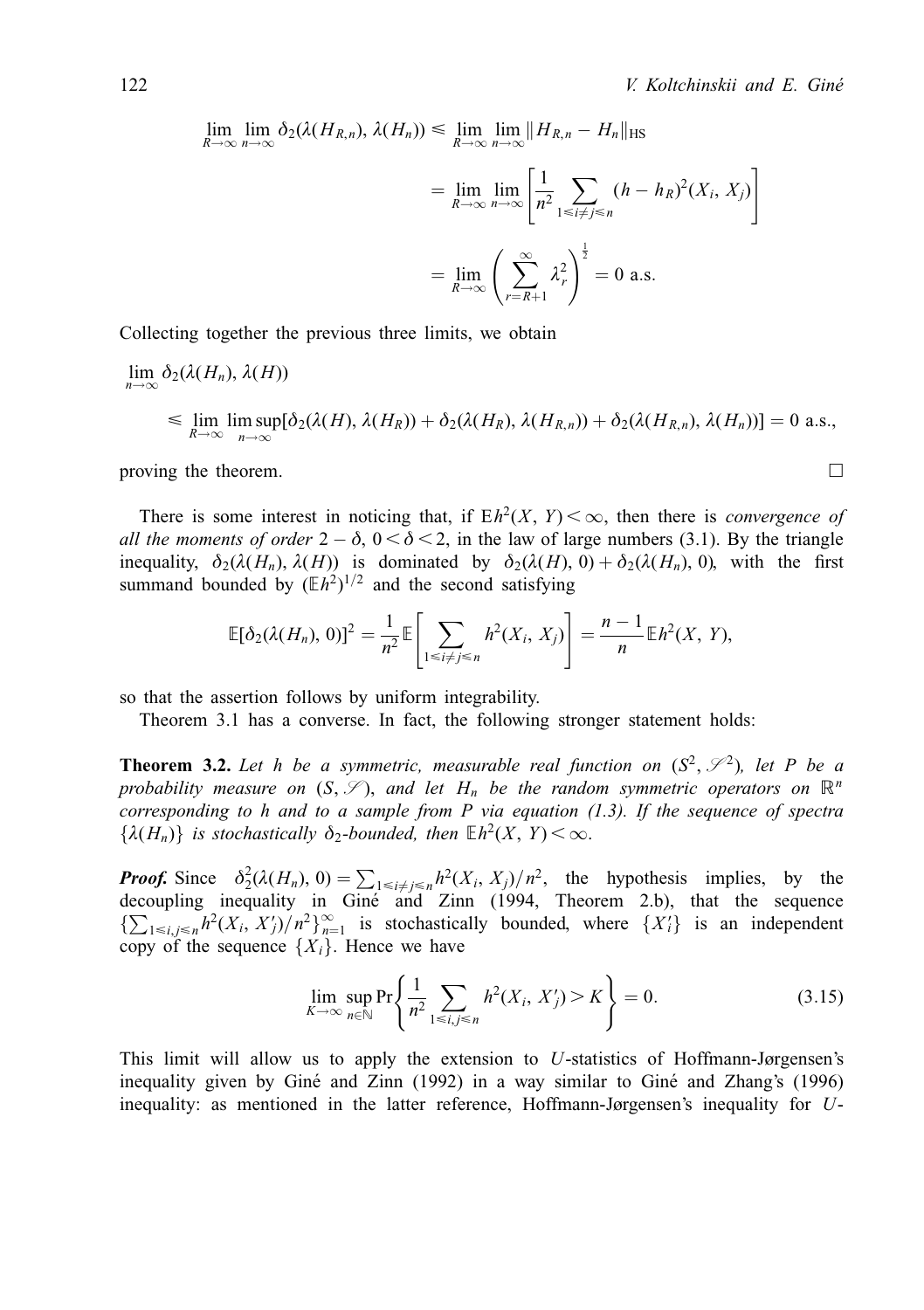statistics also holds for non-negative kernels, and, applied to the kernels  $h^2 \wedge n$ , it gives that there exist universal constants  $c_1$  and  $c_2$  such that, for all  $n \in \mathbb{N}$ ,

$$
\mathbb{E}\left(\frac{1}{n^2}\sum_{1\leq i,j\leq n} (h^2(X_i,X'_j)\wedge n)\right)^2\leq c_1\left[\mathbb{E}\left(\max_{1\leq i\leq n}\sum_{j=1}^n (h^2(X_i,X'_j)\wedge n)\right)^2 + t_{0,n}^2\right],\qquad(3.16)
$$

where  $t_{0,n}$  are any numbers satisfying

$$
\Pr\left\{\frac{1}{n^2}\sum_{1\leq i,j\leq n}(h^2(X_i,X'_j)\wedge n)^2 > t_{0,n}\right\} \leq c_2.
$$

Now, by positivity, (3.15) implies that the numbers  $t_{0,n}$  can be chosen so that  $t_0 :=$  $\sup_n t_{0,n} < \infty$ ; this observation and (3.16) then give

$$
\sup_{n\in\mathbb{N}} (\mathbb{E}[h^2(X, Y) \wedge n])^2 \leq c_1(1+t_0^2) < \infty,
$$

proving the theorem.  $\Box$ 

Let  $\delta$  denote Hausdorff distance between subsets of R, that is,

$$
\delta(A, B) = [\sup_{a \in A} \inf_{b \in B} |b - a|] \vee [\sup_{b \in B} \inf_{a \in A} |b - a|], \qquad A, B \subset \mathbb{R}.
$$

Closeness of spectra of operators is sometimes also measured by the Hausdorff distance between the corresponding sets (although this distance is less appropriate than the  $\delta_2$  distance because it does not detect multiplicities). Let us also momentarily denote by  $\lambda(T)$  the set of different eigenvalues of a compact operator T. It is then obvious that  $\delta(\lambda(T), \lambda(U))$  $\leq \delta_2(\lambda(T), \lambda(U))$  for any Hilbert-Schmidt operators T and U. Therefore, Theorem 3.1 immediately gives:

**Corollary 3.3.** If  $\mathbb{E}h^2(X, Y) < \infty$ , then

$$
\delta(\lambda(H_n),\lambda(H))\to 0 \text{ a.s.}
$$

Next we make two observations regarding the previous results: one, quite simple, to show that we cannot replace  $H_n$  by  $H_n$  in Theorem 3.1 and Corollary 3.3; and the other, which requires some more work, to indicate that the condition  $\mathbb{E}h^2 < \infty$  in Corollary 3.3 is sharp.

Of course, the proof of Theorem 3.1 does not work for  $H_n$ : the limit (3.14) does not hold without extra assumptions if the sum includes the terms  $i = j$  (the diagonal). Moreover, it is easy to construct an example of a square-integrable kernel  $h$  for which  $\limsup_{n\to\infty}\delta(\lambda(H_n), \lambda(H)) = \infty$ : take P continuous and h such that  $h(x, y) = 0$  for  $x \neq y$  and  $\mathbb{E}[h(X, X)] = \infty$ ; in this case, the spectrum of H is  $\{0\}$ , whereas the spectrum of  $H_n$  is  $\{h(X_i, X_i)/n : i = 1, \ldots, n\}$ , so that we have

$$
\limsup_{n\to\infty}\delta(\lambda(\tilde{H}_n),\lambda(H))=\limsup_{n\to\infty}\frac{1}{n}\max_{1\leq i\leq n}|h(X_i,X_i)|=\infty \text{ a.s.}
$$

In order to prove that Corollary 3.3 is sharp, we will consider a generalization of the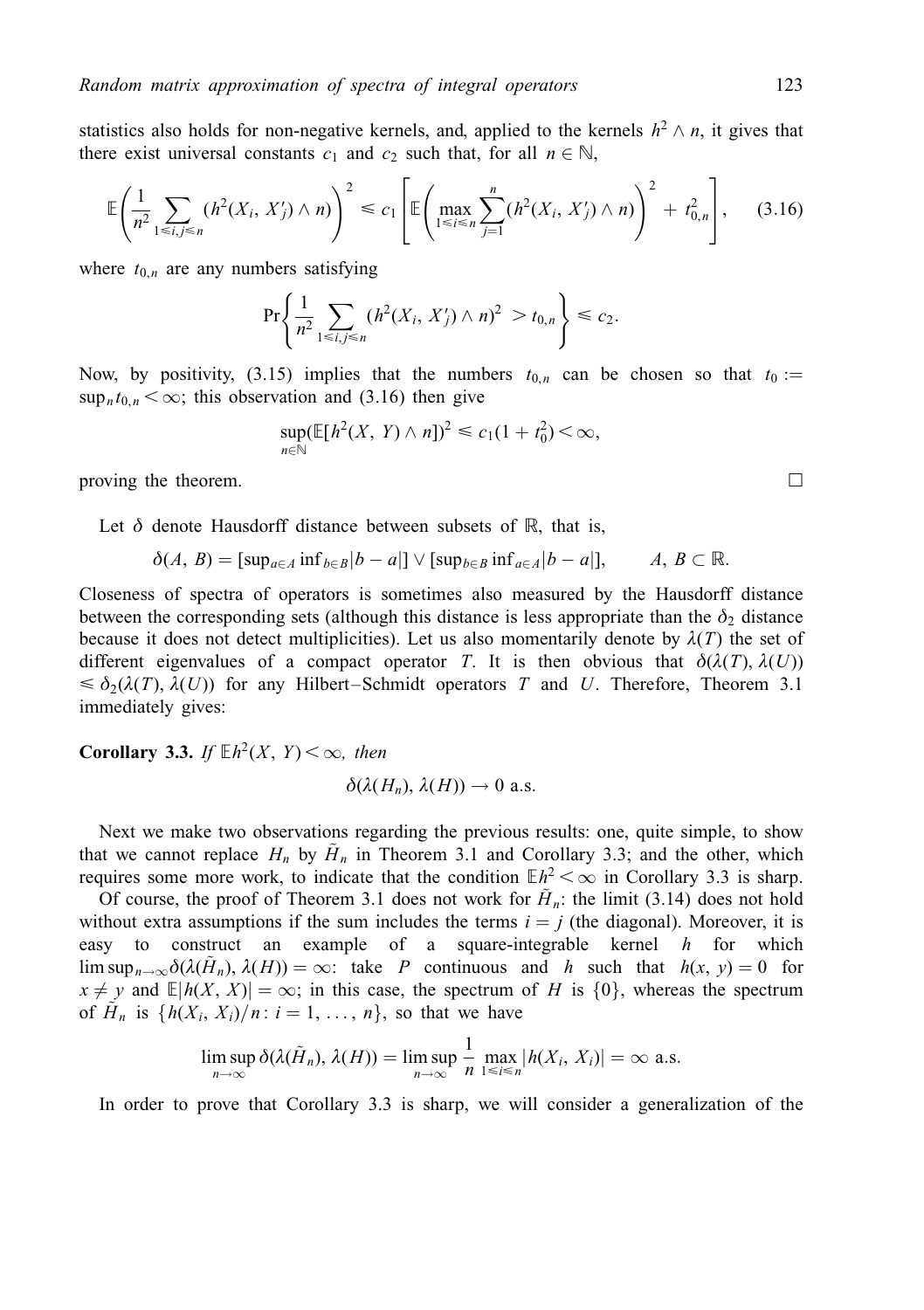example introduced in Giné and Zhang (1996) in connection with the law of the iterated logarithm. We take  $(S, \mathscr{S}, P) = ([0, 1], \mathscr{B}, \lambda)$ ,  $\lambda$  denoting Lebesgue measure, and denote by  $I_r$  the indicator function of the interval  $(1 - 2^{-r+1}, 1 - 2^{-r})$ . Then, given a sequence  $\{\lambda_r\}$  of real numbers, we set

$$
h(x, y) = \sum_{r=1}^{\infty} \lambda_r 2^r I_r(x) I_r(y),
$$
\n(3.17)

a kernel whose eigenfunctions are  $2^{r/2} I_r$ ,  $r \in \mathbb{N}$ , each with eigenvalue  $\lambda_r$  (as well as  $I_{\{0\}}$ , which has eigenvalue zero). The discussion that follows applies also to the degenerate kernel

$$
h((x, \alpha), (y, \beta)) = \sum_{r=1}^{\infty} \lambda_r 2^r I_r(x) I_r(y) \alpha \beta,
$$
 (3.17')

where now  $S = [0, 1] \times \{-1, 1\}$  and  $P = \lambda \times \frac{1}{2}(\delta_{-1} + \delta_1)$ . (This kernel corresponds to replacing, for each r, the eigenvector  $2^{r/2} I_r$  by the Haar function with support  $I_r$ .) The following proposition subsumes a previous weaker result and was obtained in collaboration with J. Zinn.

**Proposition 3.4.** Let h be the kernel defined by (3.17) or by (3.17'), and let  $\{X_i\}_{i=1}^{\infty}$  be an independently and identically distributed sequence of random variables uniform on [0, 1]. Then, a necessary and sufficient condition for

$$
\limsup_{n \to \infty} \max_{1 \le i \ne j \le n} \frac{1}{n} |h(X_i, X_j)| < \infty \text{ a.s.} \tag{3.18}
$$

is  $\sum_{i=1}^{\infty} \lambda_i^2 < \infty$  (i.e.,  $\mathbb{E}h^2(X, Y) < \infty$  or, equivalently, that h is the kernel of a Hilbert-Schmidt operator on  $L_2([0, 1], \mathcal{B}, \lambda)$ .

**Proof.** If  $\sum \lambda_i^2 < \infty$ , that is, if  $\mathbb{E}h^2(X, Y) < \infty$ , then (3.18) is a consequence of the LLN for the U-statistics applied to the kernel  $h^2$ . Let us now assume that (3.18) holds. Then, by Borel–Cantelli, there exists  $K < \infty$  such that

$$
\sum_{m=1}^{\infty} \Pr\left\{ \frac{1}{2^m} \max_{1 \le i \ne j \le 2^m} |h(X_i, X_j)| \ge K \right\} < \infty.
$$
 (3.19)

Since at most one summand in  $(3.17)$  or  $(3.17')$  is different from zero for any given x, y, we can replace  $\lambda_r$  by  $|\lambda_r| \wedge c$  in the definition of h and continue having (a fortiori) convergence of the series in (3.19). In other words, we can assume the eigenvalues  $\lambda_r$  to be non-negative and bounded. We can also take  $K = 1$  in (3.19). Let  $X_{m,1}, X_{m,2}$  be the first two order statistics of the sequence  $X_1, \ldots, X_{2^m}$  (with any of the usual conventions for ties). Since

$$
\max_{1 \le i \ne j \le 2^m} |h(X_i, X_j)| \ge 2^r \lambda_r I_r(X_{m,1}) I_r(X_{m,2}),
$$

and since the events  $\{X_{m,1} \in I_r, X_{m,2} \in I_r\}$ ,  $r \in \mathbb{N}$ , are disjoint, we have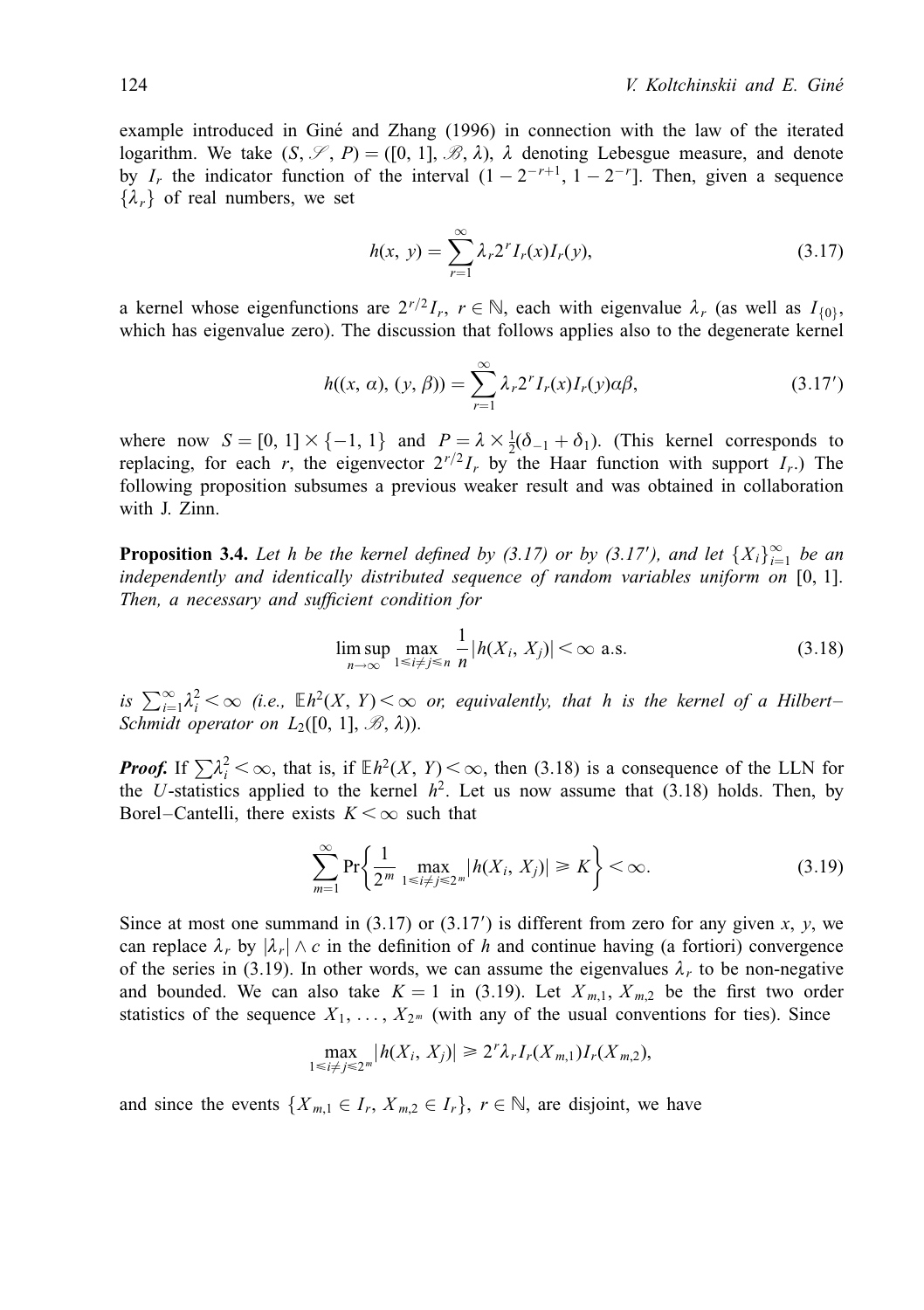$$
\Pr\left\{\frac{1}{2^m}\max_{1\leq i\neq j\leq 2^m}|h(X_i,X_j)|\geq 1\right\}\geq \sum_{r:2^r\lambda_r\geq 2^m}\Pr\{X_{m,1}\in I_r,\,X_{m,2}\in I_r\}.\tag{3.20}
$$

Since  $2^m/2^r \le c$  in the domain of summation of this last series, there exists  $C > 0$  such that, for  $r \geq 2$ ,

$$
\Pr\{X_{m,1} \in I_r, X_{m,2} \in I_r\} = \sum_{k=0}^{2^m - 2} \binom{2^m}{k} \left(1 - \frac{1}{2^{r-1}}\right)^k \left(\frac{1}{2^r}\right)^{2^m - k}
$$

$$
\ge \binom{2^m}{2} \frac{1}{2^{2r}} \left(1 - \frac{1}{2^{r-1}}\right)^{2^m - 2}
$$

$$
\ge C \frac{2^{2m}}{2^{2r}},\tag{3.21}
$$

and, for  $r = 1$ ,  $Pr{X_{m,1} \in I_1, X_{m,2} \in I_1} = 2^{-2m} \ge C2^{2m}/2^2$  since  $m \le log_2(2c)$ . Now,  $(3.19)–(3.21)$  give

$$
\infty > \sum_{m=1}^{\infty} \sum_{r:2^{r} \lambda_r \geq 2^m} \frac{2^{2m}}{2^{2r}}
$$

$$
= \sum_{r=1}^{\infty} \sum_{m:2^{r} \lambda_r \geq 2^m} \frac{2^{2m}}{2^{2r}}
$$

$$
\geq \sum_{r=1}^{\infty} \lambda_r^2 I_{2^{r} \lambda_r \geq 2}.
$$

Since  $\sum_{r=1}^{\infty} \lambda_r^2 I_{2^r \lambda_r} < 2 < \infty$ , it follows that  $\sum (\vert \lambda_r \vert \wedge c)^2 < \infty$  and, hence, that  $\sum \lambda_r^2 < \infty$ .  $\Box$ 

Let  $\lambda_{1,n}$  be the eigenvalue of the matrix  $H_n$  of largest absolute value. Then

$$
|\lambda_{1,n}| = \frac{1}{n} \sup_{|\mathbf{u}| \le 1} \bigg| \sum_{1 \le i \ne j \le n} h(X_i, X_j) u_i u_j \bigg|, \tag{3.22}
$$

where  $|\mathbf{u}|$  denotes the Euclidean norm of the vector  $\mathbf{u} = (u_1, \dots, u_n) \in \mathbb{R}^n$ . If the maximum of  $|h(X_i, X_j)|$  on the set  $1 \le i \ne j \le n$  is attained at  $i = r, j = s$ , taking  $u_r = u_s = 1/\sqrt{2}$ and  $u_i = 0$  for  $i \neq r$ ,  $i \neq s$ , gives

$$
|\lambda_{1,n}| \ge \frac{1}{n} \max_{1 \le i \ne j \le n} |h(X_i, X_j)|. \tag{3.23}
$$

It is also clear that  $\lambda_{1,n}^2 \leq n^{-2} \sum_{1 \leq i \neq j \leq n} h^2(X_i, X_j)$ . It then follows from these two inequalities that Proposition 3.4 has the following corollary to the effect that the LLN in Corollary 3.3 is the best possible on the class of kernels  $(3.17)$ ,  $(3.17')$ :

**Corollary 3.5.** Let  $H_n$  be the random operators corresponding, via equation (1.3), to the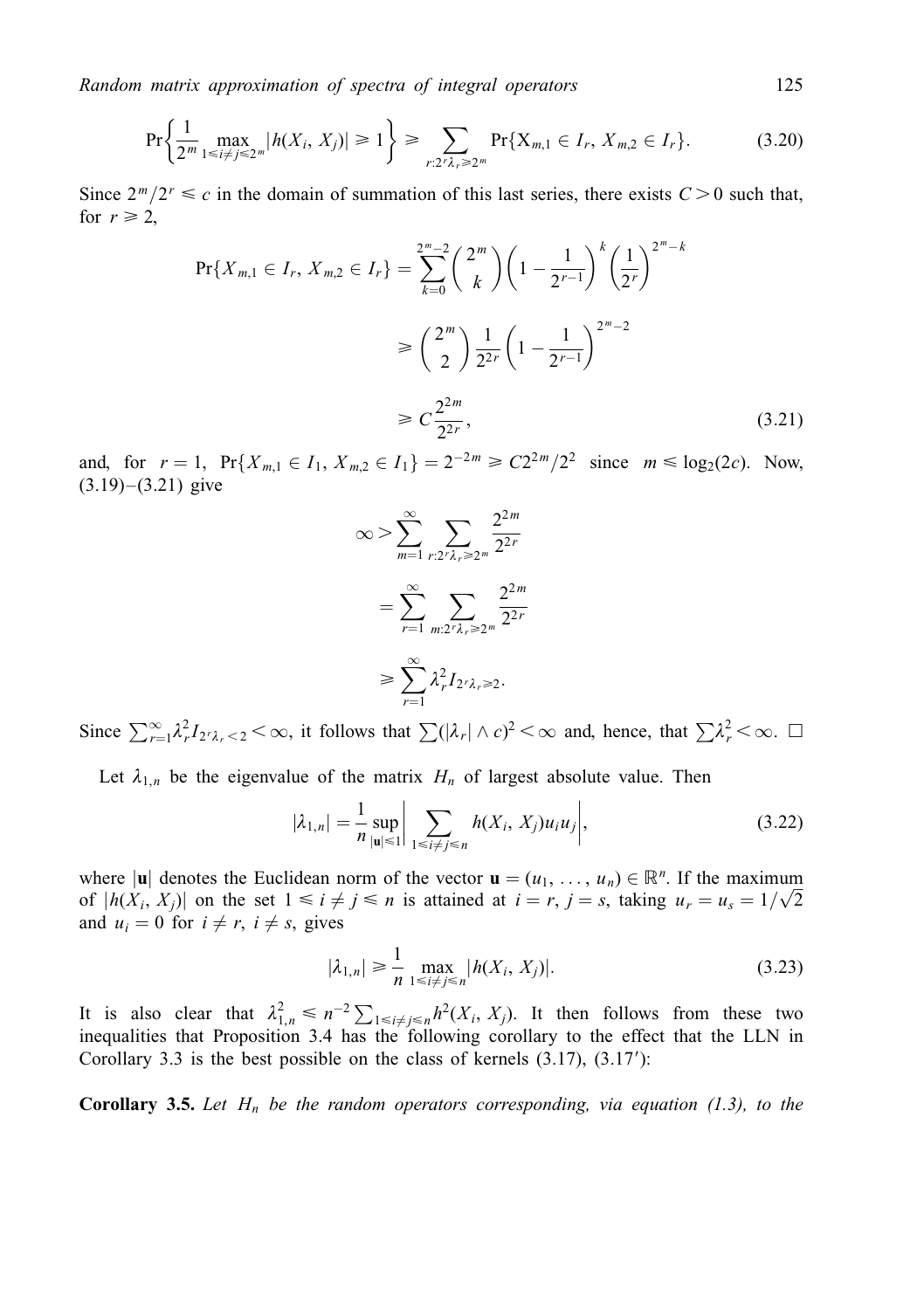kernel h defined in  $(3.17)$  or  $(3.17')$ , and to a sample from the uniform distribution on [0, 1]. Let  $\lambda_{1,n}$  denote the eigenvalue of the operator  $H_n$  with largest absolute value,  $n \in \mathbb{N}$ . Then

$$
\limsup_{n \to \infty} |\lambda_{1,n}| < \infty \text{ a.s.} \tag{3.24}
$$

if and only if  $\sum_{r=1}^{\infty} \lambda_r^2 < \infty$ .

Recently, Latala (1998) solved a problem which we raised in the first version of this paper. He proved that the converse of Corollary 3.3 holds in general, that is, that the square-integrability of an arbitrary kernel  $h$  is necessary for the limit (3.24) to hold.

## 4. Rates of convergence

In this section  $\{\phi_r : r \in \mathbb{N}\}\$  and  $\{\lambda_r : r \in \mathbb{N}\}\$  will be as in the proof of Theorem 3.1, that is,  $\{\phi_r : r \in \mathbb{N}\}\$ is an orthonormal sequence in  $L_2(P)$  and  $\{\lambda_r : r \in \mathbb{N}\}\$ is a sequence of real numbers, non-increasing in absolute value, such that  $\sum \lambda_i^2 < \infty$ . We will also assume some extra integrability for the functions  $\phi_r$ , namely,

$$
\int \phi_r^4 dP < \infty, \qquad r \in \mathbb{N}.\tag{4.1}
$$

Our goal is to obtain rates of convergence in the law of large numbers  $(3.1)$  for the function

$$
h(x, y) = \sum_{r=1}^{\infty} \lambda_r \phi_r(x) \phi_r(y)
$$
\n(4.2)

in terms of the asymptotic behaviour of the eigenvalues  $\lambda_r$  and the eigenfunctions  $\phi_r$ , under assumption  $(4.1)$ .

The main part of the proof of our result will be to obtain a bound for kernels that consist of a finite sum of terms of the form  $\lambda_r \phi_r(x) \phi_r(y)$ . We present it separately in the following lemma. For this, it is convenient to introduce the following notation:

$$
\zeta^2(R) := \sum_{1 \le r,s \le R} (\lambda_r^2 + \lambda_s^2) \int \phi_r^2 \phi_s^2 dP. \tag{4.3}
$$

**Lemma 4.1.** Let  $h(x, y) = \sum_{r=1}^{R} \lambda_i \phi_r(x) \phi_r(y)$  for all  $x, y \in S$  and for some  $R < \infty$ , with  $\phi_r$ and  $\lambda_r$  as just described. Then,

$$
\mathbb{E}\delta_2^2(\lambda(\tilde{H}_n),\,\lambda(H)) \leq \frac{\zeta^2(R)}{n} - \frac{2\sum_{r=1}^R \lambda_r^2}{n}.\tag{4.4}
$$

**Proof.** As in the first part of the proof of Theorem 3.1, the Lidskii–Hoffman–Wielandt inequality implies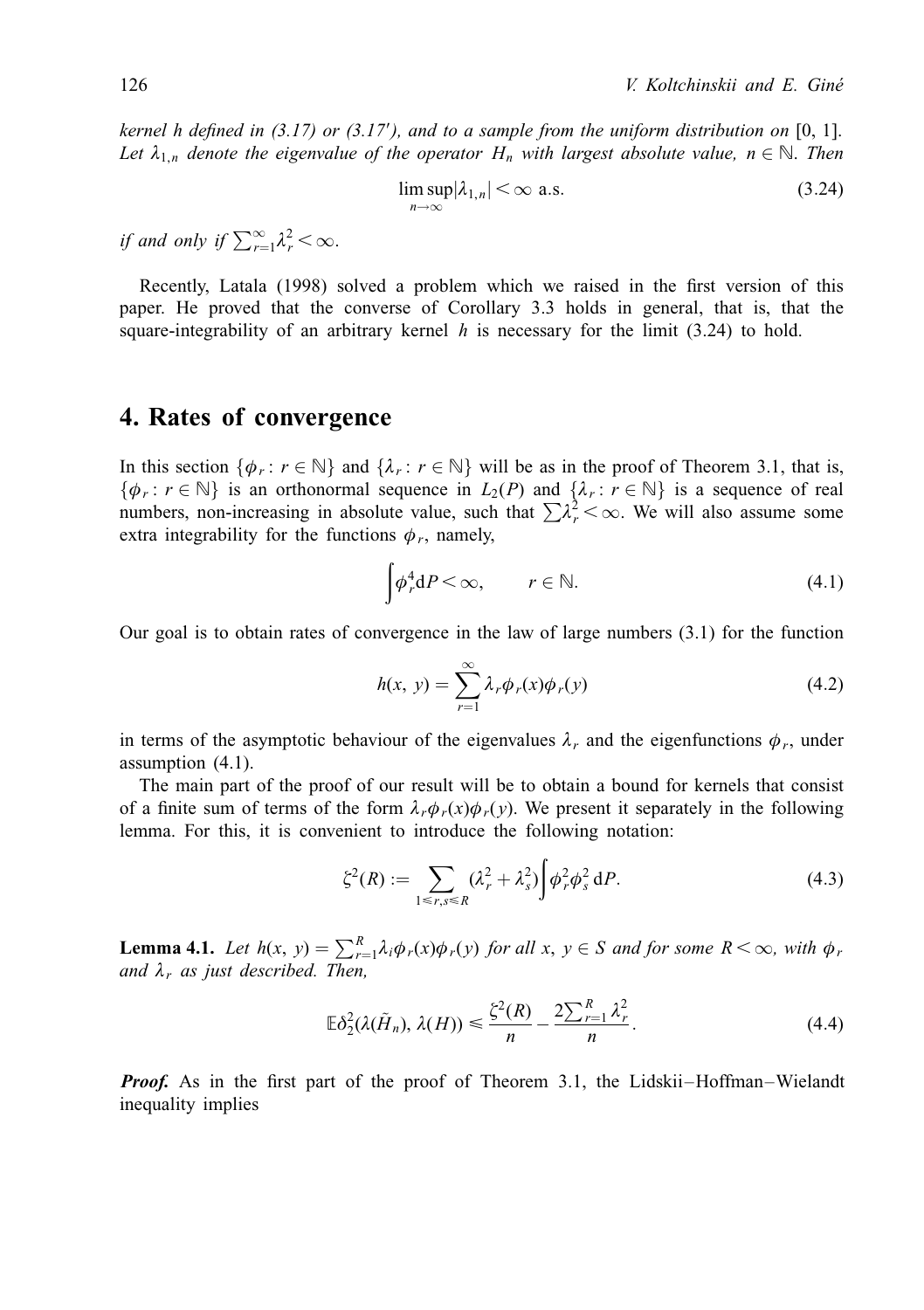$$
\delta_2^2(\lambda(\tilde{H}_n), \lambda(H)) = \delta_2^2(\lambda(\hat{H}_n), \lambda(K))
$$
  
\n
$$
\leq \|\hat{H}_n - K\|_{\text{HS}}^2
$$
  
\n
$$
= \|A_n K A_n - K\|_{\text{HS}}^2,
$$
\n(4.5)

with the notation as in the proof of Theorem 2.1. Let  $g_1, \ldots, g_k$  be a (random) orthonormal basis of  $\mathbb{R}^R$  of eigenvectors of the (random) symmetric operator  $E_n$ , and let  $\mu_1, \ldots, \mu_R$  be the corresponding (random) eigenvalues. In this basis, the operator  $A_n = (I + E_n)^{1/2}$  has a diagonal matrix with entries  $(1 + \mu_i)^{1/2}$ ,  $j = 1, ..., R$ . Then, letting

$$
k_{rs} = \langle Kg_r, g_s \rangle, r, s = 1, \ldots, R,
$$

we have, from  $(4.5)$ ,

$$
\delta_2^2(\lambda(\tilde{H}_n), \lambda(H)) \le ||A_n K A_n - K||_{\text{HS}}^2
$$
  
= 
$$
\sum_{1 \le r,s \le R} k_{rs}^2 [(1 + \mu_r)^{\frac{1}{2}} (1 + \mu_s)^{\frac{1}{2}} - 1]^2.
$$
 (4.6)

To bound this expression we use the following elementary inequality:

$$
[(1+a)^{\frac{1}{2}}(1+b)^{\frac{1}{2}}-1]^2 \leq a^2 \vee b^2, a, b \geq -1,
$$
\n(4.7)

which follows because either

$$
0 \le (1+a)^{\frac{1}{2}}(1+b)^{\frac{1}{2}}-1 \le (1+a \vee b)^{\frac{1}{2}}(1+a \vee b)^{\frac{1}{2}}-1 = a \vee b
$$

<sub>or</sub>

$$
0 \leq 1 - (1 + a)^{\frac{1}{2}} (1 + b)^{\frac{1}{2}} \leq 1 - (1 + a \wedge b)^{\frac{1}{2}} (1 + a \wedge b)^{\frac{1}{2}} = -(a \wedge b).
$$

Then, using  $(4.7)$ , we obtain from  $(4.6)$  that

$$
\delta_2^2(\lambda(\tilde{H}_n), \lambda(H)) \leq \sum_{1 \leq r,s \leq R} k_{rs}^2 [(1 + \mu_r)^{\frac{1}{2}} (1 + \mu_s)^{\frac{1}{2}} - 1]^2
$$
  
\n
$$
\leq \sum_{1 \leq r,s \leq R} k_{rs}^2 (\mu_r^2 \vee \mu_s^2)
$$
  
\n
$$
\leq \sum_{1 \leq r,s \leq R} k_{rs}^2 (\mu_r^2 + \mu_s^2)
$$
  
\n
$$
= \|E_n K\|_{\text{HS}}^2 + \|K E_n\|_{\text{HS}}^2
$$
  
\n
$$
= 2 \|E_n K\|_{\text{HS}}^2, \qquad (4.8)
$$

where the last identity follows from the symmetry of  $K$  and  $E_n$ . Using the matrix representation of  $E_n$  and K in the canonical basis, it is clear that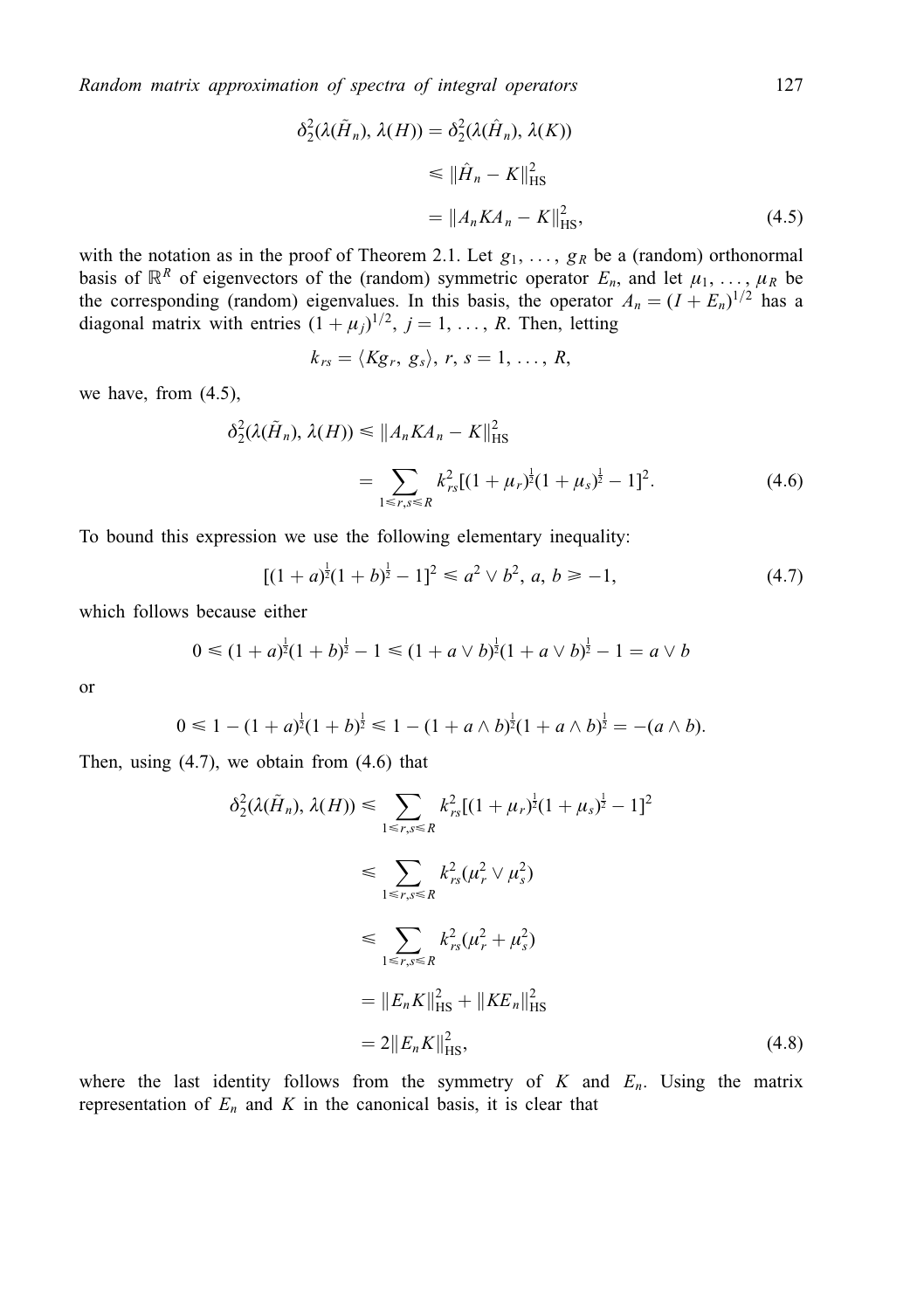$$
||E_n K||_{\text{HS}}^2 = \sum_{1 \leq r,s \leq R} \lambda_s^2 \left[ \int \phi_r \phi_s \, d(P_n - P) \right]^2.
$$

Therefore, since  $\int \phi_r^2 dP = 1$  for all r,

$$
\mathbb{E}||E_n K||_{\text{HS}}^2 = \sum_{1 \le r, s \le R} \lambda_s^2 \mathbb{E} \left[ \int \phi_r \phi_s \, d(P_n - P) \right]^2
$$

$$
= \frac{1}{n} \sum_{1 \le r, s \le R} \lambda_s^2 \int (\phi_r \phi_s - \delta_{rs})^2 \, dP
$$

$$
= \frac{\xi^2(R)}{2n} - \frac{\sum_{r=1}^R \lambda_r^2}{n}.
$$

The lemma follows from this identity and inequality (4.8).

**Theorem 4.2.** If h is as in (4.2), with the eigenfunctions  $\phi_r$ ,  $r < \infty$ , satisfying (4.1), then, for all R,  $n \in \mathbb{N}$ ,

$$
\mathbb{E}\delta_2^2(\lambda(H_n),\,\lambda(H)) \leq \frac{4}{n} \sum_{1 \leq r,s \leq R} (\lambda_r^2 + \lambda_s^2 + \lambda_r \lambda_s) \int \phi_r^2 \phi_s^2 \,dP + 8 \sum_{r=R+1}^{\infty} \lambda_r^2. \tag{4.9}
$$

In particular,

$$
\mathbb{E}\delta_2^2(\lambda(H_n), \lambda(H)) \leq \frac{6}{n}\xi^2(R) + 8\sum_{r=R+1}^{\infty}\lambda_r^2.
$$
 (4.9')

**Proof.** Let us consider the following decomposition of  $\delta_2^2(\lambda(H_n), \lambda(H))$ :

$$
\frac{1}{4}\delta_2^2(\lambda(H_n), \lambda(H)) \leq \delta_2^2(\lambda(H), \lambda(H_R)) + \delta_2^2(\lambda(H_R), \lambda(\tilde{H}_{R,n})) + \delta_2^2(\lambda(\tilde{H}_{R,n}), \lambda(H_{R,n})) + \delta_2^2(\lambda(H_{R,n}), \lambda(H_n)), \tag{4.10}
$$

where  $\tilde{H}_{R,n}$  is defined as in (1.2) with h replaced by  $h_R$ . Lemma 4.1 already gives

$$
\mathbb{E}\delta_2^2(\lambda(H_R),\,\lambda(\tilde{H}_{R,n}))\leqslant \frac{\zeta^2(R)}{n}
$$

By (3.10),

$$
\mathbb{E}\delta_2^2(\lambda(\tilde{H}_{R,n}),\lambda(H_{R,n}))\leq \frac{1}{n}\sum_{1\leq r,s\leq R}\lambda_r\lambda_s\int\varphi_r^2\varphi_s^2\,\mathrm{d}P.
$$

The Lidskii–Hoffman–Wielandt inequality gives, as in the proof of Theorem 3.1, that

 $\Box$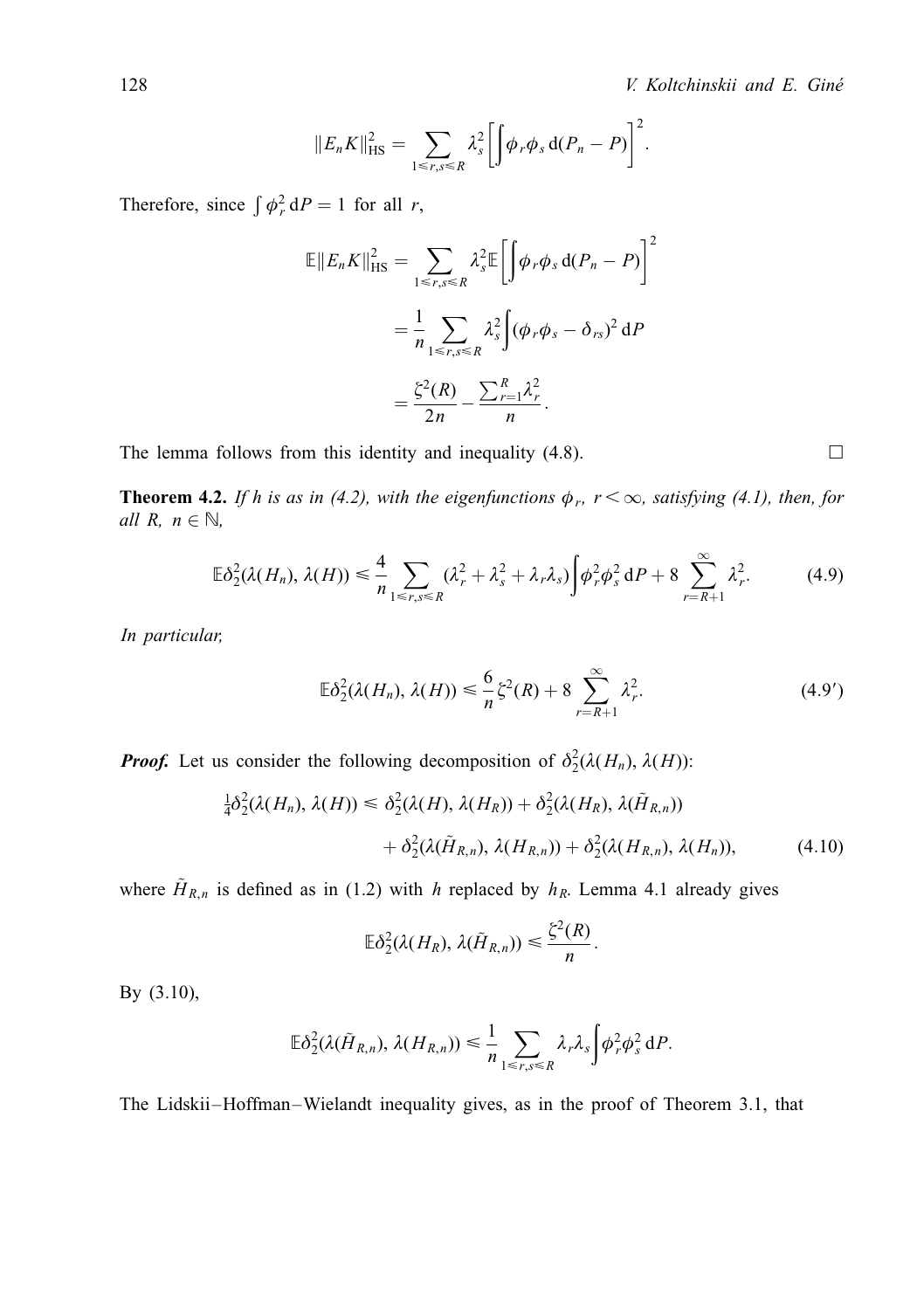$$
\mathbb{E}\delta_2^2(\lambda(H_{R,n}), \lambda(H_n)) \le \mathbb{E}||H_{R,n} - H_n||_{\text{HS}}^2
$$

$$
= \mathbb{E}\left[\frac{1}{n^2} \sum_{1 \le i \ne j \le n} (h - h_R)^2(X_i, X_j)\right]
$$

$$
= \frac{n-1}{n} \sum_{r=R+1}^{\infty} \lambda_r^2.
$$

Finally, it is clear from the definition and Lidskii–Hoffman–Wielandt that

$$
\mathbb{E}\delta_2^2(\lambda(H),\lambda(H_R))\leqslant \sum_{r=R+1}^\infty \lambda_r^2.
$$

Plugging these four estimates into inequality  $(4.10)$  proves the theorem.

Next we single out two particular instances of Theorem 4.2 to be used in Section 7. Corollary 4.3. Suppose that

$$
\sum_{r,s=1}^{\infty} (\lambda_r^2 + \lambda_s^2) \int_S \phi_r^2 \phi_s^2 dP < +\infty.
$$
 (4.11)

**Then** 

$$
\mathbb{E}\delta_2^2(\lambda(H_n),\,\lambda(H)) \leq \frac{6}{n}\sum_{r,s=1}^{\infty}(\lambda_r^2+\lambda_s^2)\int_S\phi_r^2\phi_s^2\,\mathrm{d}P.\tag{4.12}
$$

**Proof.** Under condition (4.11) we can let  $R \to \infty$  in (4.9') and obtain (4.12).  $\Box$ 

**Corollary 4.4.** Suppose that, for some  $\alpha > 0$ ,

$$
\zeta^2(R) = O(R^{\alpha})\tag{4.13}
$$

and that, for some  $\beta > 0$ ,

$$
\lambda_r^2 = O(r^{-1-\beta}).\tag{4.14}
$$

**Then** 

$$
\mathbb{E}\delta_2^2(\lambda(H_n),\,\lambda(H))=O(n^{-\frac{\beta}{\alpha+\beta}})\tag{4.15}
$$

**Proof.** Under conditions (4.13) and (4.14), the bound in (4.9') is dominated by  $C[R^{\alpha}/n + R^{-\beta}]$ , for some constant  $C < \infty$ , and this expression is minimized at  $R = \frac{1}{(\alpha+\beta)}$ .

Given  $\alpha > 0$ ,  $\beta > 0$  and  $C > 0$ , let  $\mathcal{H}(\alpha, \beta, C)$  denote the class of symmetric kernels

 $\Box$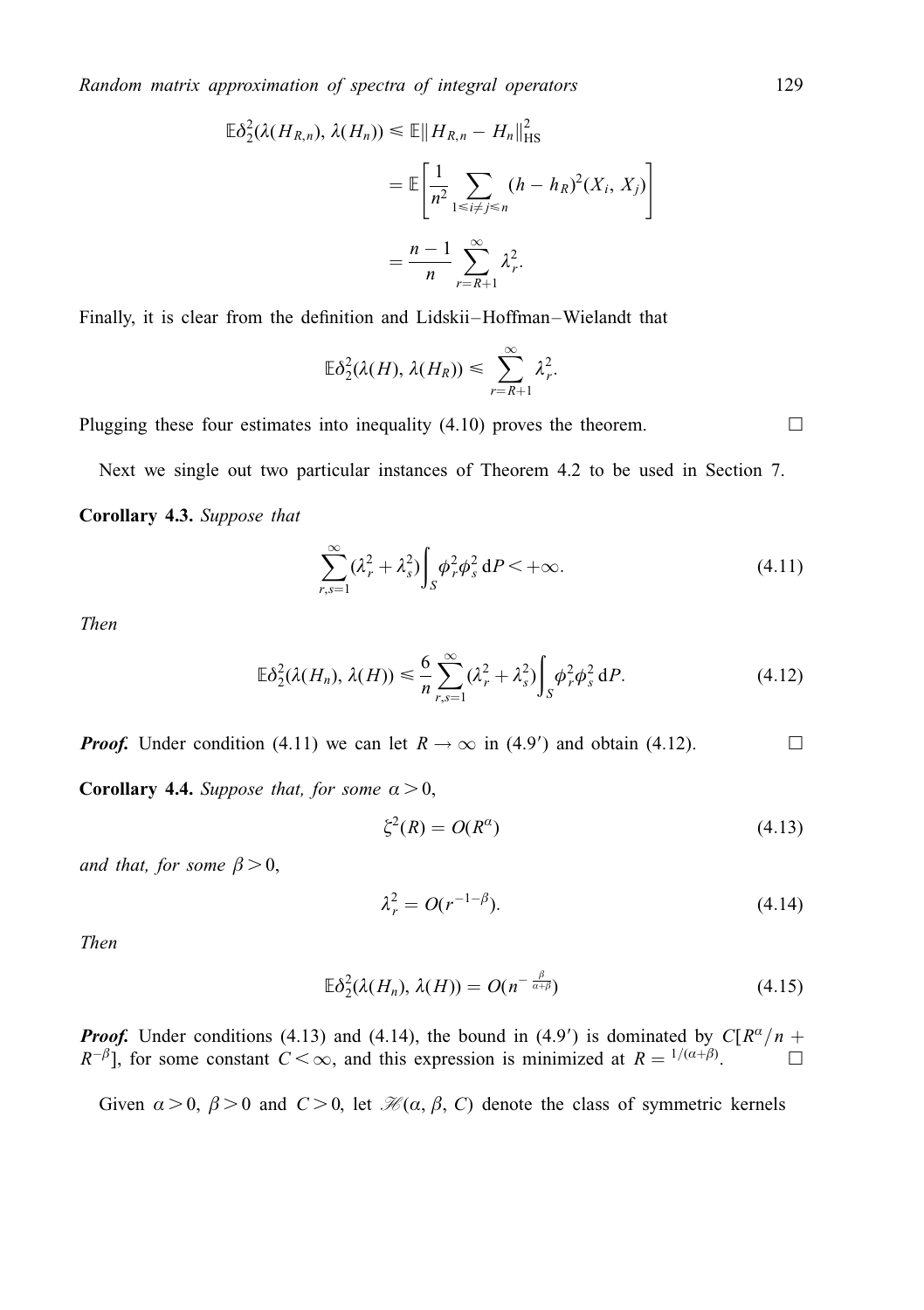$$
h(x, y) = \sum_{r \in I} \lambda_r \phi_r(x) \phi_r(y)
$$

with

$$
|\lambda_r|^2 \leq Cr^{-1-\beta}, \qquad r \in I,
$$

and

$$
\sum_{r,s=1}^R (\lambda_r^2 + \lambda_s^2) \int_S \phi_r^2 \phi_s^2 dP \leq C R^{\alpha}, \qquad R \geq 1.
$$

It follows from the proof of Theorem 4.2 that in fact

$$
\sup_{h \in \mathcal{H}(\alpha,\beta,\mathcal{E})} \mathbb{E} \delta_2^2(\lambda(H_n),\,\lambda(H)) = O(n^{-\beta/(\alpha+\beta)}).
$$

# 5. Asymptotic normality of spectra I: finite-dimensional convergence

In this section we show that the limiting distribution of the spectrum of  $\tilde{H}_n$  (and also of  $H_n$ ) can be expressed in terms of the generalized Brownian bridge associated with  $P$ . This is the centred Gaussian process  $G_P$  indexed by functions  $f \in L_2(P)$  whose covariance is that of P, that is,

$$
\mathbb{E} G_P(f) G_P(g) = \int_S fg \, dP - \int_S f \, dP \int_S g \, dP, \qquad f, g \in L_2(P).
$$

It will be convenient in this section to index eigenvalues and eigenfunctions of the operator  $H$  with kernel  $h$  by all integers as follows:

$$
h(x, y) = \sum_{r \in \mathbb{Z}} \lambda_r \phi_r(x) \phi_r(y), \qquad (5.1)
$$

with convergence taking place in  $L_2(P^2)$ , where

$$
\lambda_0 \geq \lambda_1 \geq \lambda_2 \geq \ldots > 0 \geq \ldots \geq \lambda_{-2} \geq \lambda_{-1}
$$

(we disregard the possible eigenvalue 0 of  $H$ , that is, we consider only the restriction of  $H$  to the Hilbert space spanned by  $\{\phi_r : r \in \mathbb{Z}\}\)$ . We denote by  $\{\mu_r\}$  the ordered set of distinct eigenvalues of  $H$  other than 0,

$$
\mu_0 > \mu_1 > \mu_2 > \ldots > 0 > \ldots > \mu_{-2} > \mu_{-1}
$$

and let  $m_r$  be the multiplicity of the eigenvalue  $\mu_r$ ,  $r \in \mathbb{Z}$ . (So, for example, there are  $m_1$ eigenvalues  $\lambda_i$  equal to  $\mu_1$ , etc.) A blanket assumption that will be in force throughout this section is that the eigenfunctions of H are in  $L_4(P)$ , that is,

130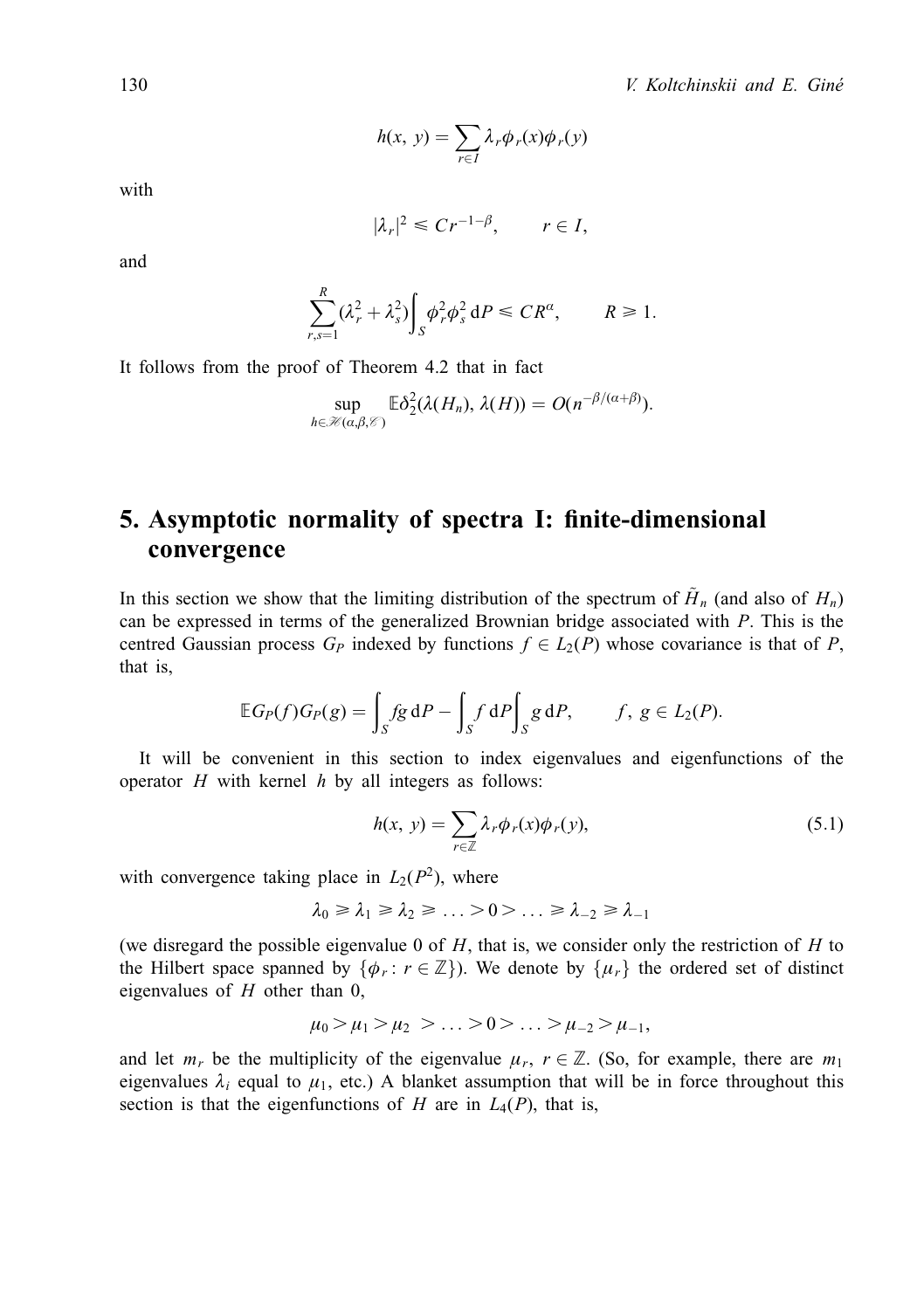$$
\int_{S} \phi_r^4 dP < +\infty, \qquad r \in \mathbb{Z}.
$$

With the above notation, the object of this section becomes that of proving the following theorem about weak convergence of the finite-dimensional distributions of the spectra of  $H_n$ and  $\tilde{H}_n$  to the corresponding finite-dimensional distributions of a random vector associated with the process  $G_P$ .

**Theorem 5.1.** Let h be a symmetric kernel in  $L_2(P^2)$  with the property that there exists a sequence  $R_n \rightarrow \infty$  satisfying

$$
\sum_{|r| > R_n} \lambda_r^2 = o(n^{-1})
$$
\n(5.2)

and

$$
\sum_{|r| \le R_n, |s| \le R_n} \int_S \phi_r^2 \phi_s^2 \, dP \sum_{|r| \le R_n, |s| \le R_n} (\lambda_r^2 + \lambda_s^2) \int_S \phi_r^2 \phi_s^2 \, dP = o(n). \tag{5.3}
$$

Suppose that, moreover,

$$
\sum_{r \in \mathbb{Z}} |\lambda_r| \phi_r^2 \in L_2(P). \tag{5.4}
$$

Let  $\Delta_r$  be the set of indices  $i \in \mathbb{Z}$  such that  $H\phi_i = \mu_r \phi_i$ . Let  $G_P$  be the generalized Brownian bridge associated with P. Let  $\Gamma_r$  be the Gaussian matrix

$$
\Gamma_r := \mu_r(\mathcal{G}_P(\phi_i \phi_j)) \colon i, j \in \Delta_r), \qquad r \in \mathbb{Z}.
$$

Then the finite-dimensional distributions of the sequence

 $n^{1/2}(\lambda^{\uparrow\downarrow}(H_n)-\lambda^{\uparrow\downarrow}(H))$ 

converge weakly to the corresponding finite-dimensional distributions of

 $(\oplus_{r<0}\lambda^{\uparrow}(\Gamma_r))\oplus(\oplus_{r\geq0}\lambda^{\downarrow}(\Gamma_r)).$ 

If condition  $(5.4)$  is replaced by

$$
\sum_{r \in \mathbb{Z}} \lambda_r \phi_r^2(x) = h(x, x) \in L_2(P), \tag{5.4'}
$$

then the statement holds with  $H_n$  replaced by  $\hat{H}_n$ .

Dauxois et al. (1982) observed a somewhat similar type of limit behaviour for spectra of empirical covariance operators.

In fact, we will prove a slightly stronger statement (Theorem 5.6). We begin by proving three lemmas about approximation of operators.

**Lemma 5.2.** Let A be a symmetric linear operator on  $\mathbb{R}^d$  with eigenvalues  $\mu_1, \ldots, \mu_k$  of respective multiplicities  $m_1, \ldots, m_k$  and eigenspaces  $W_1, \ldots, W_k$ . Let  $P_i(A)$  be the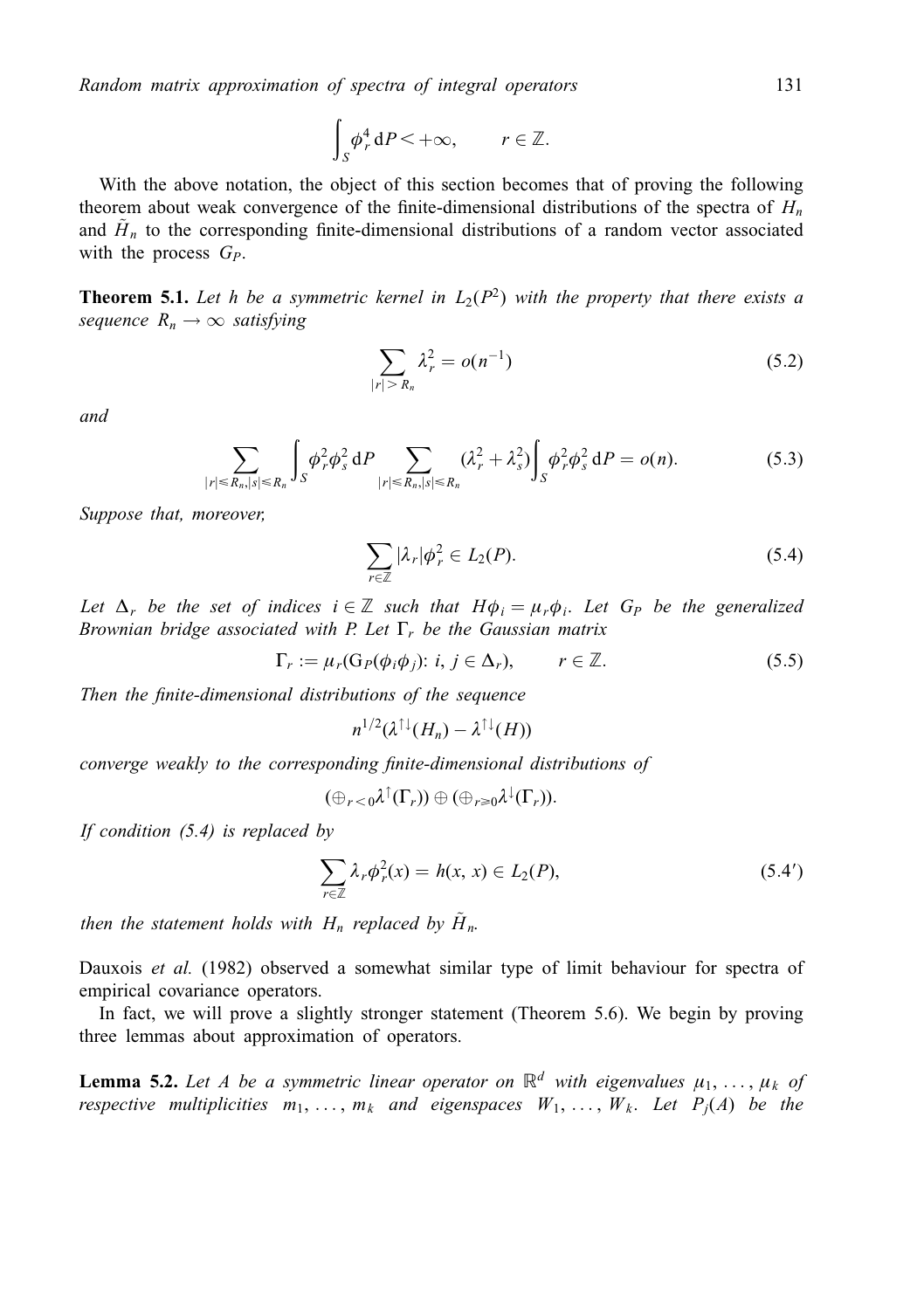orthogonal projector of  $\mathbb{R}^d$  onto  $W_i$ ,  $1 \leq j \leq k$ . For  $r \leq k$ , let

$$
\delta_r = \frac{1}{2} \min[\min\{|\mu_i - \mu_j| : 1 \le i < j \le r\}, \min\{|\mu_i - \mu_j| : 1 \le i \le r, r+1 \le j \le k\}].
$$

Let  $0 < \varepsilon \leq \delta_r/2$  and let B be another symmetric linear operator with  $||B||_{\text{HS}} < \varepsilon$ . Then:

(i) the set of eigenvalues of  $A + B$  partitions into  $r + 1$  subsets  $\Lambda_i(A + B)$ ,  $j = 1$ ,  $\ldots$ , r, and  $R_r$  such that

$$
\Lambda_j(A + B) \subset B(\mu_j, \varepsilon) \quad \text{and} \quad \text{dist}(\mathbb{R}_r, \{\mu_1, \ldots, \mu_r\}) > 2\delta_r - \varepsilon,
$$

where  $B(\mu_j, \varepsilon)$  denotes the open ball with centre  $\mu_j$  and radius  $\varepsilon$ ;

(ii) if  $P_i(A + B)$  denotes the orthogonal projection onto the direct sum of the eigenspaces of  $A + B$  with eigenvalues in the cluster  $\Lambda_i(A + B)$ , then

$$
tr(P_j(A + B)) = tr(P_j(A)),
$$
  $j = 1, ..., r;$  (5.6)

(iii) if  $\gamma_i$  denotes the (positively oriented) circle of radius  $\delta_r$  about  $\mu_i$  (in  $\mathbb{C}$ ) and  $R_A(\xi) := (A - \xi I)^{-1}$  is the resolvent of A, then

$$
P_j(A + B) = P_j(A) + \frac{1}{2\pi i} \oint_{\gamma_j} R_A(\zeta) BR_A(\zeta) d\zeta + S_j, \qquad j = 1, ..., r,
$$
 (5.7)

where

$$
||S_j||_{\text{HS}} \le 2 \frac{||B||_{\text{HS}}^2}{\delta_r^2}, \ j = 1, \dots, r. \tag{5.8}
$$

**Proof.** (i) and (ii) are direct consequences of the Lidskii–Hoffmann–Wielandt inequality and only (iii) requires proof.  $\gamma_i$  does not intersect the spectrum  $\Lambda(A + B)$  of  $A + B$  and the intersection of the corresponding disk  $B(\mu_i, \delta_r)$  with  $\Lambda(A + B)$  is just  $\Lambda_i(A + B)$ , j = 1, ..., *r*. Therefore (Kato 1982, p. 39),

$$
P_j(A + B) = -\frac{1}{2\pi i} \oint_{\gamma_j} R_{A+B}(\xi) d\xi,
$$
 (5.9)

where  $R_{A+B}$  is the resolvent of  $A + B$ . For  $\zeta \in \gamma_i$ ,

$$
||R_A(\zeta)|| = \frac{1}{\text{dist}(\zeta, \Lambda(A))} < \frac{1}{\delta_r}
$$

(Kato 1982, p. 60), so that

$$
||R_{A+B}(\zeta)B|| < \frac{1}{2}
$$

and the following representation holds with uniform (in  $\zeta \in \gamma_i$ ) and absolute convergence of the series on the right-hand side: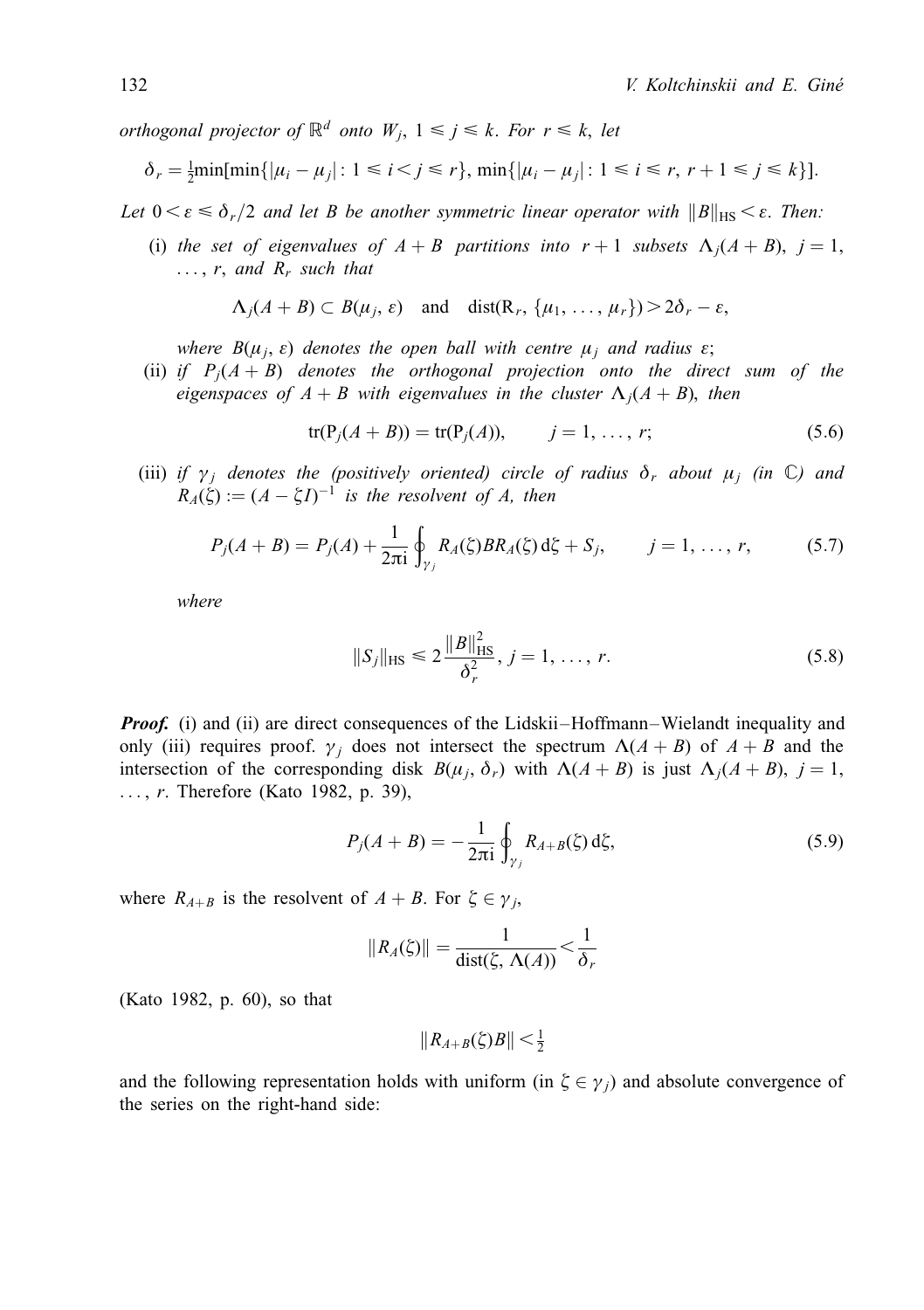$$
R_{A+B}(\xi) = (A + B - \xi I)^{-1} = [(A - \xi I)(I + R_A(\xi)B)]^{-1}
$$
  
=  $(I + R_A(\xi)B)^{-1}R_A(\xi)$   
=  $\sum_{n=0}^{\infty} (-1)^n (R_A(\xi)B)^n R_A(\xi).$ 

Hence,

$$
||R_{A+B}(\zeta) - R_A(\zeta) + R_A(\zeta)BR_A(\zeta)||_{\text{HS}} \le \sum_{n=2}^{\infty} ||R_A(\zeta)|| ||R_A(\zeta)B||_{\text{HS}}^n
$$
  

$$
\le \sum_{n=2}^{\infty} ||R_A(\zeta)||^{n+1} ||B||_{\text{HS}}^n
$$

which is dominated by

$$
\sum_{n=2}^{\infty} \frac{\|B\|_{\text{HS}}^n}{\delta_r^{n+1}} = \left(\frac{\|B\|_{\text{HS}}}{\delta_r}\right)^2 (\delta_r - \|B\|_{\text{HS}})^{-1} \leq 2 \frac{\|B\|_{\text{HS}}^2}{\delta_r^3}.
$$

The lemma follows upon setting  $C(\zeta) = R_{A+B}(\zeta) - R_A(\zeta) + R_A(\zeta)BR_A(\zeta)$  and  $S_j = \frac{1}{\zeta} \int_{\zeta}^{\zeta} C(\zeta) d\zeta$  $\frac{1}{2\pi i} \oint \gamma_j C(\xi) d\xi.$ 

Given an operator C on  $\mathbb{R}^d$  and  $\varepsilon > 0$ , we say that a subset  $\Lambda$  of the spectrum  $\lambda(C)$  of C is an  $\varepsilon$ -cluster of (the spectrum of) C if  $\Lambda$  has diameter smaller than  $\varepsilon > 0$  and is at a distance larger than  $\varepsilon$  from  $\lambda(C)\Delta\Lambda$ . Then, parts (i) and (ii) of Lemma 5.2 assert that if A is perturbed by B with  $||B||_{HS} \leq \varepsilon$  and if the eigenvalues of A are separated by more than 4 $\varepsilon$ , then to each eigenvalue  $\mu_r$  of A there corresponds an  $\varepsilon$ -cluster of  $A + B$  about  $\mu_r$  such that the dimension of the sum of the eigenspaces of  $A + B$  corresponding to the eigenvalues in such a cluster equals the multiplicity  $m_r$  of  $\mu_r$ .

Part (iii) will now be used to 'expand' the restriction of  $A + B$  to the orthogonal sum of the eigenspaces corresponding to any  $\varepsilon$ -cluster of eigenvalues  $\Lambda_r(A + B)$  as the sum of the restriction of A to  $W_r$ , a 'linear' term in B and 'lower-order' terms.

**Lemma 5.3.** Let A and B be symmetric operators on  $\mathbb{R}^d$  satisfying the conditions of Lemma 5.2 with  $\delta_r \leq 1$ . Let  $e_1, \ldots, e_d$  be an orthonormal basis of  $\mathbb{R}^d$  consisting of eigenvectors of A and let  $\Delta_r$  denote the set of indices i such that  $Ae_i = \mu_r e_i$ . Let  $L_r(B)$  be the symmetric operator of  $\mathbb{R}^d$  defined by the equations

$$
\langle L_r(B)e_i, e_j \rangle = \begin{cases} \langle Be_i, e_j \rangle, & \text{if } i, j \in \Delta_r \\ -\frac{\mu_r}{\lambda_j - \mu_r} \langle Be_i, e_j \rangle, & \text{if } i \in \Delta_r \text{ and } j \notin \Delta_r \\ -\frac{\mu_r}{\lambda_i - \mu_r} \langle Be_i, e_j \rangle, & \text{if } i \notin \Delta_r \text{ and } j \in \Delta_r \\ 0, & \text{otherwise,} \end{cases}
$$
(5.10)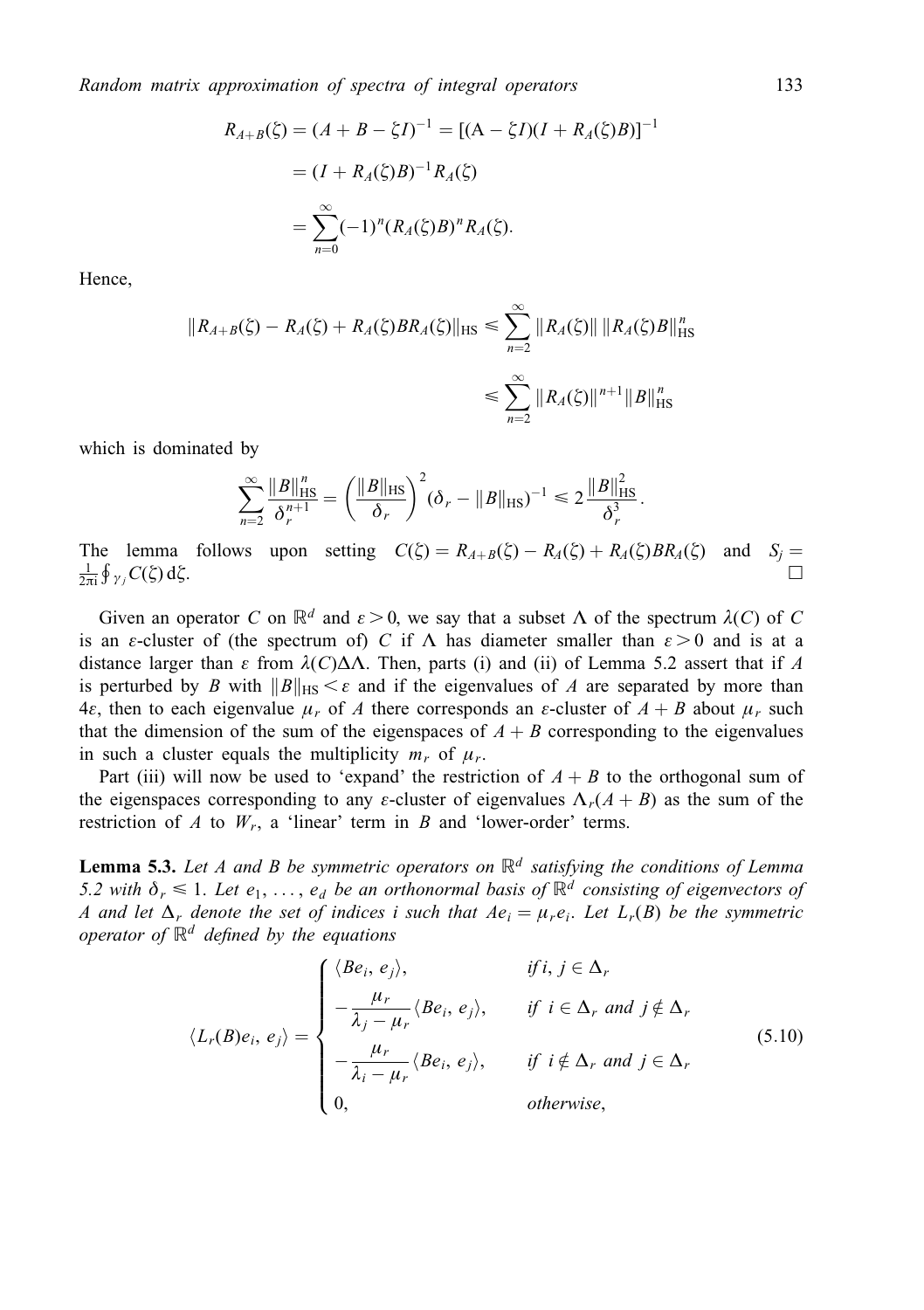where, for all  $1 \le j \le d$ ,  $\lambda_j = \mu_{\ell}$  if  $Ae_j = \mu_{\ell}e_j$ . Then there exists a symmetric operator  $C_r$ on  $\mathbb{R}^d$  such that

$$
||C_r||_{\text{HS}} \le 8 \frac{||B||_{\text{HS}}^2}{\delta_r^2}
$$
 (5.11)

and

$$
P_r(A + B)(A + B)P_r(A + B) = P_r(A)AP_r(A) + L_r(B) + C_r.
$$
 (5.12)

**Proof.** Equation (5.7) gives

$$
P_r(A + B)(A + B)P_r(A + B) = P_r(A)AP_r(A) + P_r(A)BP_r(A)
$$
  
+ 
$$
\left(\frac{1}{2\pi i}\oint_{\gamma_r} R_A(\zeta)BR_A(\zeta) d\zeta\right)AP_r(A)
$$
  
+ 
$$
P_r(A)A\left(\frac{1}{2\pi i}\oint_{\gamma_r} R_A(\zeta)BR_A(\zeta) d\zeta\right)
$$
  
+ 
$$
P_r(A)B\left(\frac{1}{2\pi i}\oint_{\gamma_r} R_A(\zeta)BR_A(\zeta) d\zeta\right)
$$
  
+ 
$$
\left(\frac{1}{2\pi i}\oint_{\gamma_r} R_A(\zeta)BR_A(\zeta) d\zeta\right)BP_r(A)
$$
  
+ 
$$
\left(\frac{1}{2\pi i}\oint_{\gamma_r} R_A(\zeta)BR_A(\zeta) d\zeta\right)B\left(\frac{1}{2\pi i}\oint_{\gamma_r} R_A(\zeta)BR_A(\zeta) d\zeta\right)
$$
  
+ 'multiples' of  $S_r$ . (5.13)

Define  $L_r(B)$  as the sum of the operators in the second, third and fourth terms of the righthand side of  $(5.13)$  and  $C_r$  as the sum of the operators in subsequent terms. With these definitions, equation (5.12) is just (5.13) and we only need to show that  $L_r(A)$  can be written as in (5.10), and that  $C_r$  satisfies the bound (5.11). In order to compute  $L_r$ , we first observe that, by definition and by symmetry of  $P_r(A)$ ,

$$
\langle P_r(A)BP_r(A)e_i, e_j \rangle = \langle BP_r(A)e_i, P_r(A)e_j \rangle
$$

$$
= \begin{cases} \langle Be_i, e_j \rangle, & \text{if } i, j \in \Delta_r \\ 0, & \text{otherwise.} \end{cases}
$$

Next, if  $i \notin \Delta_r$  then, obviously,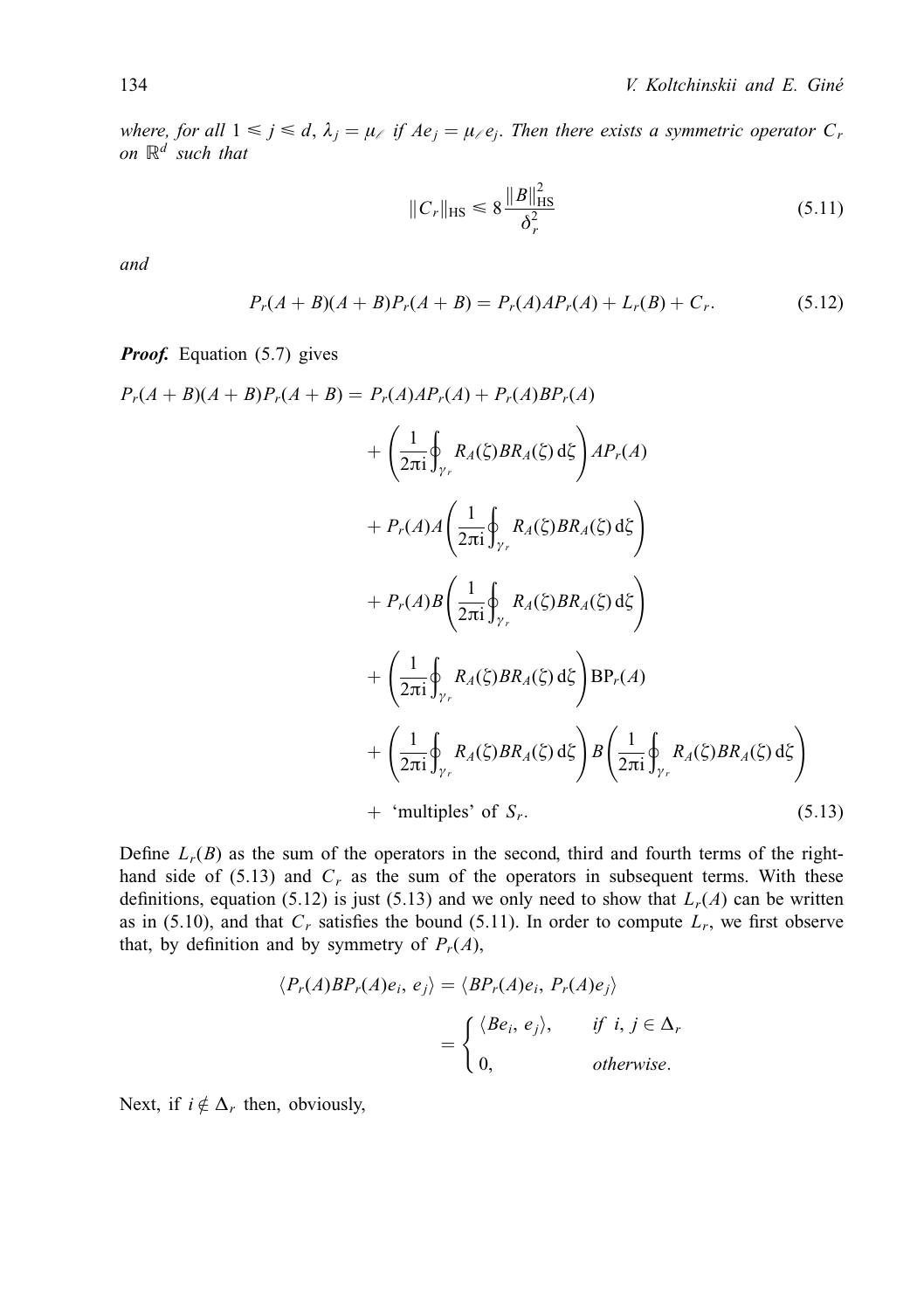$$
\left\langle \frac{1}{2\pi i} \oint_{\gamma_r} R_A(\zeta) BR_A(\zeta) AP_r(A) d\zeta AP_r(A) e_i, e_j \right\rangle = 0.
$$

Now, if  $i \in \Delta_r$  and  $j \notin \Delta_r$ , since

$$
\langle R_A(\zeta)BR_A(\zeta)AP_r(A)e_i, e_j \rangle = \langle BR_A(\zeta)AP_r(A)e_i, R_A(\overline{\zeta})e_j \rangle
$$
  

$$
= \frac{\mu_r}{(\mu_r - \zeta)(\lambda_j - \zeta)} \langle Be_i, e_j \rangle,
$$

with  $\lambda_j \neq \mu_r$  (hence,  $\lambda_j$  lies outside the disk bounded by  $\gamma_r$ ), we have

$$
\left\langle \frac{1}{2\pi i} \oint_{\gamma_r} R_A(\xi) BR_A(\xi) AP_r(A) d\xi AP_r(A) e_i, e_j \right\rangle = \frac{\mu_r \langle Be_i, e_j \rangle}{2\pi i} \oint_{\gamma_r} \frac{d\xi}{(\mu_r - \xi)(\lambda_j - \xi)}
$$
  
= 
$$
-\frac{\mu_r}{\lambda_j - \mu_r} \langle Be_i, e_j \rangle.
$$

Thus,

$$
\left\langle \frac{1}{2\pi i} \oint_{\gamma_r} R_A(\zeta) BR_A(\zeta) AP_r(A) d\zeta AP_r(A) e_i, e_j \right\rangle = \left\{ \begin{array}{ll} 0, & \text{if } i \notin \Delta_r, \\ -\frac{\mu_r}{\lambda_j - \mu_r} \langle Be_i, e_j \rangle, & \text{if } i \in \Delta_r, j \notin \Delta_r. \end{array} \right.
$$

The third component of  $L_r(B)$  can be handled in a similar way. The main difference occurs for  $i, j \in \Delta_r$ . In this case we just observe

$$
\langle P_r(A)AR_A(\zeta)BR_A(\zeta)e_i, e_j \rangle = \mu_r \langle R_A(\zeta)BR_A(\zeta)e_i, e_j \rangle
$$
  

$$
= \mu_r \langle BR_A(\zeta)e_i, R_A(\overline{\zeta})e_j \rangle
$$
  

$$
= -\mu_r \langle \frac{1}{\mu_r - \overline{\zeta}}Be_i, \frac{1}{\mu_r - \overline{\zeta}}e_j \rangle
$$
  

$$
= -\frac{\mu_r}{(\mu_r - \zeta)^2} \langle Be_i, e_j \rangle,
$$

whose integral over  $\gamma_r$  is zero. So (5.10) is proved.

Since, as observed above,  $||R_A(\xi)|| = 1/\delta_r$  for  $\xi \in \gamma_r$ , it follows that

$$
\left\|\frac{1}{2\pi \mathrm{i}}\oint_{\gamma_r} R_A(\zeta) BR_A(\zeta) \,\mathrm{d}\zeta\right\|_{\mathrm{HS}} \leq \frac{\|B\|_{\mathrm{HS}}}{\delta_r},
$$

showing that the Hilbert-Schmidt norm of each of the operators in the fifth, sixth and seventh terms in (5.13) is dominated by  $||B||_{\text{HS}}^2/\delta_r^2$  (note that both  $\delta_r \le 1$  and  $||B||_{\text{HS}} \le 1$ ). The bound (5.8) for  $S_r$  gives the same bound for the ten operators in (5.13) containing  $S_r$  as a factor. Inequality  $(5.11)$  follows.

We will apply Lemma 5.3 to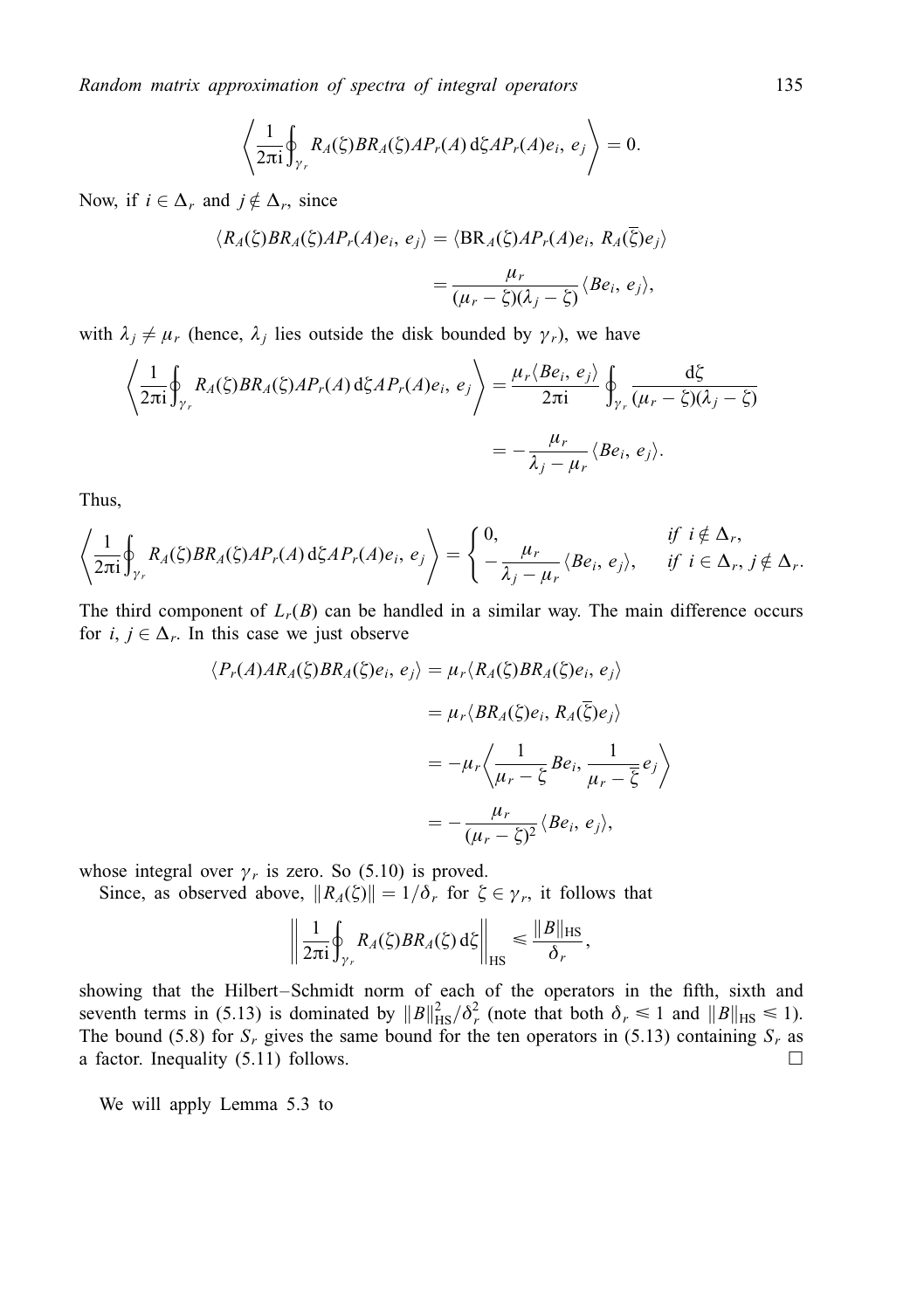$$
A = K_{R_n} \text{ and } B = \hat{H}_{R_n,n} - K_{R_n} = (I + E_{R_n,n})^{1/2} K_{R_n} (I + E_{R_n,n})^{1/2} - K_{R_n},
$$

in the notation of Section 4. The following lemma will allow us to simplify the linear term in equation (5.12).

**Lemma 5.4.** Let  $K, E: \mathbb{R}^d \mapsto \mathbb{R}^d$  be symmetric operators. Suppose that  $I + E$  is nonnegative definite. Then

$$
\left\| (I+E)^{1/2} K (I+E)^{1/2} - \left( K + \frac{EK + KE}{2} \right) \right\|_{\text{HS}} \leq 3 \|E\|_{\text{HS}} [\|\text{EK}\|_{\text{HS}} + \|KE\|_{\text{HS}}]. \tag{5.14}
$$

Proof. Let

$$
R := (I + E)^{1/2} - I - \frac{E}{2}.
$$

Then we have

$$
(I+E)^{1/2}K(I+E)^{1/2} = K + \frac{EK+KE}{2} + \frac{EKE}{4} + RK + KR + \frac{RKE + EKR}{2} + RKR.
$$

It then follows that

$$
\left\| (I+E)^{1/2} K (I+E)^{1/2} - \left( K + \frac{EK + KE}{2} \right) \right\|_{\text{HS}} \le \frac{\| EKE \|_{\text{HS}}}{4} + \| RK \|_{\text{HS}} + \| KR \|_{\text{HS}} + \| KR \|_{\text{HS}} + \| KR \|_{\text{HS}} + \| KR \|_{\text{HS}} + \| KR \|_{\text{HS}} \right) + \frac{\| RKE \|_{\text{HS}} + \| EKR \|_{\text{HS}}}{2} + \| RKR \|_{\text{HS}} \tag{5.15}
$$

We now prove that

$$
||RK||_{\text{HS}} \leq ||E^2 K||_{\text{HS}}.\tag{5.16}
$$

Indeed, let  $\mu_i$ ,  $i = 1, \ldots, d$ , be eigenvalues of the operator E, and let  $g_i$ ,  $i = 1, \ldots, d$ , be the corresponding orthonormal eigenvectors (recall that E is symmetric and  $I + E$  is nonnegative definite). Then the eigenvalues of  $R$  are

$$
(1 + \mu_i)^{1/2} - 1 - \frac{\mu_i}{2}, \qquad i = 1, ..., d.
$$

Let  $k_{ij}$ ,  $1 \le i, j \le m$ , denote the entries of the matrix of the operator K in the basis  $g_i$ ,  $i = 1, \ldots, d$ . Then we have

$$
||RK||_{\text{HS}}^2 \le \sum_{i,j=1}^d \left( (1 + \mu_i)^{1/2} - 1 - \frac{\mu_i}{2} \right)^2 k_{ij}^2. \tag{5.17}
$$

Expression (5.16) will follow from the following elementary inequality:

$$
0 \le 1 + \frac{\mu}{2} - (1 + \mu)^{1/2} \le |\mu| \wedge \mu^2, \qquad \mu \ge -1. \tag{5.18}
$$

To prove (5.18), we note that  $(1 + \mu)^{1/2} \le 1 + \mu/2$  for all  $\mu \ge -1$ . For  $|\mu| \le \frac{1}{2}$  the inequality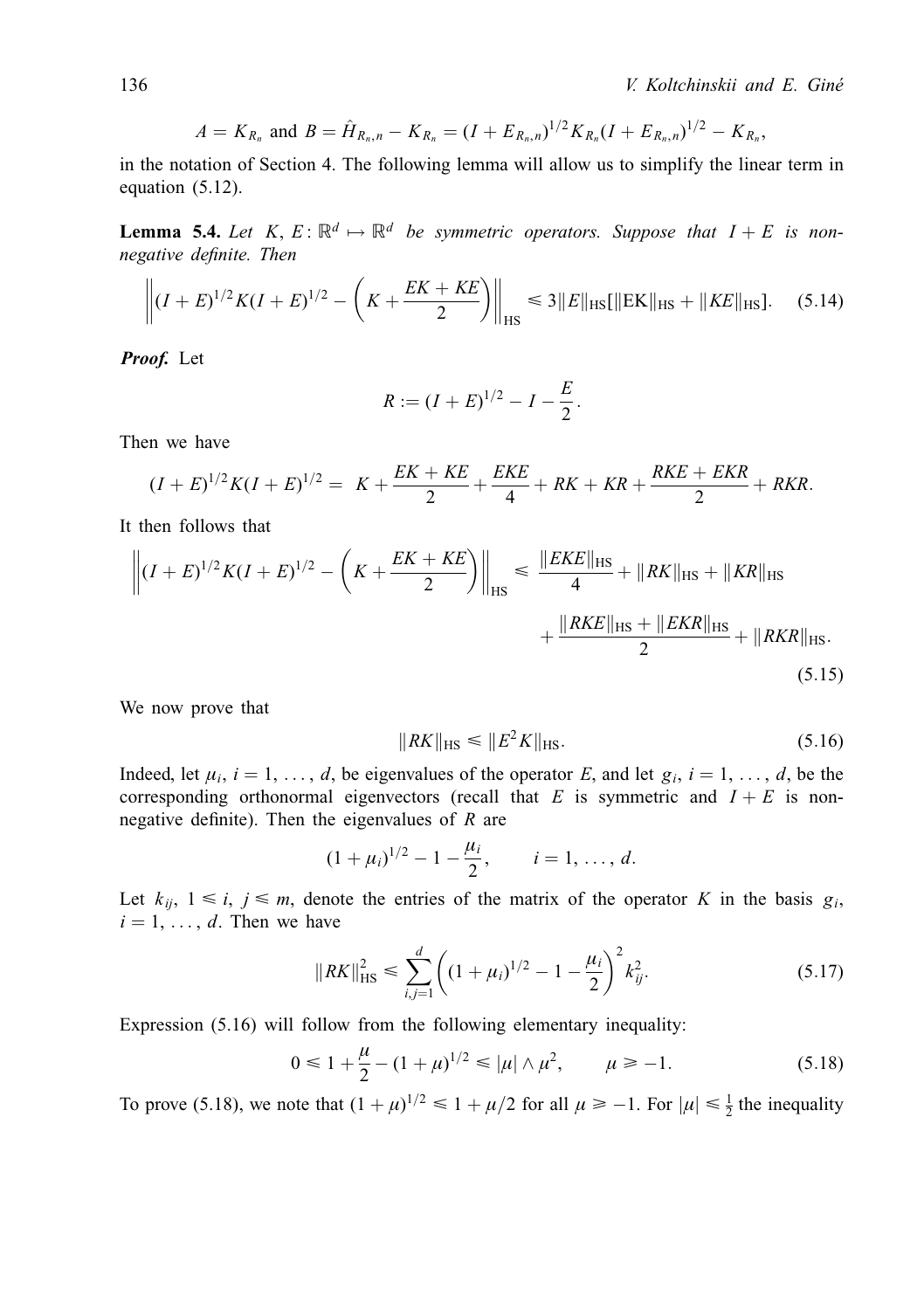$$
1 + \frac{\mu}{2} - (1 + \mu)^{1/2} \le \frac{\mu^2}{8} \le \frac{|\mu|}{8}
$$

follows from the Taylor expansion of the square root. For  $\mu \ge \frac{1}{2}$ , we have

$$
1 + \frac{\mu}{2} - (1 + \mu)^{1/2} \le \frac{\mu}{2} \le \mu^2.
$$

Finally, for  $-1 \leq \mu \leq -\frac{1}{2}$ ,

$$
1 + \frac{\mu}{2} - (1 + \mu)^{1/2} \le 1 + \frac{\mu}{2} - (1 + \mu) = \frac{|\mu|}{2} \le \mu^2.
$$

Using (5.17), (5.18) gives

$$
||RK||_{\text{HS}}^2 \le \sum_{i,j=1}^d \mu_i^4 k_{ij}^2 = ||E^2 K||_{\text{HS}}^2,
$$

thus proving inequality (5.16).

Quite similarly, it can be shown, using (5.18), that

$$
||KR||_{\text{HS}} \le ||KE^2||_{\text{HS}},\tag{5.19}
$$

$$
||RKE||_{\text{HS}} \le ||EKE||_{\text{HS}},\tag{5.20}
$$

$$
||EKR||_{\text{HS}} \le ||EKE||_{\text{HS}},\tag{5.21}
$$

$$
||RKR||_{\text{HS}} \le ||EKE||_{\text{HS}},\tag{5.22}
$$

and we obtain from  $(5.15)$ ,  $(5.16)$ ,  $(5.19)–(5.22)$  that

$$
\left\| (I+E)^{1/2} K (I+E)^{1/2} - \left( K + \frac{EK + KE}{2} \right) \right\|_{\text{HS}} \leq \frac{9}{4} \| EKE \|_{\text{HS}} + \| KE^2 \|_{\text{HS}} + \| E^2 K \|_{\text{HS}}.
$$
\n(5.23)

Since

$$
||EKE||_{\text{HS}} \le \frac{1}{2} ||E||_{\text{HS}}[||EK||_{\text{HS}} + ||KE||_{\text{HS}}],
$$
  

$$
||KE^2||_{\text{HS}} \le ||E||_{\text{HS}}||KE||_{\text{HS}},
$$

1

and

$$
||E^2K||_{\text{HS}} \leq ||E||_{\text{HS}}||EK||_{\text{HS}},
$$

 $(5.23)$  implies  $(5.14)$ .

We now come back to the kernel  $h$  defined by equation (5.1). We assume, without loss of generality, that  $\delta_r \leq 1$  for all r, where the numbers  $\delta_r$  are associated with the eigenvalues  $\mu_r$  of h essentially as in Lemma 5.2, as follows: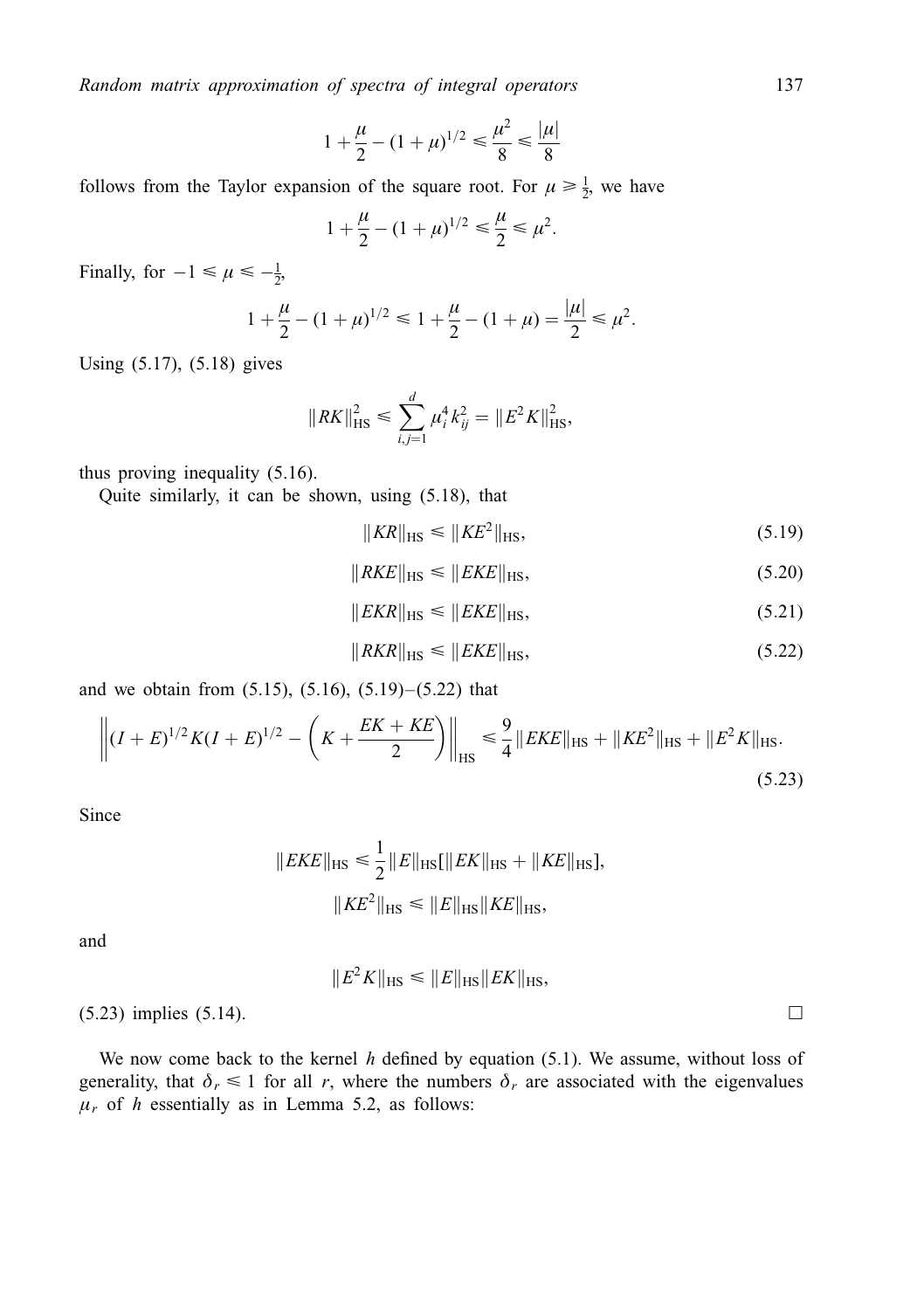$$
\delta_r = \begin{cases} \frac{1}{2} \min\{\mu_i - \mu_{i+1} : 0 \le i \le r\} & \text{for } r > 0\\ \frac{1}{2} \min\{\mu_{i-1} - \mu_i : r \le i \le -2\} & \text{for } r < 0. \end{cases}
$$

Slightly modifying some of the notation of Sections 3 and 4, we set

$$
h_R(x, y) := \sum_{|r| \le R} \lambda_r \phi_r(x) \phi_r(y),
$$

and denote by  $H_R$  the integral operator with kernel  $h_R$ , and by  $H_{R,n}$ ,  $\tilde{H}_{R,n}$  the operators of  $\mathbb{R}^n$  whose matrices in the canonical basis are respectively

$$
H_{R,n} := \frac{1}{n}((1 - \delta_{ij})h_R(X_i, X_j) : 1 \le i, j \le n) \text{ and } \tilde{H}_{R,n} := \frac{1}{n}(h_R(X_i, X_j) : 1 \le i, j \le n).
$$

The following lemma gives conditions under which the spectrum of  $H_n$  and/or the spectrum of  $\tilde{H}_n$  can be approximated by that of  $H_{R_n,n}$  and/or that of  $\tilde{H}_{R_n,n}$ , for suitable  $R_n \to \infty$ .

**Lemma 5.5.** Let  $R_n \to \infty$  be a sequence satisfying (5.2). We then have:

 $(i)$ 

$$
\mathbb{E}\|\lambda^{\uparrow\downarrow}(H_n)-\lambda^{\uparrow\downarrow}(H_{R_n,n})\|_{\ell_2}^2=o(n^{-1});
$$

(ii) if, moreover,  $\sum_{r \in \mathbb{Z}} |\lambda_r| \phi_r^2 \in L_2(P)$ , then

$$
\operatorname{Exp}_{R\geq 1} \|\lambda^{\uparrow\downarrow}(\tilde{H}_{R,n}) - \lambda^{\uparrow\downarrow}(H_{R,n})\|_{c_0}^2 = o(n^{-1});
$$

(iii) and if, moreover,  $\sum_{r \in \mathbb{Z}} \lambda_r \phi_r^2$  converges in  $L_2(P)$  to the function  $h(x, x)$ , then  $\mathbb{E} \|\lambda^{\uparrow\downarrow}(\tilde{H}_n)-\lambda^{\uparrow\downarrow}(\tilde{H}_{R_n,n})\|_{\ell_2}^2=o(n^{-1}).$ 

**Proof.** The three statements are direct consequences of the Lidskii and Lidskii–Hoffman– Wielandt inequalities, the simplest being statement (i). We only prove (ii) and (iii). Lidskii's inequality for  $p = \infty$  gives that, for all  $R \ge 1$ ,

$$
\begin{aligned} \|\lambda^{\uparrow\downarrow}(\tilde{H}_{R,n}) - \lambda^{\uparrow\downarrow}(H_{R,n})\|_{c_0} &\leq \|\tilde{H}_{R,n} - H_{R,n}\| \\ &= n^{-1} \max_{1 \leq i \leq n} |h_R(X_i, X_i)|. \end{aligned}
$$

Since

$$
|h_R(x, x)| = \bigg|\sum_{|r| \le R} \lambda_r \phi_r^2(x)\bigg| \le \psi(x),
$$

where

$$
\psi:=\sum_{r\in\mathbb{Z}}|\lambda_r|\phi_r^2\in L_2(P)
$$

we have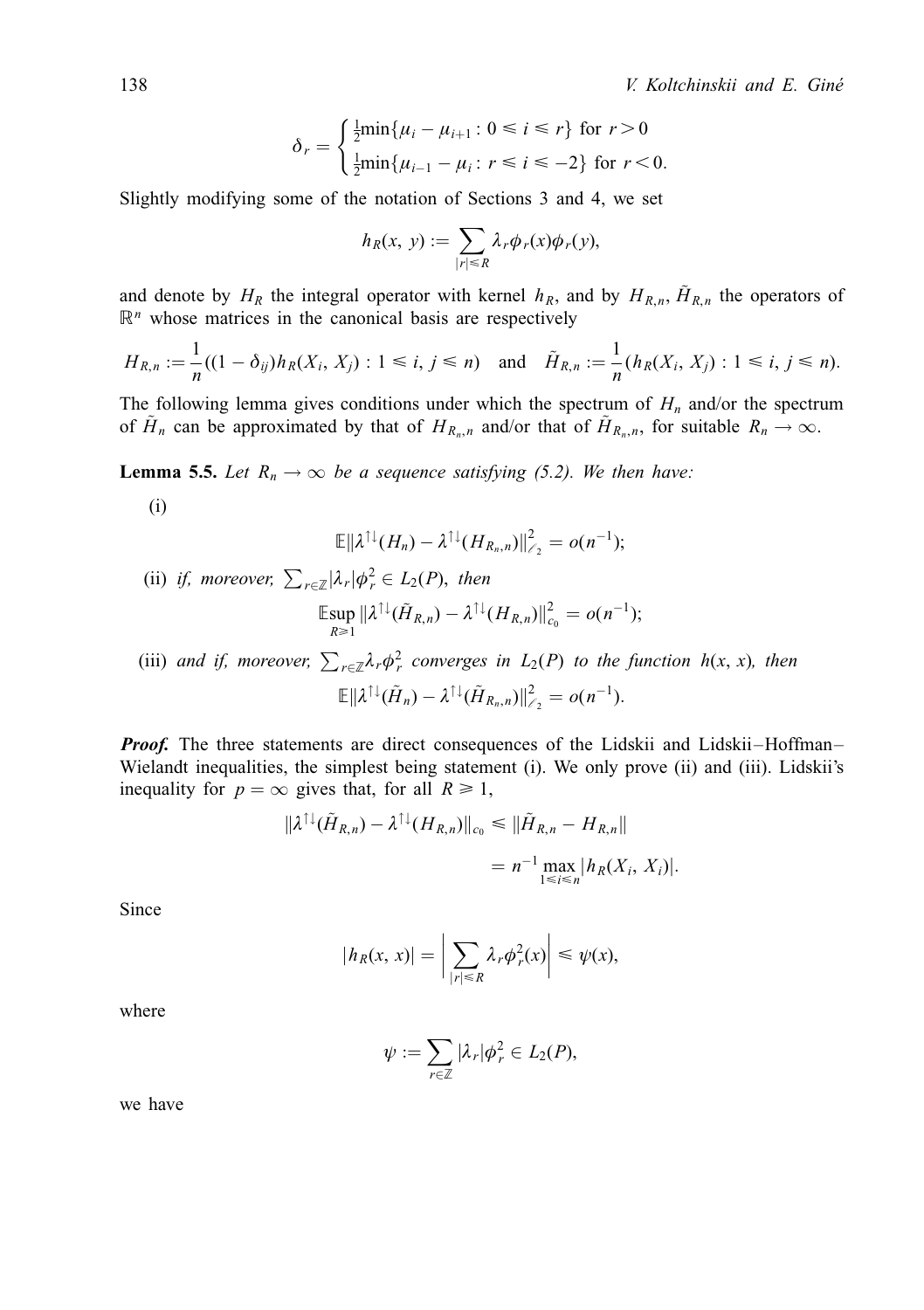$$
n^{1/2}\sup_{R\geq 1} \|\lambda^{\uparrow\downarrow}(\tilde{H}_{R,n})-\lambda^{\uparrow\downarrow}(H_{R,n})\|_{c_0}\leq \frac{\max_{1\leq i\leq n}\psi(X_i)}{n^{1/2}}.
$$

Now, the inequality in (ii) follows from this and the fact that

$$
\mathbb{E} \max_{1 \leq i \leq n} \psi^2(X_i) = o(n)
$$

because  $E\psi^2(X)$  <  $+\infty$ .

To prove (iii) we first note that, by the Lidskii–Hoffman–Wielandt inequality,

$$
\|\lambda^{\uparrow\downarrow}(\tilde{H}_n) - \lambda^{\uparrow\downarrow}(\tilde{H}_{R_n,n})\|_{\ell_2}^2 \le \|\tilde{H}_n - \tilde{H}_{R_n,n}\|_{\text{HS}}^2
$$
  
=  $n^{-2} \sum_{1 \le i \ne j \le n} (h - h_{R_n})^2(X_i, X_j) + n^{-2} \sum_{i=1}^n (h - h_{R_n})^2(X_i, X_i).$ 

Therefore

$$
\mathbb{E}||\lambda^{\downarrow}(\tilde{H}_n) - \lambda^{\downarrow}(\tilde{H}_{R_n,n})||_{\ell_2}^2 \le \frac{n(n-1)}{n^2} \mathbb{E}(h - h_{R_n})^2(X, Y) + n^{-1} \mathbb{E}(h - h_{R_n})^2(X, X)
$$

$$
= \frac{n(n-1)}{n^2} \sum_{|r| > R_n} \lambda_r^2 + n^{-1} \sum_{|r| > R_n, |s| > R_n} \lambda_r \lambda_s \int_S \phi_r^2 \phi_s^2 dP.
$$

Since  $\sum_{r \in \mathbb{Z}} \lambda_r \phi_r^2$  converges in  $L_2(P)$  to the function  $h(x, x)$ ,

$$
\sum_{|r|>R_n,|s|>R_n}\lambda_r\lambda_s\int_{S}\phi_r^2\phi_s^2 dP=\bigg\|\sum_{|r|>R_n}\lambda_r\phi_r^2\bigg\|_{L_2P}^2\to 0,
$$

showing that the second summand on the right of the last inequality is  $o(n^{-1})$ . Since, by condition (5.2), the first summand is also  $o(n^{-1})$ , the proof of (iii) is completed.

From this point on, we change the definition of the  $\varepsilon$ -cluster of an operator C in two ways: if  $\Lambda$  is an  $\varepsilon$ -cluster of C in the sense indicated just before Lemma 5.3, and  $\Lambda$ consists of positive (negative) eigenvalues, then we redefine  $\Lambda$  as a vector whose coordinates are the elements of the set  $\Lambda$  each counted with its multiplicity, arranged in non-increasing (non-decreasing) order. Only strictly positive and strictly negative clusters will be considered.

The statement of the next theorem requires numbering of the clusters of  $H_n$  and  $H_n$ . For  $r \ge 0$  ( $r < 0$ ), an  $\varepsilon$ -cluster of an operator C is the rth  $\varepsilon$ -cluster of C,  $\Lambda_r^{\varepsilon}(C)$ , if there are exactly r  $(-r - 1)$   $\varepsilon$ -clusters of C whose components are larger (smaller) than those of  $\Lambda_r^{\varepsilon}(C)$ .  $\Lambda_r^{\varepsilon}(C)$  need not exist.

**Theorem 5.6.** Let h be a symmetric kernel in  $L_2(P^2)$  with the property that there exists a sequence  $R_n \to \infty$  satisfying (5.2) and (5.3). If, moreover, (5.4) holds, then so do the following statements:

(i) For all  $r \in \mathbb{Z}$ , and  $\varepsilon_n = cn^{-1/4}$ ,  $c > 0$ , the probability that the  $\varepsilon_n$ -cluster  $\Lambda_r^{\varepsilon_n}(H_n)$  of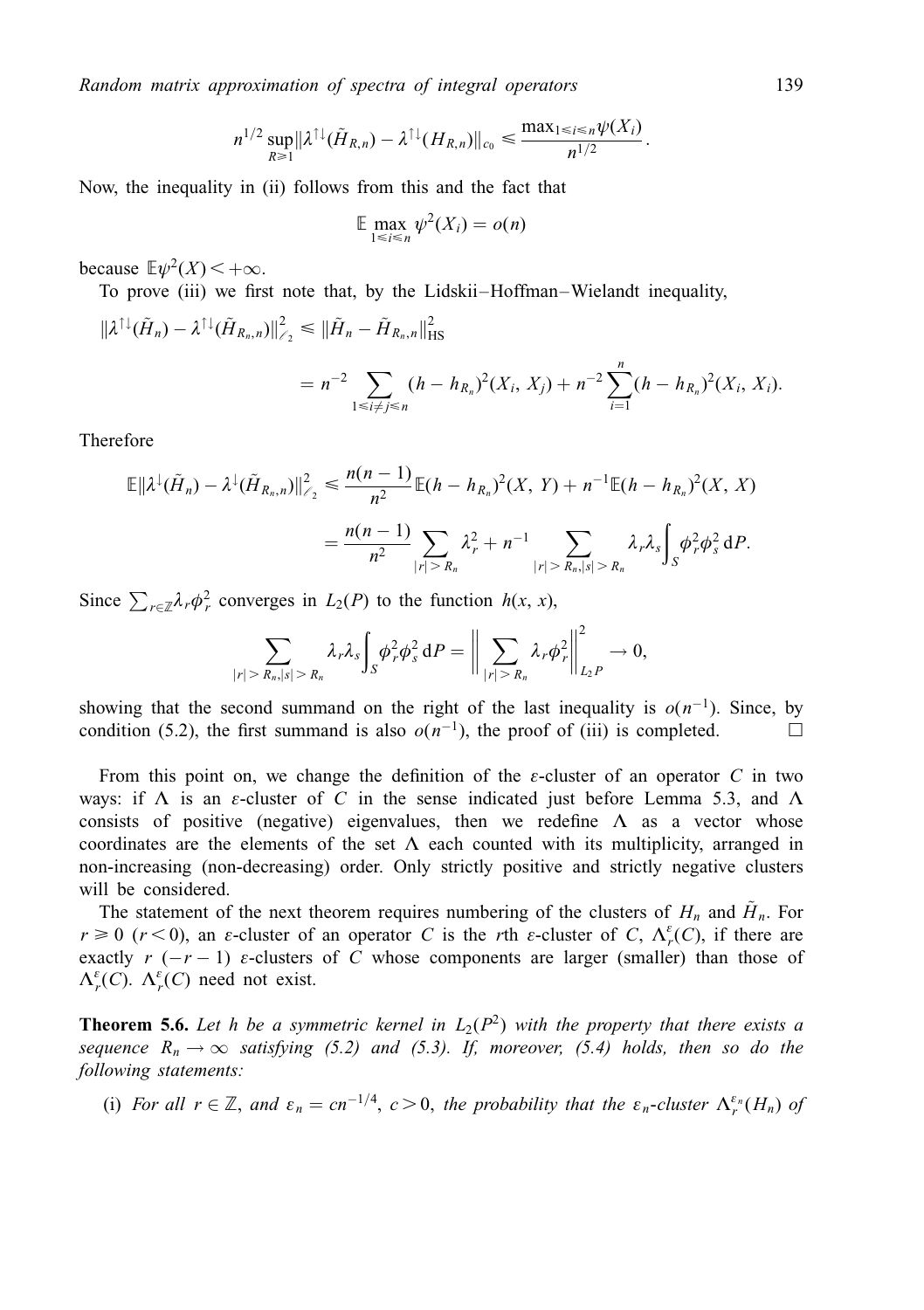$H_n$  exists, that it is within  $\varepsilon_n$  from  $\mu_r$  and that  $tr(P_r(H_n)) = tr(P_r(H))$  tends to 1 as  $n \rightarrow \infty$ .

(ii) Let  $\Delta_r$  be the set of indices  $i \in \mathbb{Z}$  such that  $H\phi_i = \mu_r \phi_i$ . Let  $G_p$  be the generalized Brownian bridge associated with P. Let  $\Gamma_r$  be the Gaussian matrix defined in (5.5). Let  $M_r := (\mu_r, \ldots, \mu_r)$ , where the  $u_r$  term occurs  $d_r$  times,  $r \in \mathbb{Z}$ . Then, for all  $0 \leq R_1 \leq R_2 < \infty$ ,

$$
n^{1/2}\left(\bigoplus_{r=R_1}^{R_2} \Lambda_r^{\varepsilon_n}(H_n) - \bigoplus_{r=R_1}^{R_2} M_r\right) \to_{\mathscr{L}} \bigoplus_{r=R_1}^{R_2} \lambda^{\downarrow}(\Gamma_r) \tag{5.24}
$$

and, for all  $-\infty < R_1 \le R_2 \le -1$ ,

$$
n^{1/2}\left(\bigoplus_{r=R_1}^{R_2}\Lambda_r^{\varepsilon_n}(H_n)-\bigoplus_{r=R_1}^{R_2}M_r\right)\to_{\mathscr{L}}\bigoplus_{r=R_1}^{R_2}\lambda^{\uparrow}(\Gamma_r)
$$
(5.24')

as random vectors in  $\ell_2$ .

If condition (5.4) is replaced by

$$
\sum_{r \in \mathbb{Z}} \lambda_r \phi_r^2(x) = h(x, x) \in L_2(P), \tag{5.4'}
$$

then statements (i) and (ii) hold with  $H_n$  replaced by  $\tilde{H}_n$ .

**Proof.** By Lemma 5.5, we can replace  $H_n$  and  $\tilde{H}_n$  by  $\tilde{H}_{R_n,n}$  in all the conclusions above. As in the proof of Theorem 3.1, we set

$$
E_n := ((P_n - P)(\phi_r \phi_s) : 0 \le |r|, |s| \le R_n),
$$

observe that  $I_{2R_n+1} + E_n$  is non-negative definite and also define

$$
A_n := (I_{2R_n+1} + E_n)^{1/2}.
$$

Letting  $K_{R_n}$  be the diagonal matrix with numbers  $\lambda_r : |r| \le R_n$ , on the diagonal, we further define

$$
\hat{H}_{R_n,n}=A_nK_{R_n}A_n.
$$

By the same argument as in Section 3 (see the proof of Theorem 3.1) we have

$$
\lambda(K_{R_n}) = \lambda(H_{R_n}), \quad \lambda(\hat{H}_{R_n,n}) = \lambda(\tilde{H}_{R_n,n}), \qquad n \in \mathbb{N}.
$$
 (5.25)

As previously mentioned, we will apply Lemma 5.3 with  $A = K_{R_n}$  and  $B = H_{R_n,n} - K_{R_n}$ . Thus, we begin by estimating the size of  $B$ . The following estimate is contained in the derivation of the bounds (4.6) and (4.8):

$$
\|\hat{H}_{R_n,n} - K_{R_n}\|_{\text{HS}}^2 = \|A_n K_{R_n} A_n - K_{R_n}\|_{\text{HS}}^2 \le \|E_n K_{R_n}\|_{\text{HS}}^2 + \|K_{R_n} E_n\|_{\text{HS}}^2. \tag{5.26}
$$

Next we observe that

$$
\mathbb{E}||E_n||_{\text{HS}}^2 = \sum_{|r| \le R_n, |s| \le R_n} \mathbb{E}((P_n - P)(\phi_r \phi_s))^2
$$
  
=  $n^{-1} \sum_{|r| \le R_n, |s| \le R_n} (P(\phi_r^2 \phi_s^2) - \delta_{rs})$  (5.27)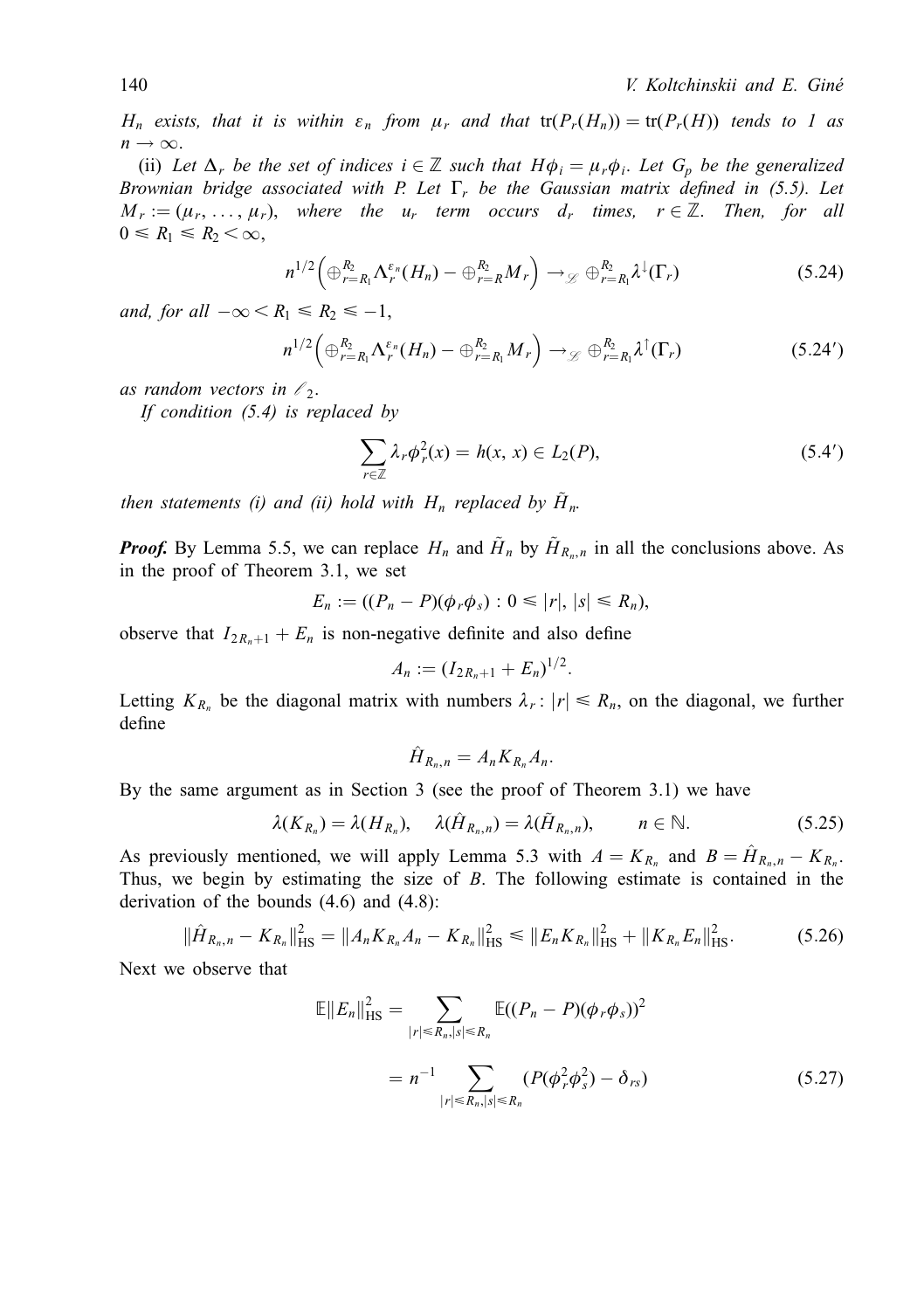and that, similarly,

$$
\mathbb{E}||E_n K_{R_n}||_{\text{HS}}^2 = n^{-1} \sum_{|r| \le R_n, |s| \le R_n} \lambda_s^2 (P(\phi_r^2 \phi_s^2) - \delta_{rs})
$$
(5.28)

and

$$
\mathbb{E}||K_{R_n}E_n||_{\text{HS}}^2 = n^{-1} \sum_{|r| \le R_n, |s| \le R_n} \lambda_r^2 (P(\phi_r^2 \phi_s^2) - \delta_{rs}). \tag{5.28'}
$$

Combining these estimates with  $(5.26)$ , we obtain, by conditions  $(5.2)$  and  $(5.3)$ ,

$$
\mathbb{E} \|\hat{H}_{R_n, n} - K_{R_n}\|_{\text{HS}}^2 \le n^{-1} \sum_{|r| \le R_n, |s| \le R_n} (\lambda_r^2 + \lambda_s^2) \int_S \phi_r^2 \phi_s^2 \, \mathrm{d}P
$$
\n
$$
\le 2 \frac{\sup_{r \in \mathbb{Z}} |\lambda_r|}{n} \left( \sum_{\substack{|r| \le R_n \\ |s| \le R_n}} \int_S \phi_r^2 \phi_s^2 \, \mathrm{d}P \right)^{1/2} \left( \sum_{\substack{|r| \le R_n \\ |s| \le R_n}} (\lambda_r^2 + \lambda_s^2) \int_S \phi_r^2 \phi_s^2 \, \mathrm{d}P \right)^{1/2}
$$
\n
$$
= o(n^{-1/2}). \tag{5.29}
$$

Then (5.29), Lidskii–Hoffman–Wielandt and the definition of  $\varepsilon_n$  imply that, for each  $r \in \mathbb{Z}$ , with probability tending to 1,  $\Lambda_r^{\varepsilon_n}(\hat{H}_{R_n,n})$  is well defined and  $tr(P_r(\tilde{H}_{R_n,n})) = tr(P_r(K_{R_n}))$ . In particular, conclusion (i) holds for  $\hat{H}_{R_n,n}$  under the stated hypotheses. Also, we can apply Lemma 5.3 'in probability' and obtain, by (5.29), that, for each  $r \in \mathbb{Z}$ ,

$$
P_r(\hat{H}_{R_n,n})\hat{H}_{R_n,n}P_r(\hat{H}_{R_n,n})=P_r(K_{R_n})K_{R_n}P_r(K_{R_n})+L_{r,n}+o_{Pr}(n^{-1/2})
$$
(5.30)

in the sense of Hilbert–Schmidt norms, where  $L_{r,n}$  is given by (5.10) with B replaced by  $H_{R_n,n} - K_{R_n}$ .

Next, we make use of Lemma 5.4 to replace  $B = \hat{H}_{R_n,n} - K_{R_n}$  in the definition of  $L_{r,n}$ by its linearization  $(EK + KE)/2$  (with the corresponding subindices). To this end we just observe that, by  $(5.27)$  and  $(5.28)$ ,  $(5.28')$  the expected value of the Hilbert–Schmidt norm of the remainder term in this substitution is bounded by

 $3\mathbb{E}[\Vert E_n\Vert_{\text{HS}}(\Vert E_nK_{R_n}\Vert_{\text{HS}} + \Vert K_{R_n}E_n\Vert_{\text{HS}})]$ 

$$
\leq 3\sqrt{2}n^{-1}\left(\sum_{\substack{|r|\leq R_n\\|s|\leq R_n}}\int_{S}\phi_r^2\phi_s^2 dP\right)^{1/2}\left(\sum_{\substack{|r|\leq R_n\\|s|\leq R_n}}(\lambda_r^2+\lambda_s^2)\int_{S}\phi_r^2\phi_s^2 dP\right)^{1/2}=o(n^{-1/2}).\quad (5.31)
$$

Hence, if  $L_{r,n}$  is defined via equation (5.10) with B replaced by  $(E_n K_{R_n} + K_{R_n} E_n)/2$ , since also  $\mu_r/(\lambda_i-\mu_r) \leq \mu_r/\delta_r$ , we have

$$
\|\bar{L}_{r,n} - L_{r,n}\|_{\text{HS}} = o_{Pr}(n^{-1/2}).\tag{5.32}
$$

Then  $(5.30)$ – $(5.32)$  give, by Lidskii–Hoffman–Wielandt, that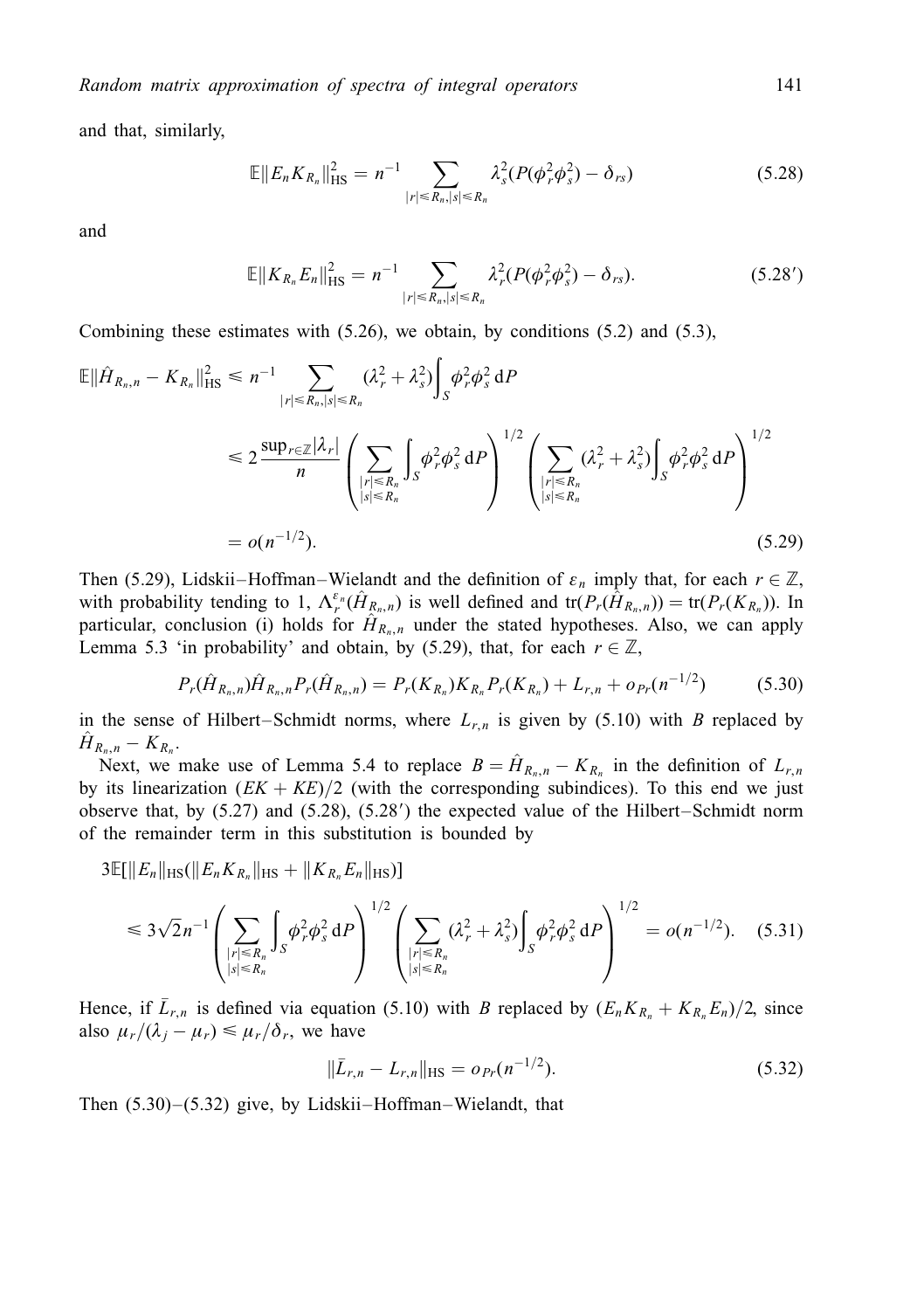142 V. Koltchinskii and E. Giné

$$
n^{1/2}(\Lambda_r^{\varepsilon_n}(\hat{H}_{R_n,n}) - \lambda^{\downarrow}(P_r(K_{R_n})K_{R_n}P_r(K_{R_n}) + \bar{L}_{r,n})) \to 0 \text{ in probability.}
$$
 (5.33)

for  $r \ge 0$ , and the same limit but with  $\lambda^{\downarrow}$  replaced by  $\lambda^{\uparrow}$  for  $r < 0$ . We show next that we can discard from the matrix  $\bar{L}_n$  in (5.33) the entries not in  $\Delta_r \times \Delta_r$ , by applying Wielandt's inequalities (2.5) and (2.6). Note that the matrix representation of  $(E_n K_{R_n} + K_{R_n} E_n)/2$  in the basis  $\{e_i\}$  is

$$
\frac{1}{2}(E_nK_{R_n}+K_{R_n}E_n)=\bigg(\frac{\lambda_i+\lambda_j}{2}(P_n-P)(\phi_i\phi_j):|i|,|j|\leq R_n\bigg),
$$

and therefore the matrix entries of the operator

$$
\overline{\overline{L}}_{r,n}:=P_r(K_{R_n})\frac{E_nK_{R_n}+K_{R_n}E_n}{2}P_r(K_{R_n})
$$

are

$$
\langle \overline{\overline{L}}_{r,n}e_i, e_j \rangle = \begin{cases} \mu_r(P_n - P)(\phi_i \phi_j), & \text{for } i, j \in \Delta_r, \\ 0, & \text{otherwise.} \end{cases}
$$
(5.34)

Let us set

$$
A_n := P_r(K_{R_n})K_{R_n}P_r(K_{R_n}) + \overline{\overline{L}}_{r,n} \text{ and } B_n := \overline{\overline{L}}_{r,n} - \overline{\overline{L}}_{r,n}.
$$

 $A_n$  has a block diagonal matrix such that, by (5.34) and Lidskii–Hoffman–Wieland, all the eigenvalues of its  $\Delta_r \times \Delta_r$  block converge in probability to  $\mu_r \neq 0$ , whereas the  $\Delta_r^c \times \Delta_r^c$ block of  $A_n$  is 0. Also

$$
||B_n||_{\text{HS}}^2 = ||\overline{\overline{L}}_{r,n} - \overline{L}_{r,n}||_{\text{HS}}^2 = 2 \sum_{i \in \Delta_r} \sum_{j \notin \Delta_r, |j| \le R_n} \left(\frac{\mu_r + \lambda_j}{2}\right)^2 \frac{\mu_r^2}{(\lambda_j - \mu_r)^2} ((P_n - P)(\phi_i \phi_j))^2
$$

so that, by (5.29),

$$
\mathbb{E}||B_n||_{\text{HS}}^2 = \mathbb{E}||\overline{L}_{r,n} - \overline{L}_{r,n}||_{\text{HS}}^2
$$
  
\n
$$
\leq \frac{2\mu_r^2 \sup_{r \in \mathbb{Z}} |\lambda_r|}{\delta_r^2} \left( \sum_{\substack{|r| \leq R_n \\ |s| \leq R_n}} \int_S \phi_r^2 \phi_s^2 dP \right)^{1/2} \left( \sum_{\substack{|r| \leq R_n \\ |s| \leq R_n}} (\lambda_r^2 + \lambda_s^2) \int_S \phi_r^2 \phi_s^2 dP \right)^{1/2}
$$
  
\n
$$
= o(n^{-1/2}).
$$

Then, we can apply Wielandt's inequalities (2.5) and (2.6) in probability to  $A = A_n$  and  $B = B_n$  and obtain

$$
\lambda^{\downarrow}(A_n + B_n) - \lambda^{\downarrow}(A_n) = o_{Pr}(n^{-1/2}).
$$

This estimate, combined with (5.33), gives

$$
n^{1/2}(\Lambda_r^{\varepsilon_n}(\hat{H}_{R_n,n}) - \lambda^{\downarrow}(P_r(K_{R_n})K_{R_n}P_r(K_{R_n}) + \overline{\overline{L}}_{r,n})) \to 0 \text{ in probability } (5.35)
$$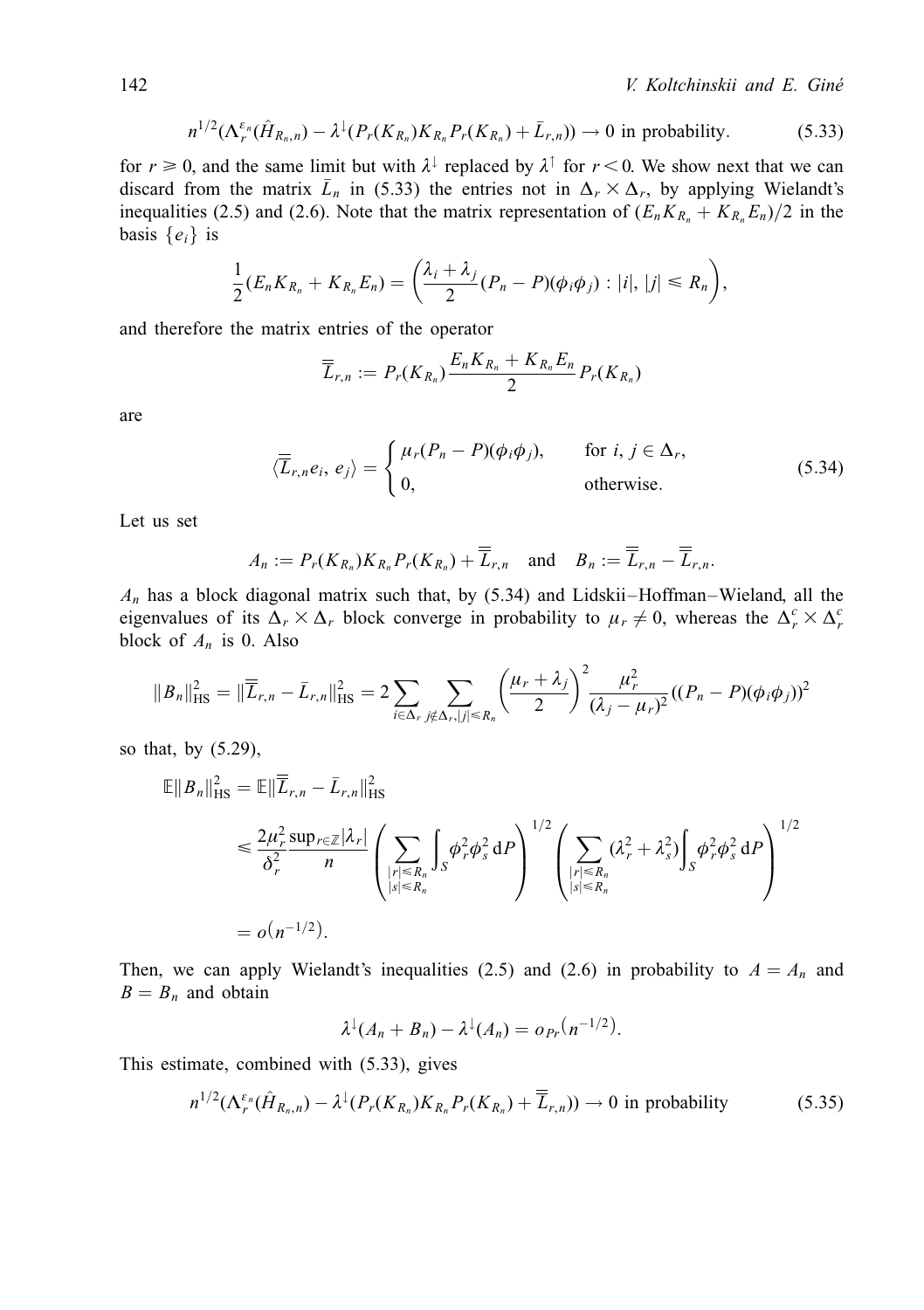for  $r \ge 0$ , and the same limit with  $\lambda^{\downarrow}$  replaced by  $\lambda^{\uparrow}$  for  $r < 0$ . But  $P_r(K_{R_n})K_{R_n}P_r(K_{R_n})$ being  $\mu_r$  times the identity on the linear span of  $e_i$ ,  $i \in \Delta_r$ , we have

$$
\lambda^{\downarrow}(P_r(K_{R_n})K_{R_n}P_r(K_{R_n})+\overline{\overline{L}}_{r,n})=M_r+\lambda^{\downarrow}\left(\overline{\overline{L}}_{r,n}\right) \text{ for } r\geq 0
$$
  

$$
\lambda^{\uparrow}(P_r(K_{R_n})K_{R_n}P_r(K_{R_n})+\overline{\overline{L}}_{r,n})=M_r+\lambda^{\uparrow}\left(\overline{\overline{L}}_{r,n}\right) \text{ for } r<0.
$$

Now, the central limit theorem in finite dimensions applied to the vectors  $(\overline{L}_{r,n}e_i, e_i):$  $i, j \in \Delta_r$ ) (see (5.34)), together with continuity of the mappings  $\lambda^{\uparrow}$ ,  $\lambda^{\downarrow}$ , shows that

$$
n^{1/2}\lambda^{\downarrow}\left(\overline{\overline{L}}_{r,n}\right)\longrightarrow_{\mathscr{L}}\lambda^{\downarrow}\left(\Gamma_{r}\right)
$$

and

$$
n^{1/2}\lambda^{\uparrow}\left(\overline{\overline{L}}_{r,n}\right)\to_{\mathscr{L}}\lambda^{\uparrow}(\Gamma_{r})
$$

as random vectors in  $\ell_2$ . We then conclude from this and (5.35) that

$$
n^{1/2}(\Lambda_r^{\varepsilon_n}(\hat{H}_{R_n,n}) - M_r) \to_{\mathcal{L}} \begin{cases} \lambda^{\downarrow}(\Gamma_r), & \text{for } r \ge 0\\ \lambda^{\uparrow}(\Gamma_r), & \text{for } r < 0, \end{cases}
$$
(5.36)

this being just the limit (5.24) or (5.24') in the case  $R_1 = R_2 = r$ . Now (5.24) and (5.24') with arbitrary  $R_1 \le R_2$  (of the same sign) follow by continuity of the direct sum  $\oplus$ .  $\square$ 

For a compact symmetric operator A, let  $\lambda_r(A)$  denote the rth eigenvalue of A in the ordering given below (5.1). With this notation we have:

**Corollary 5.7.** If all the eigenvalues of H are simple and hypotheses  $(5.2)$ ,  $(5.3)$ , and  $(5.4)$  of Theorem 5.6 hold, then, with probability tending to one, the first r eigenvalues of  $H_n$  are also simple for  $|r| < \infty$  and conclusions (5.24), (5.24') become

$$
n^{1/2}[(\lambda_{R_1}(H_n), \lambda_{R_1+1}(H_n), ..., \lambda_{R_2}(H_n)) - (\lambda_{R_1}(H), \lambda_{R_1+1}(H), ..., \lambda_{R_2}(H))
$$
  

$$
\rightarrow_{\mathcal{L}} (\lambda_{R_1}(H)G_P(\phi_{R_1}^2), \lambda_{R_1+1}(H)G_P(\phi_{R_1+1}^2), ..., \lambda_{R_2}(H)G_P(\phi_{R_2}^2)).
$$

If (5.4') holds instead of (5.4) and we consider  $H_n$  rather than  $H_n$ , then the analogous conclusion for  $H_n$  holds.

**Corollary 5.8.** Suppose that, for some  $R \geq 1$ ,

$$
h(x, y) := \sum_{r=1}^{R} \lambda_r \phi_r(x) \phi_r(y),
$$

where

$$
\lambda_1 \geq \lambda_2 \geq \ldots \geq \lambda_R
$$

and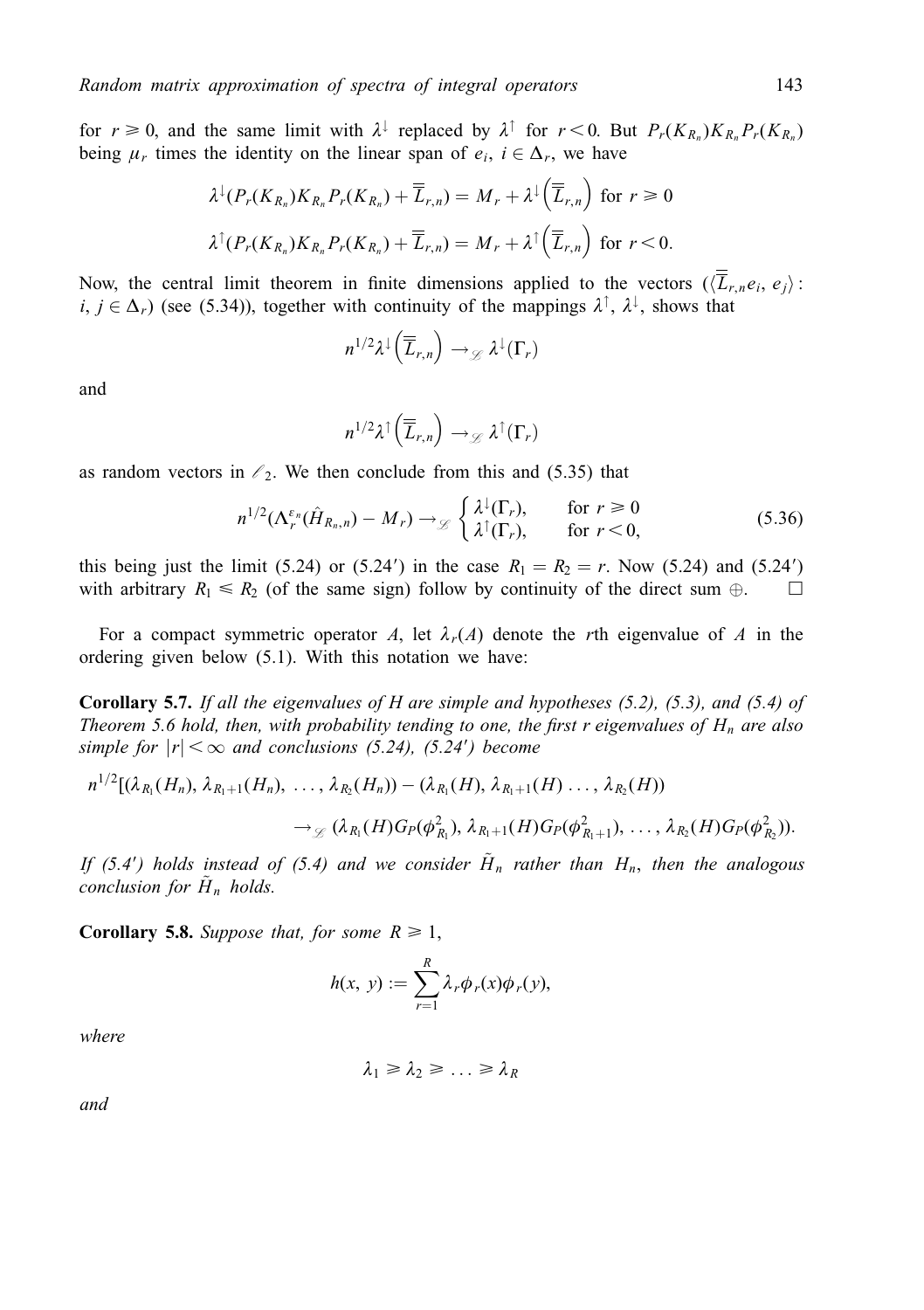$$
\int_{S} \phi_r^4 dP \leq +\infty, \qquad r=1,\ldots, R.
$$

Let  $\mu_1 > \ldots > \mu_r$  be the ordered sequence of distinct eigenvalues  $\lambda_i$ . Then the sequence

$$
\left\{n^{1/2}(\lambda^{\downarrow}(\tilde{H}_n)-\lambda^{\downarrow}(H))\right\}_{n=1}^{\infty}
$$

converges weakly in  $\mathbb{R}^R$  to

$$
\lambda^{\downarrow}(\Gamma_1) \oplus \ldots \oplus \lambda^{\downarrow}(\Gamma_r),
$$

which, if the eigenvalues  $\lambda_i$  are all distinct, becomes

$$
(\lambda_1 G_P(\phi_1^2),\ldots,\lambda_R G_P(\phi_R^2)).
$$

**Remark 5.9.** It is worth mentioning that the condition

$$
\int_{S} \phi_r^4 dP < +\infty, \qquad r = 1, \ldots, R,
$$

is sharp, in fact, that it is necessary for the CLT whenever the eigenfunctions  $\phi_r$ :  $1 \le r \le R$ , have disjoint supports. In this case the matrix  $E_n$  is diagonal with eigenvalues  $(P_n - P)(\phi_r^2)$ ,  $r = 1, \ldots, R$ . It follows that  $\hat{H}_n$  is also diagonal with eigenvalues  $\lambda_r P_n(\phi_r^2)$ ,  $r = 1, \ldots, R$ . Since, by the LLN,  $P_n(\phi_r^2) \to P(\phi_r^2) = 1$  as  $n \to \infty$  almost everywhere, assuming for simplicity that

$$
\lambda_1\!>\!\lambda_2\!>\!\dots\!>\!\lambda_R,
$$

we have that, with probability tending to 1,

$$
\lambda^{\downarrow}(\tilde{H}_n) = \lambda^{\downarrow}(\hat{H}_n) = (\lambda_r P_n(\phi_r^2) : 1 \leq r \leq R).
$$

It follows that, with probability tending to 1,

$$
n^{1/2}(\lambda^{\downarrow}(\tilde{H}_n)-\lambda^{\downarrow}(H))=(n^{1/2}(P_n-P)(\phi_r^2):1\leq r\leq R),
$$

and, if this sequence converges in distribution to a Gaussian random vector in  $\mathbb{R}^R$ , then, by the converse CLT,  $\int \phi_r^4 dP < +\infty$  for all  $r = 1, ..., R$ .

# 6. Asymptotic normality of spectra II: tightness in  $\mathcal{E}_2(\mathbb{Z})$  and  $c_0(\mathbb{Z})$

The ordered spectrum  $\lambda^{\uparrow\downarrow}(H)$  of a Hilbert-Schmidt operator H is a vector in  $\ell_2(\mathbb{Z})$  and therefore also in  $c_0(\mathbb{Z})$ , and so are the ordered spectra  $\lambda^{\uparrow\downarrow}(H_n)$  and  $\lambda^{\uparrow\downarrow}(\tilde{H}_n)$  (see Section 2). The object of this section is to strengthen the finite-dimensional convergence in distribution proved in Theorem 5.1 to weak convergence of the corresponding spectra as random vectors in  $\ell_2(\mathbb{Z})$  and  $c_0(\mathbb{Z})$ . Concretely, we prove the following two theorems.

Theorem 6.1. Suppose that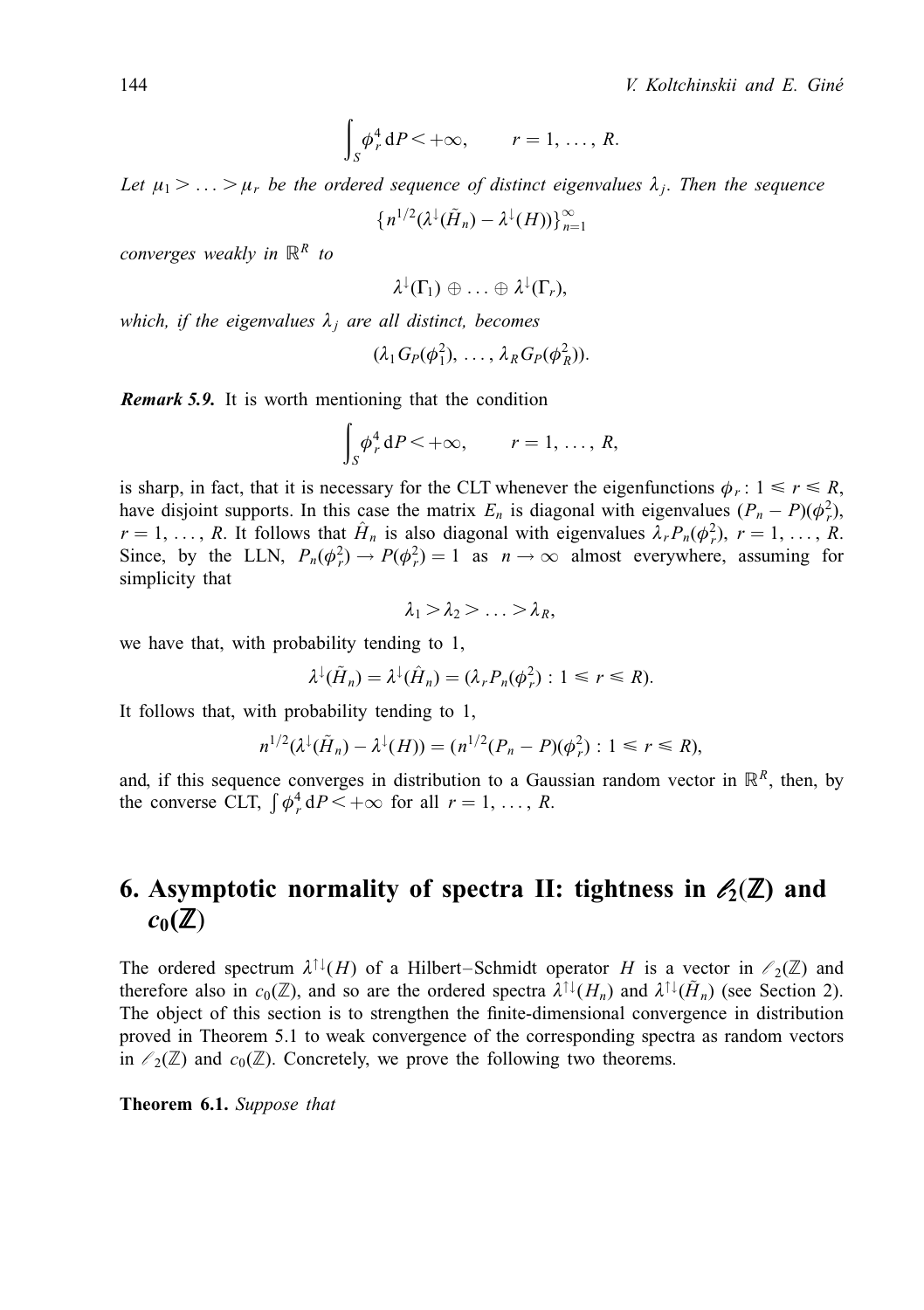$$
\sum_{r,s\in\mathbb{Z}} (\lambda_r^2 + \lambda_s^2) \int_S \phi_r^2 \phi_s^2 dP < +\infty,
$$
\n(6.1)

and that, moreover, there exists a sequence  $R_n \to \infty$  such that both

$$
\sum_{|r| \le R_n, |s| \le R_n} \int_S \phi_r^2 \phi_s^2 \, dP = o(n) \tag{6.2}
$$

and condition (5.2) hold. Suppose, in addition, that P-a.e.

$$
h(x, x) = \sum_{r \in \mathbb{Z}} \lambda_r \phi_r^2(x).
$$
 (6.3)

Then the sequence

$$
\left\{n^{1/2}(\lambda^{\uparrow\downarrow}(\tilde{H}_n) - \lambda^{\uparrow\downarrow}(H))\right\}_{n=1}^{\infty} \tag{6.4}
$$

converges weakly in  $\ell_2(\mathbb{Z})$  to the random vector

$$
(\oplus_{r<0}\lambda^{\uparrow}(\Gamma_r))\oplus(\oplus_{r\geq0}\lambda^{\downarrow}(\Gamma_r)),\tag{6.5}
$$

where  $\Gamma_r$ ,  $r \in \mathbb{Z}$ , denote the Gaussian matrices defined by (5.5).

**Theorem 6.2.** If conditions  $(5.2)$ ,  $(6.1)$  and  $(6.2)$  hold, then the sequence of random vectors

$$
\{n^{1/2}(\lambda^{\uparrow\downarrow}(H_n)-\lambda^{\uparrow\downarrow}(H))\}_{n=1}^{\infty}
$$

converges weakly in  $c_0(\mathbb{Z})$  to the random vector given by (6.5).

The following corollary is immediate:

**Corollary 6.3.** (a) If conditions  $(5.2)$ ,  $(6.1)$ – $(6.3)$  hold, then the sequence of random variables

$$
\{n\delta_2^2(\lambda(\tilde H_n),\,\lambda(H))\}_{n=1}^\infty
$$

converges weakly to the square of the  $\ell_2$  norm of the random vector given by (6.5).

(b) If conditions  $(5.2)$ ,  $(6.1)$  and  $(6.2)$  hold, then the sequence of random variables

$$
\{n^{1/2}\|\lambda^{\uparrow\downarrow}(H_n)-\lambda^{\uparrow\downarrow}(H)\|_{c_0}\}_{n=1}^{\infty}
$$

converges weakly to the  $c_0$  norm of the random vector (6.5).

**Remark 6.4.** If the spectrum of  $H$  consists of only simple eigenvalues, then the limiting random vector in the previous theorems becomes  $(\lambda_r G_P(\phi_r^2))_{r \in \mathbb{Z}}$  (see Corollaries 5.7 and 5.8), and the same change occurs in the corollary.

The proofs are based on the results from Section 5 and the following two lemmas. To formulate them, we introduce some more notation.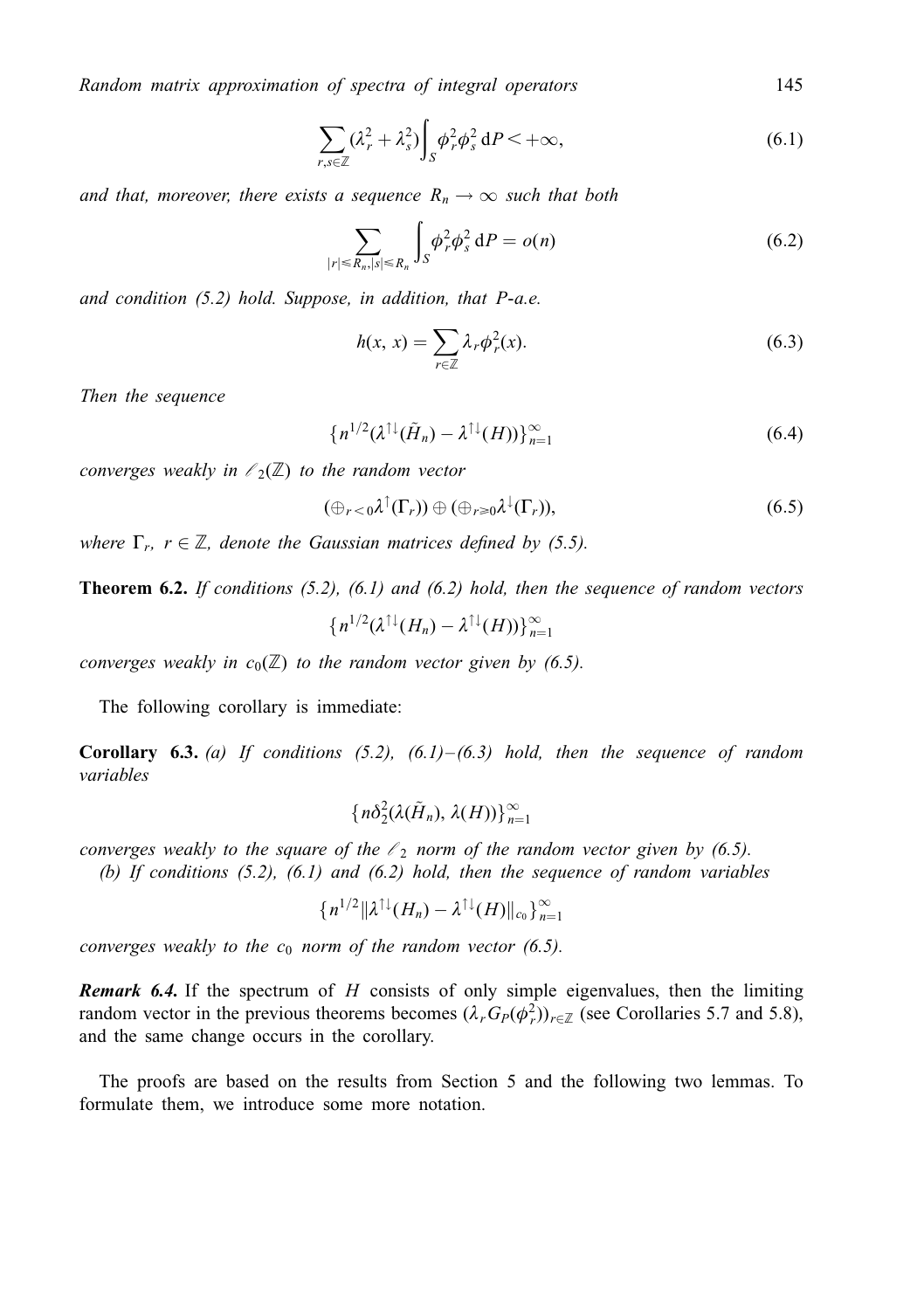If A is a linear operator on  $\mathbb{R}^n$  and B is a linear operator on  $\mathbb{R}^m$ , we let  $A \oplus B$  denote the linear operator on  $\mathbb{R}^{n+m}$  such that

$$
(A \oplus B)(u \oplus v) = (Au) \oplus (Bv).
$$

For  $u = (u_1, \ldots, u_n) \in \mathbb{R}^n$ , if  $d^+$  is the number of non-negative coordinates among  $u_1$ , ...,  $u_n$  and  $d^- = n - d^+$ , we denote by  $u_+$  the vector of  $\mathbb{R}^{d+}$  obtained from u by deleting its negative coordinates, and by  $u_-$  the vector in  $\mathbb{R}^{d-}$  obtained from u by deleting its nonnegative coordinates. Finally,  $0_n$  will denote 0 in  $\mathbb{R}^n$ .

**Lemma 6.5.** Let  $K_1$  and  $K_2$  be symmetric operators respectively on  $\mathbb{R}^{m_1}$  and  $\mathbb{R}^{m_2}$ . Suppose that

$$
\delta := \min\{|\mu| : \mu \in \lambda(K_1)\} - \max\{|\mu| : \mu \in \lambda(K_2)\} > 0. \tag{6.6}
$$

Then, for any symmetric operators  $C_1$  on  $\mathbb{R}^{m_1}$  and  $C_2$  on  $\mathbb{R}^{m_2}$  such that

$$
||C_1 - K_1||_{\text{HS}} \vee ||C_2 - K_2||_{\text{HS}} < \frac{\delta}{2},
$$
\n(6.7)

we have

$$
\|\lambda^{\uparrow\downarrow}(C_1 \oplus C_2) - \lambda^{\uparrow\downarrow}(K_1 \oplus K_2) - (\lambda^{\uparrow\downarrow}(C_1) - \lambda^{\uparrow\downarrow}(K_1))\|_{\ell_2} \le \|C_2 - K_2\|_{\text{HS}}.\tag{6.8}
$$

**Proof.** Proving (6.8) is obviously equivalent to showing

$$
\|\lambda^{\downarrow}(C_1 \oplus C_2) - \lambda^{\downarrow}(K_1 \oplus K_2) - (\lambda^{\downarrow}_{+}(C_1) - \lambda^{\downarrow}_{+}(K_1)) \oplus 0_{m_2} \oplus (\lambda^{\downarrow}_{-}(C_1) - \lambda^{\downarrow}_{-}(K_1))\|_{\ell_2} \leq \|C_2 - K_2\|_{\text{HS}}.\tag{6.8'}
$$

To prove  $(6.8')$ , first we note that, under condition  $(6.6)$ ,

$$
\lambda^{\downarrow}(K_1 \oplus K_2) = \lambda^{\downarrow}_{+}(K_1) \oplus \lambda^{\downarrow}(K_2) \oplus \lambda^{\downarrow}_{-}(K_1). \tag{6.9}
$$

Condition (6.7) and the Lidskii-Hoffman-Wielandt inequality imply that

$$
\|\lambda^{\downarrow}(C_1) - \lambda^{\downarrow}(K_1)\|_{\ell_2} \vee \|\lambda^{\downarrow}(C_2) - \lambda^{\downarrow}(K_2)\|_{\ell_2} < \frac{\delta}{2}.\tag{6.10}
$$

It follows from  $(6.9)$  and  $(6.10)$  that

$$
d^+(\lambda^{\downarrow}(C_1))=d^+(\lambda^{\downarrow}(K_1)), \qquad d^-(\lambda^{\downarrow}(C_1))=d^-(\lambda^{\downarrow}(K_1)).
$$

This and  $(6.10)$  imply

$$
\|\lambda_+^{\downarrow}(C_1) - \lambda_+^{\downarrow}(K_1)\|_{\ell_2} \vee \|\lambda_-^{\downarrow}(C_1) - \lambda_-^{\downarrow}(K_1)\|_{\ell_2} < \frac{\delta}{2},
$$

so that, by  $(6.9)$ ,

$$
\lambda^{\downarrow}(C_1 \oplus C_2) = \lambda^{\downarrow}_{+}(C_1) \oplus \lambda^{\downarrow}(C_2) \oplus \lambda^{\downarrow}_{-}(C_1).
$$

Therefore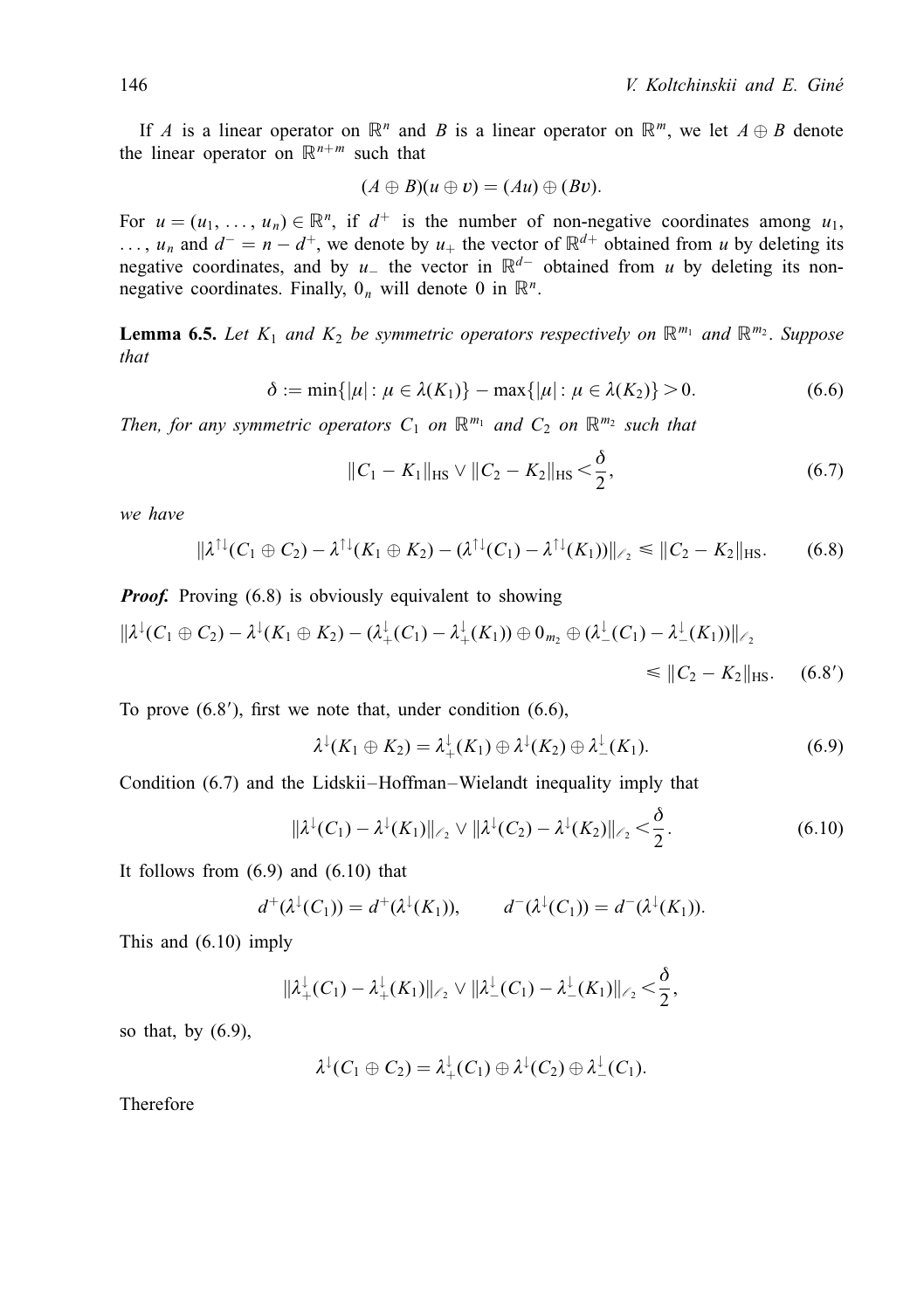$$
\lambda^{\downarrow}(C_{1} \oplus C_{2}) - \lambda^{\downarrow}(K_{1} \oplus K_{2}) = (\lambda_{+}^{\downarrow}(C_{1}) - \lambda_{+}^{\downarrow}(K_{1})) \oplus (\lambda^{\downarrow}(C_{2}) - \lambda^{\downarrow}(K_{2})) \oplus (\lambda_{-}^{\downarrow}(C_{1}) - \lambda_{-}^{\downarrow}(K_{1})),
$$
  
and we have  

$$
\lambda^{\downarrow}(C_{1} \oplus C_{2}) - \lambda^{\downarrow}(K_{1} \oplus K_{2}) - (\lambda_{+}^{\downarrow}(C_{1}) - \lambda_{+}^{\downarrow}(K_{1})) \oplus 0_{m_{2}} \oplus (\lambda_{-}^{\downarrow}(C_{1}) - \lambda_{-}^{\downarrow}(K_{1}))
$$

$$
= 0_{m_{1}^{+}} \oplus (\lambda^{\downarrow}(C_{2}) - \lambda^{\downarrow}(K_{2})) \oplus 0_{m_{1}^{-}},
$$

where

$$
m_1^+ := d^+(\lambda^{\downarrow}(K_1)), \qquad m_1^- := d^-(\lambda^{\downarrow}(K_1)).
$$

This implies (6.8') by yet another application of Lidskii–Hoffman–Wielandt inequality:  
\n
$$
\|\lambda^{\downarrow}(C_1 \oplus C_2) - \lambda^{\downarrow}(K_1 \oplus K_2) - (\lambda^{\downarrow}_{+}(C_1) - \lambda^{\downarrow}_{+}(K_1)) \oplus 0_{m_2} \oplus (\lambda^{\downarrow}_{-}(C_1) - \lambda^{\downarrow}_{-}(K_1))\|_{\ell_2}
$$
\n
$$
= \|0_{m_1^+} \oplus (\lambda^{\downarrow}(C_2) - \lambda^{\downarrow}(K_2)) \oplus 0_{m_1^-}\|_{\ell_2}
$$
\n
$$
= \|\lambda^{\downarrow}(C_2) - \lambda^{\downarrow}(K_2)\|_{\ell_2}
$$
\n
$$
\leq \|C_2 - K_2\|_{\text{HS}}.
$$

Let  $K_1: \mathbb{R}^{m_1} \mapsto \mathbb{R}^{m_1}$ ,  $K_2: \mathbb{R}^{m_2} \mapsto \mathbb{R}^{m_2}$  be symmetric operators and let  $K := K_1 \oplus K_2$ . We denote by  $P_1$ ,  $P_2$  the orthogonal projectors of  $\mathbb{R}^{m_1+m_2}$  onto  $\mathbb{R}^{m_1}$ ,  $\mathbb{R}^{m_2}$ , respectively; and by I, I<sub>1</sub>, I<sub>2</sub> the identity operators on  $\mathbb{R}^{m_1}$ ,  $\mathbb{R}^{m_2}$ ,  $\mathbb{R}^{m_1+m_2}$ , respectively. Let  $E: \mathbb{R}^{m_1+m_2} \mapsto$  $\mathbb{R}^{m_1+m_2}$  be a symmetric operator, and let us set  $E_1 := P_1 E P_1$  and  $E_2 := P_2 E P_2$ .

**Lemma 6.6.** Assuming  $I + E$  to be non-negative definite and setting

$$
C := (I + E)^{1/2} K (I + E)^{1/2},
$$
  
\n
$$
C_1 := (I_1 + E_1)^{1/2} K_1 (I_1 + E_1)^{1/2}, \qquad C_2 := (I_2 + E_2)^{1/2} K_2 (I_2 + E_2)^{1/2},
$$

we have

$$
||C - (C_1 \oplus C_2)||_{\text{HS}} \le \frac{1}{2} [||(P_1 E P_2 + P_2 E P_1) K||_{\text{HS}} + ||K(P_1 E P_2 + P_2 E P_1)||_{\text{HS}}] + 6||E||_{\text{HS}} [||EK||_{\text{HS}} + ||KE||_{\text{HS}}].
$$

**Proof.** Setting

$$
\tilde{E}:=E_1\oplus E_2,
$$

we have

$$
C_1 \oplus C_2 = (I + \tilde{E})^{1/2} K (I + \tilde{E})^{1/2}.
$$
\n(6.11)

By Lemma 5.4,

$$
\left\| (I+E)^{1/2} K (I+E)^{1/2} - \left( K + \frac{EK + KE}{2} \right) \right\|_{\text{HS}} \leq 3 \|E\|_{\text{HS}} [\|EK\|_{\text{HS}} + \|KE\|_{\text{HS}}]. \tag{6.12}
$$

Similarly,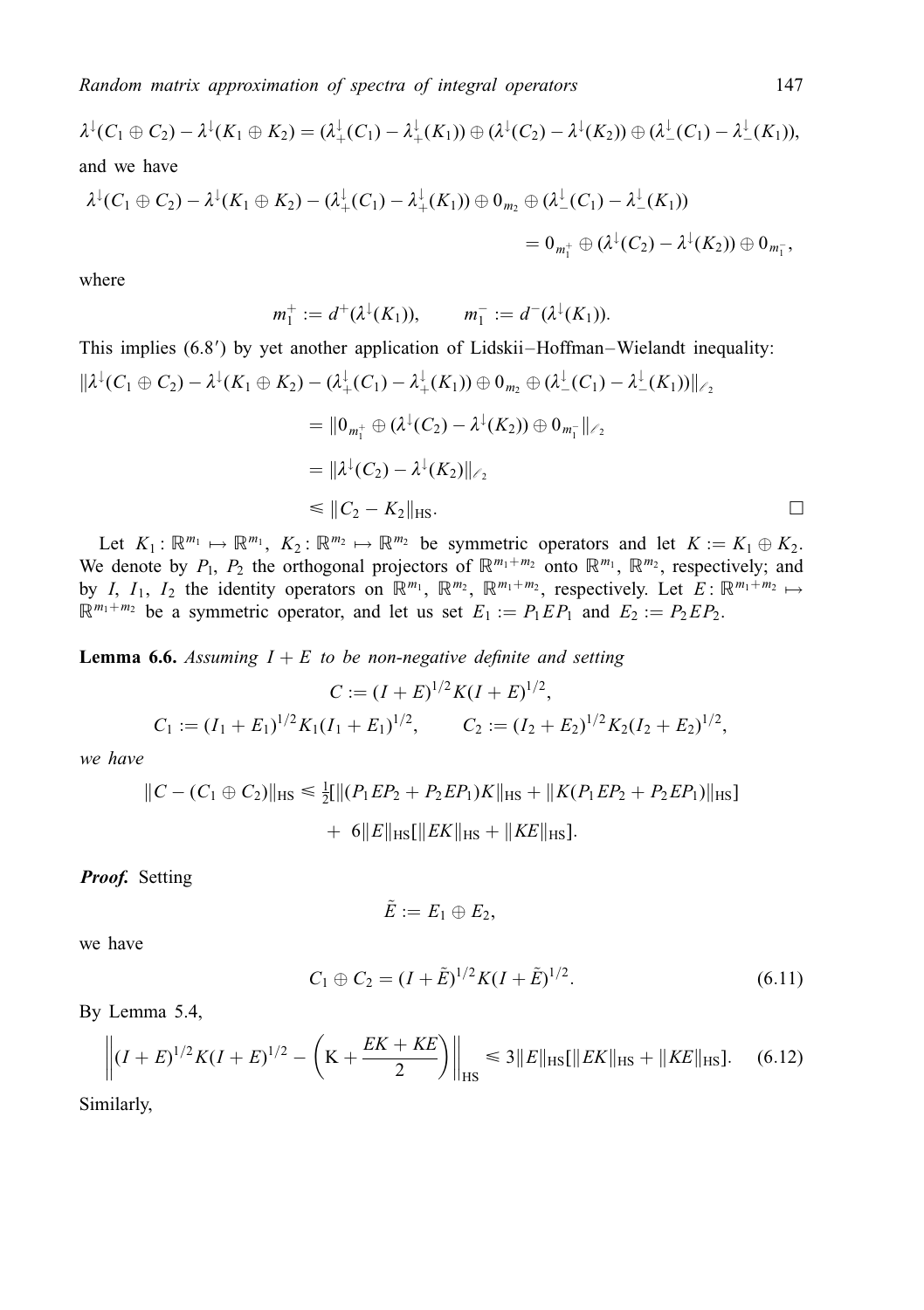148 **Interval and E. Gine** *V. Koltchinskii and E. Gine* 

$$
\left\| (I + \tilde{E})^{1/2} K (I + \tilde{E})^{1/2} - \left( K + \frac{\tilde{E} K + K \tilde{E}}{2} \right) \right\|_{\text{HS}} \leq 3 \|\tilde{E}\|_{\text{HS}} [\|\tilde{E} K\|_{\text{HS}} + \|K \tilde{E}\|_{\text{HS}}], \quad (6.13)
$$

and, since

$$
\|\tilde{E}\|_{\text{HS}} \le \|E\|_{\text{HS}}, \qquad \|K\tilde{E}\|_{\text{HS}} \le \|KE\|_{\text{HS}}, \qquad \|\tilde{E}K\|_{\text{HS}} \le \|EK\|_{\text{HS}},
$$

 $(6.13)$  implies

$$
\left\| (I + \tilde{E})^{1/2} K (I + \tilde{E})^{1/2} - \left( K + \frac{\tilde{E} K + K \tilde{E}}{2} \right) \right\|_{\text{HS}} \leq 3 \|E\|_{\text{HS}} [\|EK\|_{\text{HS}} + \|KE\|_{\text{HS}}]. \tag{6.14}
$$

It follows from  $(6.12)$  and  $(6.14)$  that

$$
||C - (C_1 \oplus C_2)||_{\text{HS}} = ||(I + E)^{1/2}K(I + E)^{1/2} - (I + \tilde{E})^{1/2}K(I + \tilde{E})^{1/2}||_{\text{HS}}
$$
  

$$
\leq \frac{1}{2} [||(E - \tilde{E})K||_{\text{HS}} + ||K(E - \tilde{E})||_{\text{HS}}] + 6||E||_{\text{HS}}[||EK||_{\text{HS}} + ||KE||_{\text{HS}}],
$$

which is the bound in the lemma.  $\Box$ 

**Proof of Theorem 6.1.** The proof of the theorem for general kernels h is completely analogous to the proof for non-negative definite kernels, but the notation it requires is more complicated. So, in order to simplify notation, we assume in what follows that  $h(x, y) = \sum_{r=1}^{\infty} \lambda_r \phi_r(x) \phi_r(y), \lambda_1 \ge \lambda_2 \ge ... \ge 0$  (instead of  $r \in \mathbb{Z}$ ). We continue using the notation introduced before Lemma 5.5 for the operators  $H_R$ ,  $H_{R,n}$ ,  $H_{R,n}$ , as well as the notation in the proof of Theorem 5.6 for the operators  $K_R$  and  $\hat{H}_{R,n}$ , applied now to the nonnegative definite case, and recall that

$$
\lambda(K_R) = \lambda(H_R), \lambda(\hat{H}_{R,n}) = \lambda(\tilde{H}_{R,n}), \qquad R \ge 1, n \in \mathbb{N}
$$
 (6.15)

(see the proof of Theorem 3.1 and (5.25)). We also set

$$
E_{R,n} := ((P_n - P)(\phi_r \phi_s) : 1 \le r, s \le R), \qquad A_{R,n} := (I_R + E_{R,n})^{1/2}
$$

for all  $R > 0$ , although will keep the notation  $E_n$  and  $A_n$  for  $E_{R_n,n}$  and  $A_{R_n,n}$ , as in the proof of Theorem 5.6. And we introduce the following notation: for  $1 \le R_1 \le R_2$  and  $n \in \mathbb{N}$ , we set

$$
E_{R_1,R_2,n} := ((P_n - P)(\phi_r \phi_s) : R_1 < r, s \le R_2),
$$
\n
$$
A_{R_1,R_2,n} := (I_{R_2-R_1} + E_{R_1,R_2,n})^{1/2}
$$

(note that  $I_{R_2-R_1} + E_{R_1,R_2,n}$  is a non-negative definite matrix) and

$$
\hat{H}_{R_1,R_2,n} := A_{R_1,R_2,n} K_{R_1,R_2} A_{R_1,R_2,n},
$$

where  $K_{R_1,R_2}$  is the diagonal matrix with entries  $\lambda_r$ ,  $R_1 \le r \le R_2$ , on its diagonal.

For the proof, first we observe that the hypotheses imply that we can replace H and  $H_n$ by  $H_{R_n}$  and  $H_{R_n,n}$ : conditions (5.2), (6.1) and (6.3) imply, by Lemma 5.5(iii), that

$$
\mathbb{E}||\lambda^{\downarrow}(\tilde{H}_n) - \lambda^{\downarrow}(\tilde{H}_{R_n,n})||_{\ell_2}^2 = o(n^{-1}),
$$
\n(6.16)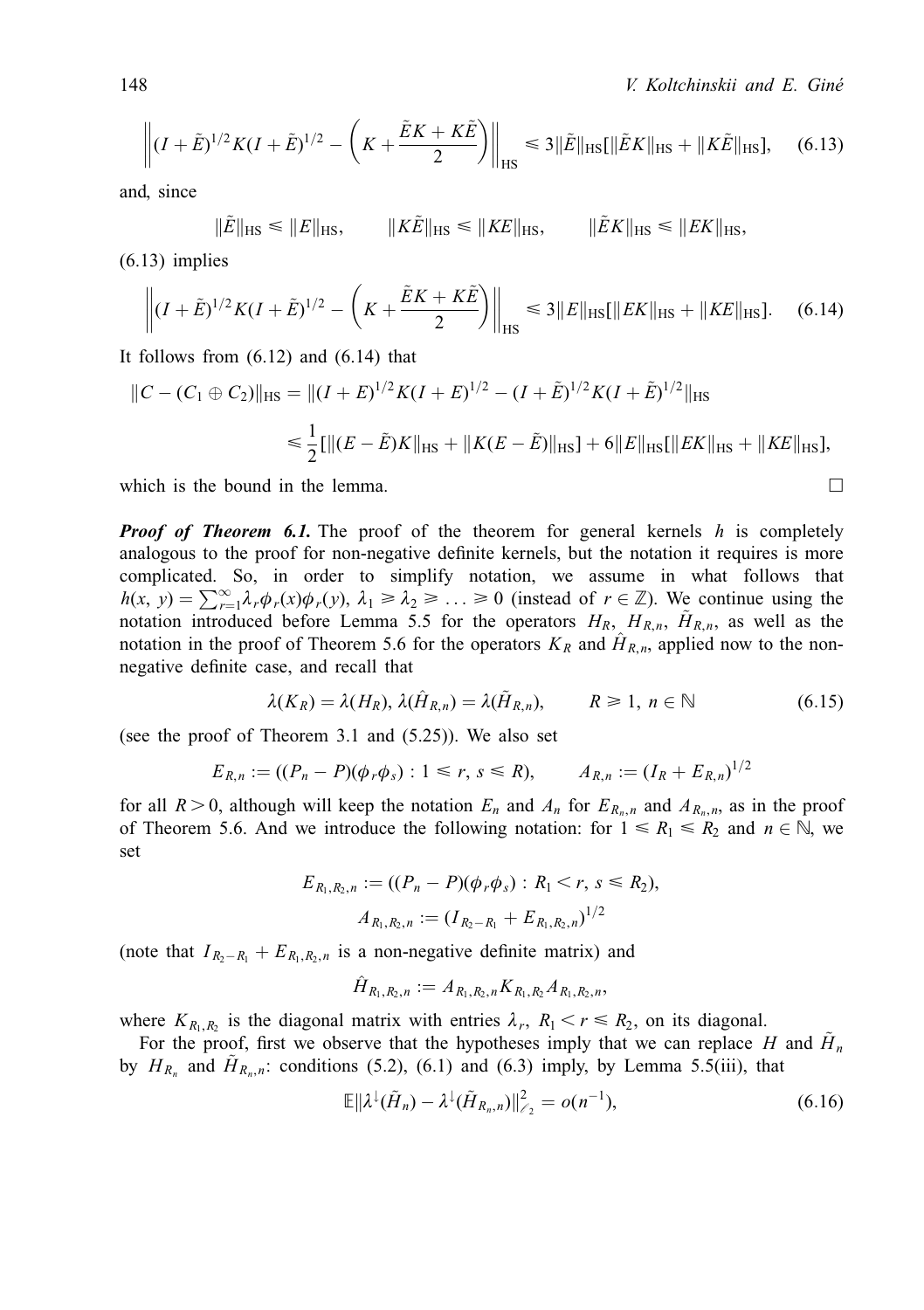and the Lidskii–Hoffman–Wielandt inequality together with (5.2) gives

$$
\|\lambda^{\downarrow}(H) - \lambda^{\downarrow}(H_{R_n})\|_{\ell_2}^2 \le \|H - H_{R_n}\|_{\text{HS}}^2 = \sum_{r > R_n} \lambda_r^2 = o(n^{-1}).\tag{6.17}
$$

The theorem will follow from the finite-dimensional result in Section 5 after 'decoupling' the convergence to infinity of *n* and *R* in the sequence  $n^{1/2}(\lambda^{\downarrow}(\tilde{H}_{R_n,n}) - \lambda^{\downarrow}(H_{R_n})).$ 

Our first objective is now to show that

$$
\lim_{R\to\infty}\limsup_{n\to\infty}n^{1/2}\mathbb{E}\|\hat{H}_{R_n,n}-(\hat{H}_{R,n}\oplus\hat{H}_{R,R_n,n})\|_{\text{HS}}=0.
$$
\n(6.18)

To this end, given  $R \ge 1$  and  $R_n > R$ , we define  $P_R$  and  $P_{R,R_n}$  as the orthogonal projectors of the space  $\mathbb{R}^{R_n}$  onto  $\mathbb{R}^R$  and onto  $\mathbb{R}^{R_n}$  given respectively by the equations

$$
P_R(u_r: r \leq R_n) = (u_r: r \leq R)
$$

and

$$
P_{R,R_n}(u_r: r \leq R_n) = (u_r: R < r \leq R_n)
$$

It follows from Lemma 6.6 that for all *n* large enough, so that  $R_n > R$ ,

$$
\|\hat{H}_{R_n,n} - (\hat{H}_{R,n} \oplus \hat{H}_{R,R_n,n})\|_{\text{HS}} \leq \frac{1}{2}[\|(P_R E_n P_{R,R_n} + P_{R,R_n} E_n P_R) K_{R_n}\|_{\text{HS}} \n+ \|K_{R_n}(P_R E_n P_{R,R_n} + P_{R,R_n} E_n P_R)\|_{\text{HS}}]\n+ 6\|E_n\|_{\text{HS}}[\|E_n K_{R_n}\|_{\text{HS}} + \|K_{R_n} E_n\|_{\text{HS}}].
$$
\n(6.19)

Then, regarding the first summand in  $(6.19)$ , we have

$$
\mathbb{E}||(P_{R}E_{n}P_{R,R_{n}}+P_{R,R_{n}}E_{n}P_{R})K_{R_{n}}||_{\text{HS}}^{2} = \mathbb{E}\Biggl(\sum_{r\leq R,R\leq s\leq R_{n}}+\sum_{R\leq r\leq R_{n},s\leq R}\Biggr)((P_{n}-P)(\phi_{r}\phi_{s}))^{2}\lambda_{s}^{2}
$$

$$
=n^{-1}\Biggl(\sum_{r\leq R R\leq s\leq R_{n}}+\sum_{R\leq r\leq R_{n},s\leq R}\Biggr)\lambda_{s}^{2}(P(\phi_{r}^{2}\phi_{s}^{2})-\delta_{rs}).
$$

Similarly, we have, for the second, that

$$
\mathbb{E}||K_{R_n}(P_R E_n P_{R,R_n} + P_{R,R_n} E_n P_R)||_{\text{HS}}^2
$$
  
=  $n^{-1} \left( \sum_{r \le R, R < s \le R_n} + \sum_{R < r \le R_n, s \le R} \right) \lambda_r^2 (P(\phi_r^2 \phi_s^2) - \delta_{rs}).$ 

Therefore, by Hölder and condition (6.1), we have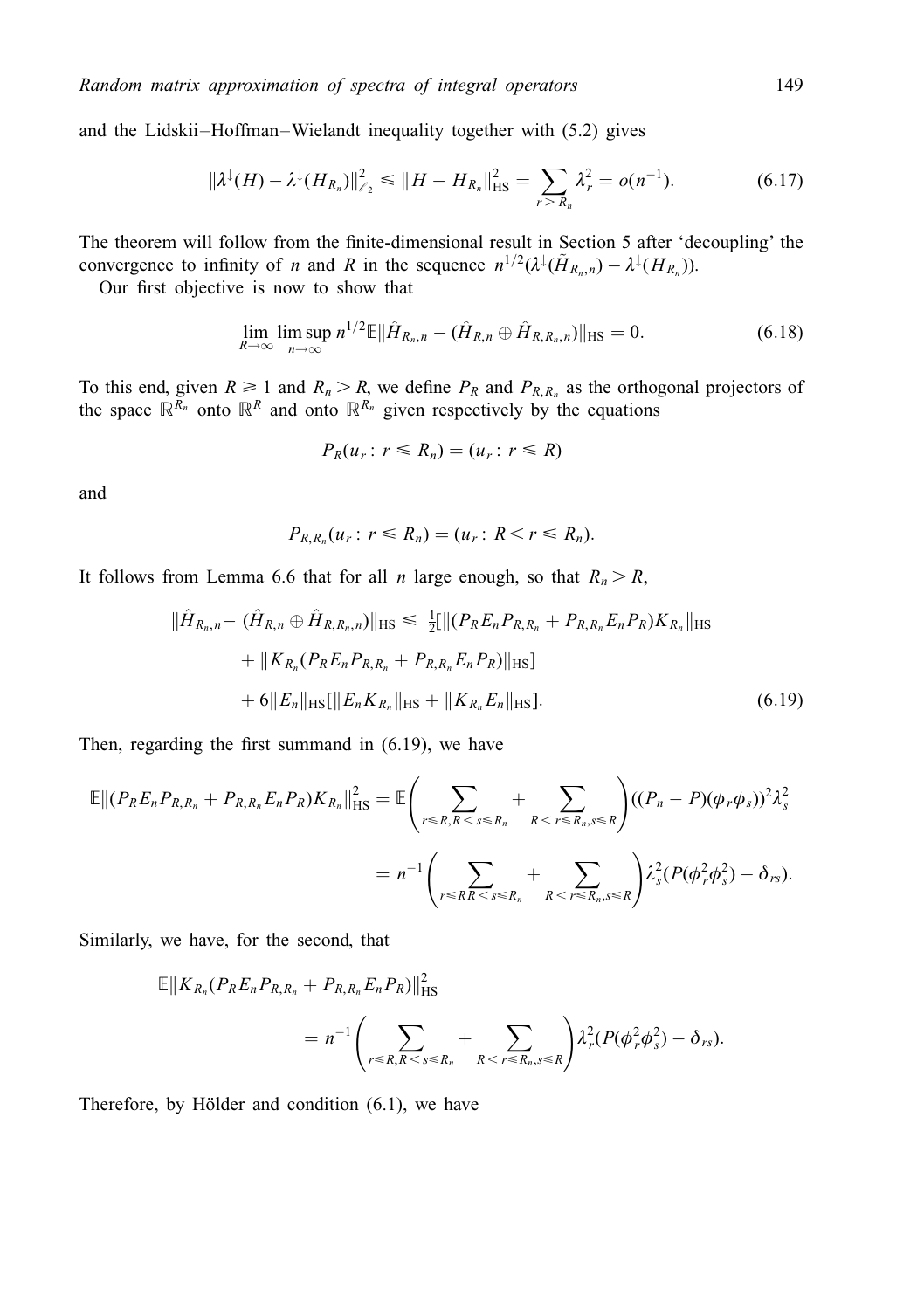$(6.23)$ 

 $\lim_{R\to\infty}\limsup_{n\to\infty}n^{1/2} \mathbb{E}_{2}^{1}[\|(P_{R}E_{n}P_{R,R_{n}}+P_{R,R_{n}}E_{n}P_{R})K_{R_{n}}\|_{\text{HS}} + \|K_{R_{n}}(P_{R}E_{n}P_{R,R_{n}}+P_{R,R_{n}}E_{n}P_{R})\|_{\text{HS}}]$ 

$$
\leq \lim_{R \to \infty} \limsup_{n \to \infty} n^{-1/2} \left( \frac{1}{2} \left( \sum_{r \leq R, R < s \leq R_n} + \sum_{R < r \leq R_n, s \leq R} \right) (\lambda_r^2 + \lambda_s^2) (P(\phi_r^2 \phi_s^2) - \delta_{rs}) \right)^{1/2}
$$
\n
$$
= 0. \tag{6.20}
$$

Under conditions  $(6.1)$  and  $(6.2)$ , it follows from  $(5.27)-(5.28)$  that

$$
\mathbb{E}||E_n||_{\text{HS}}^2 = o(1), \qquad \mathbb{E}||E_n K_{R_n}||_{\text{HS}}^2 = O(n^{-1}) \quad \text{and} \quad \mathbb{E}||K_{R_n} E_n||_{\text{HS}}^2 = O(n^{-1}),
$$

and therefore,

$$
\mathbb{E}(\|\mathbf{E}_n\|_{\mathrm{HS}}\|\|E_n K_{R_n}\|_{\mathrm{HS}} + \|K_{R_n} E_n\|_{\mathrm{HS}}]) = o(n^{-1/2}).\tag{6.21}
$$

Combining (6.19), (6.20) and (6.21) gives (6.18).

Equation (6.18) and the Lidskii-Hoffman-Wielandt inequality yield

$$
\lim_{R\to\infty}\limsup_{n\to\infty}n^{1/2}\mathbb{E}\|\lambda^{\downarrow}(\hat{H}, R_{n,n})-\lambda^{\downarrow}(\hat{H}_{R,n}\oplus\hat{H}_{R,R_{n},n})\|_{\ell_{2}}=0.
$$
\n(6.22)

The last step in the proof will then consist of showing that, for all  $\varepsilon > 0$ ,

$$
\lim_{\substack{R\to\infty\\R\in\mathscr{R}}} \limsup_{n\to\infty} \Pr\{n^{1/2} \|\lambda^{\downarrow}(\hat{H}_{R,n}\oplus\hat{H}_{R,R_n,n}) - \lambda^{\downarrow}(K_{R_n}) - (\lambda^{\downarrow}(\hat{H}_{R,n}) - \lambda^{\downarrow}(K_R))\|_{\ell_2} \geq \varepsilon\} = 0,
$$

where  $\mathcal{R} = \{r: \lambda_r \neq \lambda_{r+1}\}.$  For this, we apply Lemma 6.5 to the operators

$$
K_1 := K_R
$$
,  $K_2 := K_{R,R_n}$ ,  $K := K_{R_n} = K_R \oplus K_{R,R_n}$ ,  
 $C_1 := \hat{H}_{R,n}$ ,  $C_2 = \hat{H}_{R,R_n,n}$ .

By the definition of  $\mathcal{R}$ , for every  $R \in \mathcal{R}$  we have

$$
\delta_R := \min\{|\mu| : \mu \in \lambda(K_R)\} - \max\{|\mu| : |\in \lambda(K_{R,R_n})\} > 0,
$$

so that condition  $(6.6)$  holds. Using bounds similar to  $(4.6)$  and  $(4.8)$ , we obtain

$$
\|\hat{H}_{R,n} - K_R\|_{\text{HS}}^2 \leq 2 \|E_{R,n} K_R\|_{\text{HS}}^2,
$$

which, by  $(5.5)$ , implies (see  $(5.28)$ )

$$
\mathbb{E} \|\hat{H}_{R,n} - K_R\|_{\text{HS}}^2 \le \sum_{r,s \le R} (\lambda_r^2 + \lambda_s^2) \mathbb{E}((P_n - P)(\phi_r \phi_s))^2
$$
  
=  $n^{-1} \sum_{r,s \le R} (\lambda_r^2 + \lambda_s^2) (P(\phi_r^2 \phi_s^2) - \delta_{rs})^2 = O(n^{-1}).$  (6.24)

Similarly,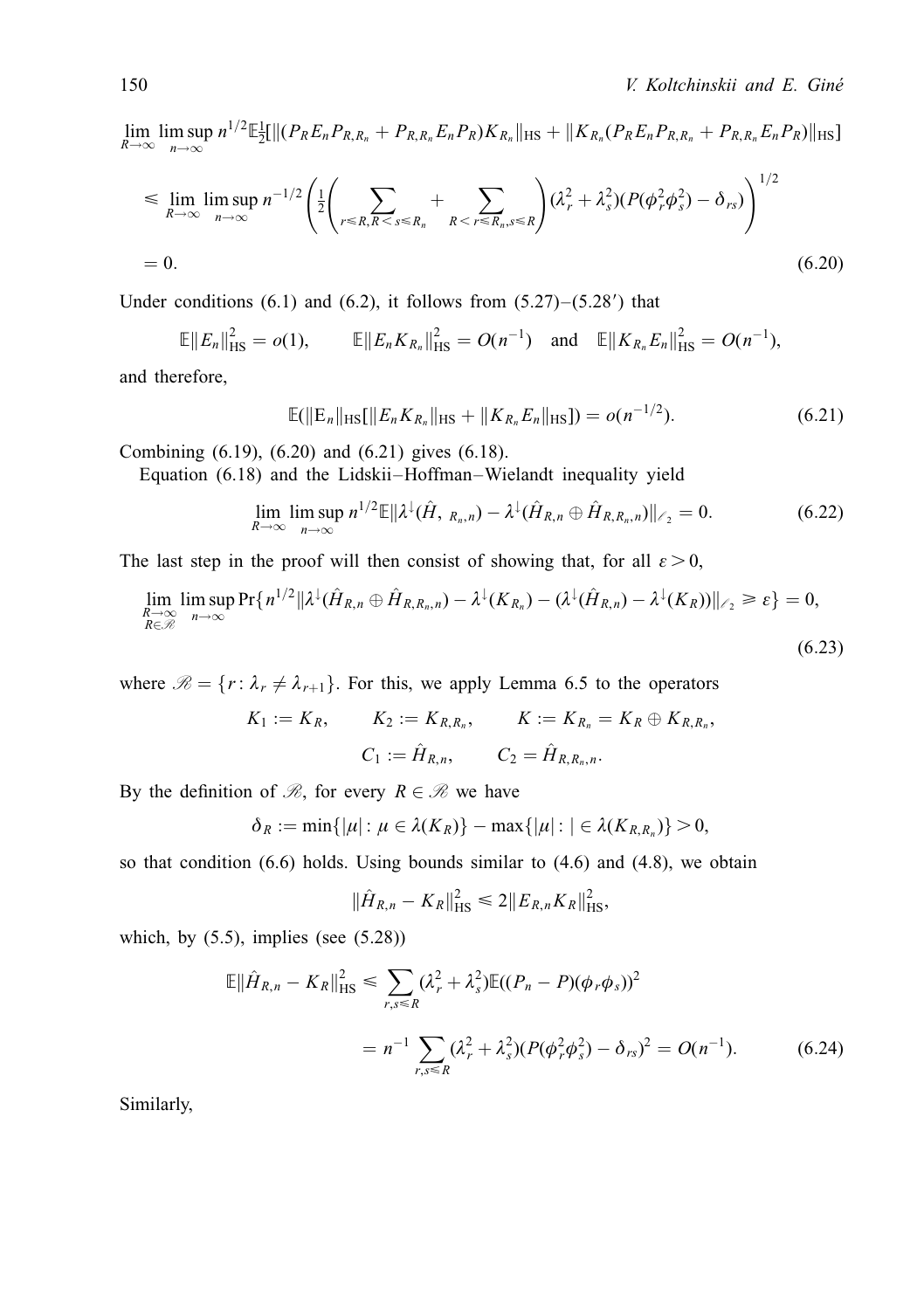$$
\mathbb{E} \|\hat{H}_{R,R_n,n} - K_{R,R_n}\|_{\text{HS}}^2 \leq \sum_{R < r \leq R_n, R < s \leq R_n} (\lambda_r^2 + \lambda_s^2) \mathbb{E}((P_n - P)(\phi_r \phi_s))^2
$$
\n
$$
= n^{-1} \sum_{R < r \leq R_n, R < s \leq R_n} (\lambda_r^2 + \lambda_s^2)(P(\phi_r^2 \phi_s^2) - \delta_{rs})^2
$$
\n
$$
= O(n^{-1}). \tag{6.25}
$$

In particular, this implies that, for all  $R \ge 1$ ,

$$
\lim_{n \to \infty} \Pr\{\|\hat{H}_{R,n} - K_R\|_{\text{HS}} \ge \delta\} = 0 \tag{6.26}
$$

and

$$
\lim_{n\to\infty} \Pr\{\|\hat{H}_{R,R_n,n} - K_{R,R_n}\|_{\text{HS}} \geq \delta\} = 0. \tag{6.27}
$$

Equation (6.25) also gives that, for all  $\varepsilon > 0$ ,

$$
\lim_{R \to \infty} \limsup_{n \to \infty} \Pr\{n^{1/2} \|\hat{H}_{R,R_n,n} - K_{R,R_n}\|_{\text{HS}} \ge \varepsilon\} = 0. \tag{6.28}
$$

By Lemma 6.5, on the event

$$
\{\|\hat{H}_{R,n}-K_{R,n}\|_{\text{HS}}\vee\|\hat{H}_{R,R_n,n}-K_{R,R_n}\|_{\text{HS}}<\delta_R\},\
$$

we have

$$
n^{1/2} \|\lambda^{\downarrow}(\hat{H}_{R,n} \oplus \hat{H}_{R,R,n}) - \lambda^{\downarrow}(K_{R,n}) - (\lambda^{\downarrow}(\hat{H}_{R,n}) - \lambda^{\downarrow}(K_R))\|_{\ell_2} \leq n^{1/2} \|\hat{H}_{R,R,n,n} - K_{R,R,n}\|_{\text{HS}}.
$$
\n(6.29)

Now (6.23) easily follows from (6.29), (6.28), (6.26) and (6.27).

Combining (6.22) and (6.23), we obtain that, for all  $\varepsilon > 0$ ,

$$
\lim_{\substack{R\to\infty\\R\in\mathcal{R}}} \limsup_{n\to\infty} \Pr\{n^{1/2} \|\lambda^{\downarrow}(\hat{H}_{R_n,n}) - \lambda^{\downarrow}(K_{R_n}) - (\lambda^{\downarrow}(\hat{H}_{R,n}) - \lambda^{\downarrow}(K_R))\|_{\ell_2} \geq \varepsilon\} = 0,
$$

which, in view of (6.15), implies

$$
\lim_{\substack{R \to \infty \\ R \in \mathcal{R}}} \limsup_{n \to \infty} \Pr\{n^{1/2} \|\lambda^{\downarrow}(\tilde{H}_{R_n,n}) - \lambda^{\downarrow}(H_{R_n}) - (\lambda^{\downarrow}(\tilde{H}_{R,n}) - \lambda^{\downarrow}(H_R))\|_{\ell_2} \ge \varepsilon\} = 0. \tag{6.30}
$$

Since, for all  $R < \infty$ ,  $R \in \mathcal{R}$ , the sequence  $\{n^{1/2}(\lambda^{\downarrow}(\tilde{H}_{R,n}) - \lambda^{\downarrow}(H_R))\}_{n=1}^{\infty}$  converges in law as  $n \to \infty$  to  $\bigoplus_{\ell \leqslant S(R)} \lambda^{\ell}(\Gamma_{\ell})$  for an appropriate  $S(R) < \infty$  by Theorem 5.1 (note that (6.1) implies (5.4)), and since these random vectors (in  $\ell_2$ ) converge a.s. to  $\bigoplus_{r\in\mathbb{N}}\lambda^{\downarrow}(\Gamma_r)$  as  $R\to\infty$ (as  $S(R) \rightarrow \infty$  with R), it follows from (6.30) that the sequence

$$
\{n^{1/2}(\lambda^{\downarrow}(\tilde{H}_{R_n,n})-\lambda^{\downarrow}(H_{R_n}))\}_{n=1}^{\infty}
$$

converges weakly in  $\ell_2$  to  $\bigoplus_{r\in\mathbb{N}}\lambda^{\downarrow}(\Gamma_r)$ . Together with (6.15) and (6.16), this completes the  $\Box$ 

**Proof of Theorem 6.2.** As in the previous proof, we assume that h is a non-negative definite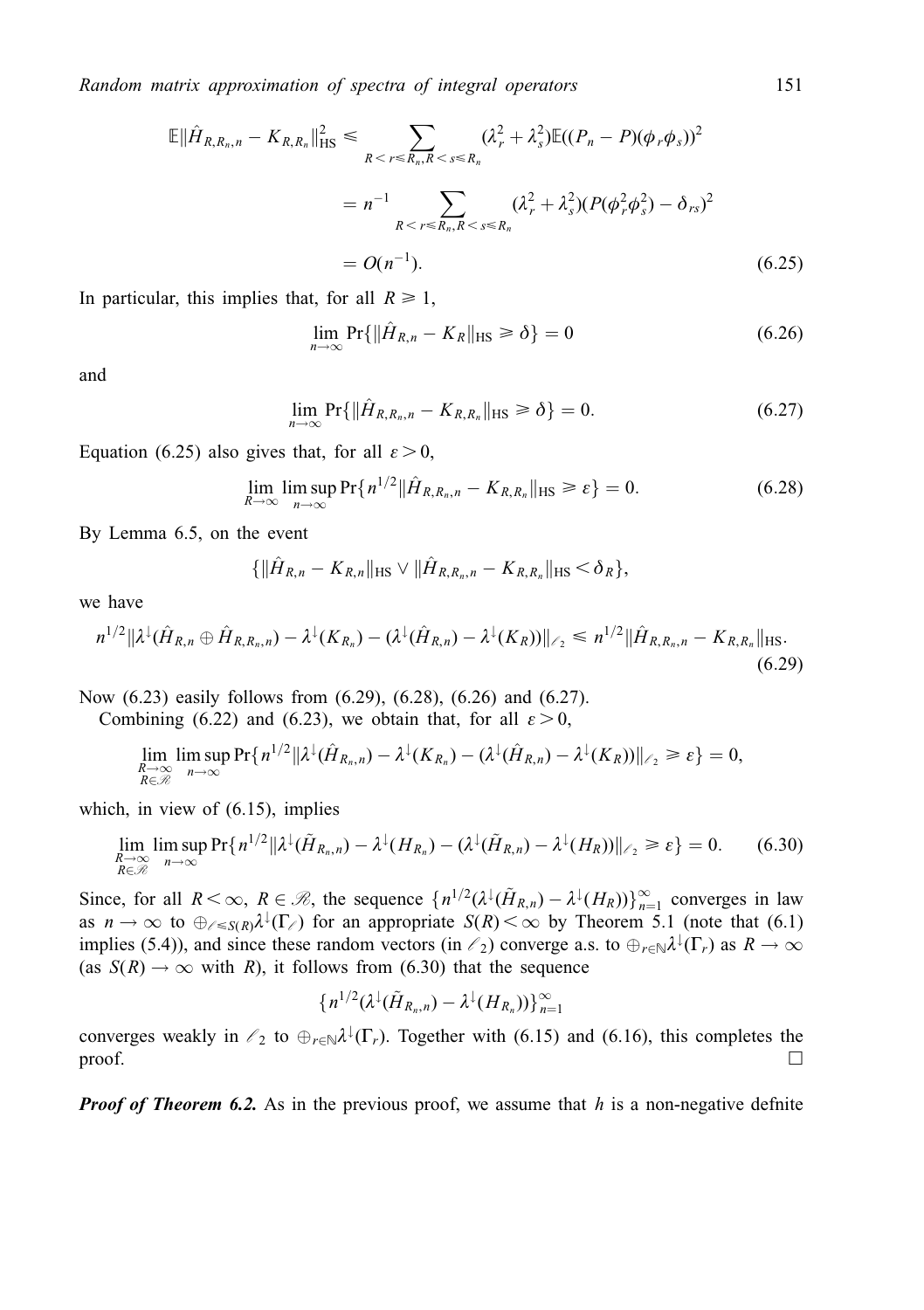kernel since the proof in the general case is the same up to formal, obvious changes. By Lemma  $5.5$ (ii),

$$
\sup_{R\geq 1} \|\lambda^{\downarrow}(\tilde{H}_{R,n}) - \lambda^{\downarrow}(H_{R,n})\|_{c_0} = o_p(n^{-1/2}).\tag{6.31}
$$

It then follows that

$$
\|\lambda^{\downarrow}(\tilde{H}_{R_n,n}) - \lambda^{\downarrow}(H_{R_n,n})\|_{c_0} = o_p(n^{-1/2}).
$$
\n(6.32)

Now (6.31) and (6.32) along with (6.30) (whose proof above does not make use of condition (6.3)) imply

$$
\lim_{\substack{R\to\infty\\R\in\mathcal{R}}} \limsup_{n\to\infty} \Pr\{n^{1/2} \|\lambda^{\downarrow}(H_{R_n,n}) - \lambda^{\downarrow}(H_{R_n}) - (\lambda^{\downarrow}(H_{R,n}) - \lambda^{\downarrow}(H_R))\|_{c_0} \geq \varepsilon\} = 0. \tag{6.33}
$$

Now, the result follows as in the argument following (6.30) in the previous proof, but invoking the part of Theorem 5.1 corresponding to the operators  $H_n$ .

# 7. Some examples

Whereas it is easy to decide whether the LLN in Section 3 applies for a given kernel (one just checks if  $\mathbb{E}h^2(X, Y) < \infty$ ), it is not necessarily straightforward to verify the hypotheses ensuring the validity of the bounds on the speed of convergence in the LLN (Section 4) or of the distributional limit theorems for the spectrum of  $H_n$  in Sections 5 and 6. In this section we outline two techniques, one based on integrablity and smoothness of the kernel and the other more specific to kernels arising from partial differential operators.

#### 7.1. Kernel integrability and smoothness

It is known that smoothness of the kernel  $h(x, y)$  has a direct bearing on the rate of decrease of the eigenvalues: for instance (Gohberg and Krein, 1968,  $§10$ , Propositions 3 and 4), if h defined on [0, 1]  $\times$  [0, 1] is non-negative definite, Hilbert-Schmidt and  $\ell$  times differentiable in square mean (see the reference cited for the definition: this is weaker than  $h$  being pointwise differentiable with continuous partial derivatives of order  $\ell$ ), with  $\ell$ th derivative being Hilbert-Schmidt, then the eigenvalues of  $h$  for Lebesgue measure decrease at least as fast as  $n^{-\ell-1/2}$ . So, in the following proposition we will concentrate on an easy estimate for the function  $\zeta^2(R)$  appearing in Theorem 4.2. See the beginning of Section 4 for notation and conventions.

**Proposition 7.1.** Let S be a locally compact space with Borel probability measure P. Suppose that the mapping

$$
S \times S \times S \times S \ni (x, y; u, v) \mapsto \int_S h(z, x)h(z, y)h(z, u)h(z, v) dP(z)
$$

is continuous, that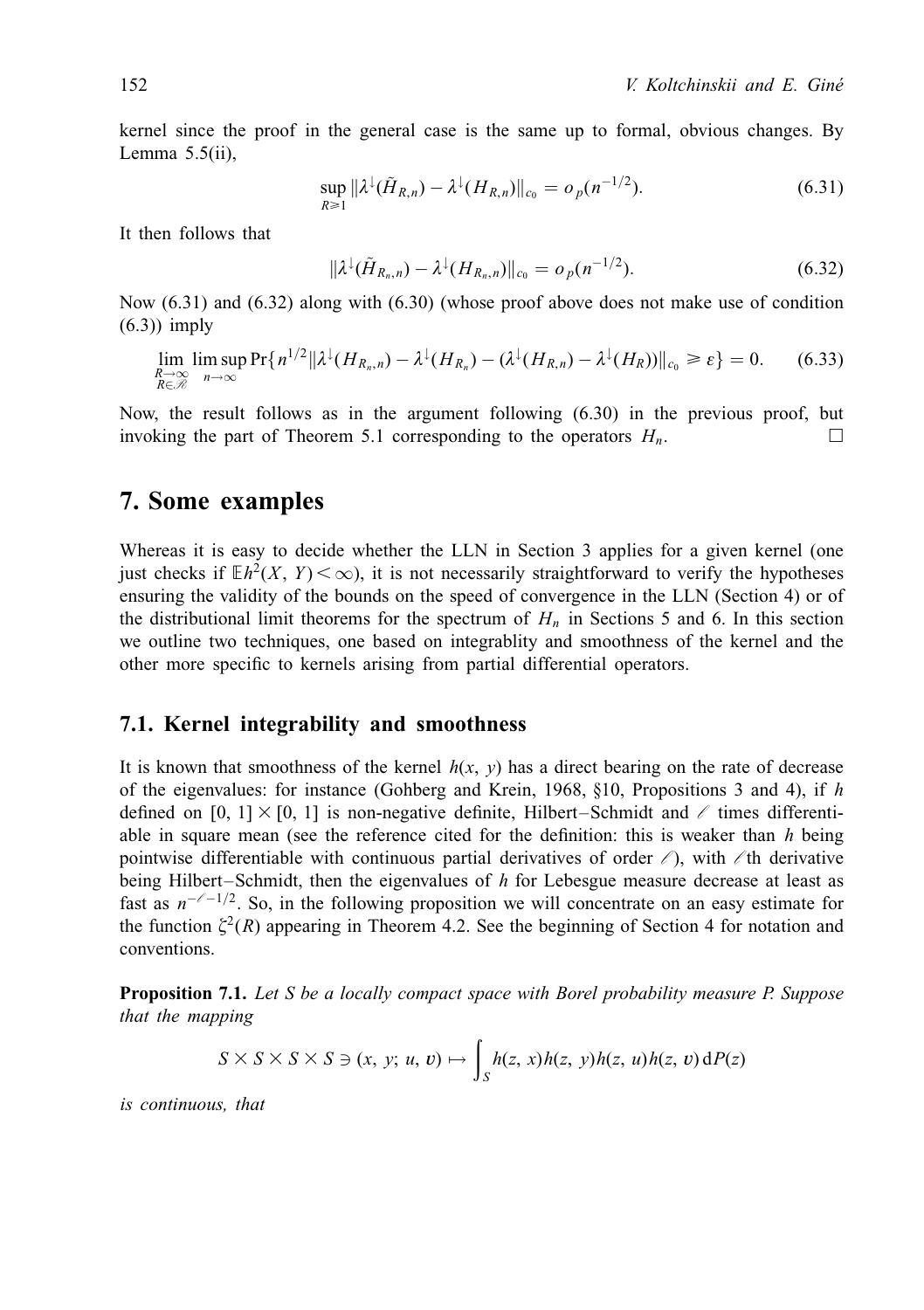$$
\int_{S} \int_{S} \int_{S} h^{2}(z, x)h^{2}(z, y) dP(x) dP(y) dP(z) < +\infty,
$$
\n(7.1)

and that, for some  $\beta > 0$ ,

$$
\lambda_r^2 \asymp r^{-1-\beta}.\tag{7.2}
$$

Then

$$
\mathbb{E}\delta_2^2(\lambda(H_n),\,\lambda(H))=O(n^{-\beta/(2\beta+1)}).
$$
\n(7.3)

**Proof.** Let K be the integral operator on  $L_2(P^2) := L_2(S \times S, \mathcal{S} \otimes \mathcal{S}, P \times P)$  defined as

$$
Kg(x, y) = \int_S \int_S k(x, y; u, v) g(u, v) dP(u) dP(v),
$$
  $x, y \in S, g \in L_2(P^2),$ 

where

$$
k(x, y; u, v) := \int_{S} h(z, x)h(z, y)h(z, u)h(z, v) dP(z), \qquad x, y, u, v \in S.
$$

It is easy to check that  $K$  is non-negative definite. Then, condition  $(7.1)$  and continuity of the kernel  $k$  imply that  $K$  is a nuclear operator with trace

$$
\text{tr}(K) = \int_S \int_S k(x, y; x, y) \, dP(x) \, dP(y) = \int_S \int_S \int_S h^2(z, x) h^2(z, y) \, dP(x) \, dP(y) \, dP(z).
$$

In order to estimate  $\xi^2(R)$  (recall its definition from (4.3)), we note

$$
\lambda_r^2 \lambda_s^2 \phi_r^2(z) \phi_s^2(z)
$$
  
=  $(H\phi_r(z))^2 (H\phi_s(z))^2$   
=  $\int_S h(z, x) \phi_r(x) dP(x) \int_S h(z, u) \phi_r(u) dP(u) \int_S h(z, y) \phi_s(y) dP(u) \int_S h(z, v) \phi_s(v) dP(v)$   
=  $\int_S \int_S \int_S \int_S h(z, x) h(z, y) h(z, u) h(z, v) \phi_r(x) \phi_s(y) \phi_r(u) \phi_s(v) dP(x) dP(y) dP(u) dP(v).$ 

Therefore

$$
\lambda_r^2 \lambda_s^2 \int_S \phi_r^2(z) \phi_s^2(z) dP(z)
$$
  
= 
$$
\int_S \int_S \int_S \int_S k(x, y; u, v) (\phi_r \otimes \phi_s)(x, y) (\phi_r \otimes \phi_s)(u, v) dP(x) dP(y) dP(u) dP(v)
$$
  
= 
$$
\langle K(\phi_r \otimes \phi_s), \phi_r \otimes \phi_s \rangle_{L_2(P^2)},
$$

which, since  $\phi_r \otimes \phi_s$ ,  $r, s \in \mathbb{N}$ , is an orthonormal system in  $L_2(P^2)$ , gives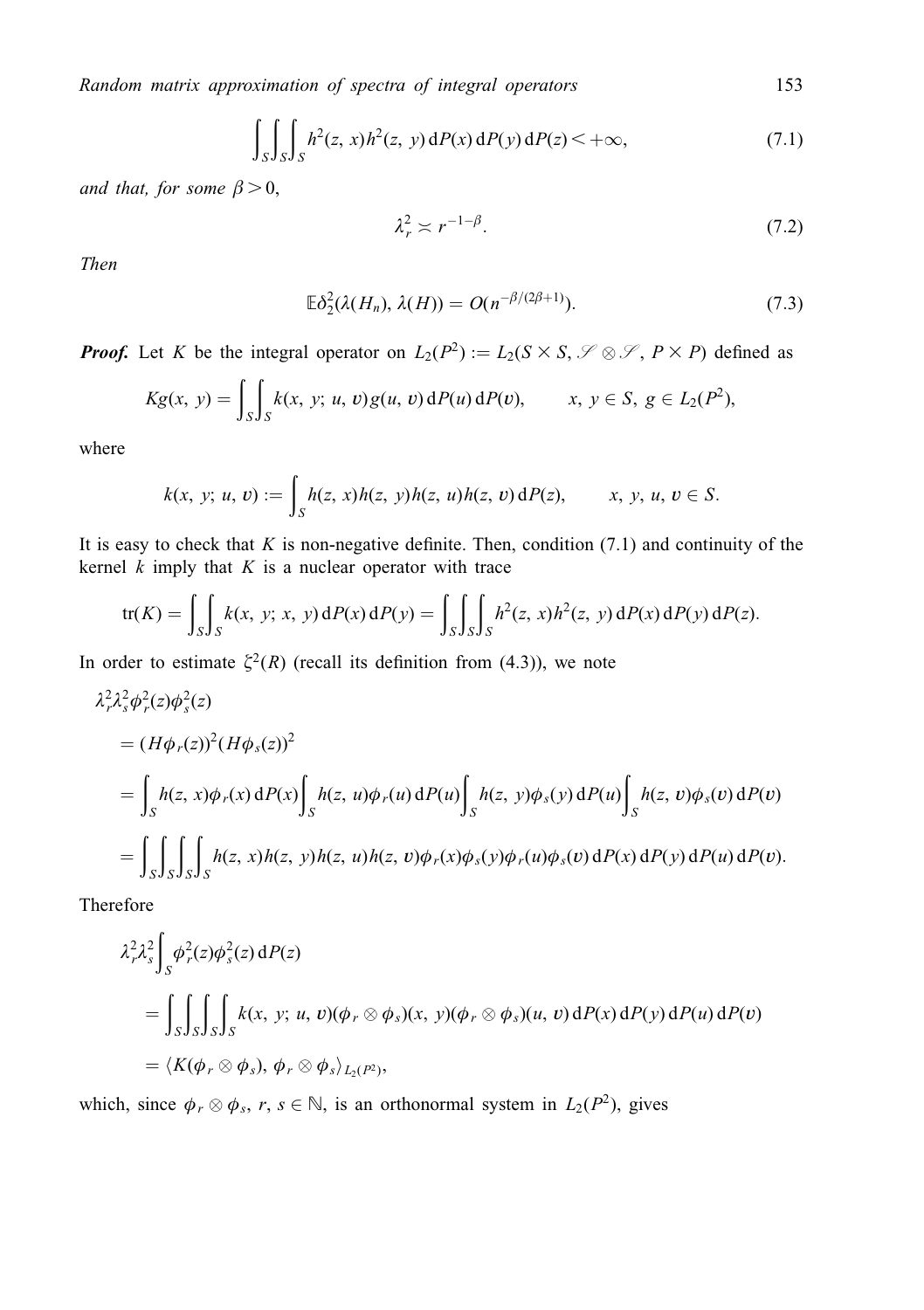$$
\zeta^2(R) = 2 \sum_{1 \le r,s \le R} \lambda_r^2 \int_S \phi_r^2 \phi_s^2 dP
$$
  
= 
$$
2 \sum_{1 \le r,s \le R} \lambda_s^{-2} \langle K(\phi_r \otimes \phi_s), \phi_r \otimes \phi_s \rangle_{L_2(P^2)}
$$
  

$$
\le 2 \Big( \min_{1 \le s \le R} |\lambda_s| \Big)^{-2} tr(K).
$$

Hence, it follows from conditions (7.1) and (7.2) that

$$
\zeta^2(R) = O(R^{(1+\beta)}).
$$

This and (7.2) give the estimate (7.3) by Corollary 4.4 applied with  $\alpha = 1 + \beta$ .

For example, if  $h(x, y) = (1 + xy - |x - y|)/2$ ,  $-1 \le x, y \le 1$ , which is the Green function for the Dirichlet problem  $-u'' = f$ ,  $u(1) = u(-1) = 0$ , then  $\lambda_r = 4\pi^{-2}r^{-2}$  and the previous proposition gives  $\mathbb{E} \delta_2^2(\lambda(H_n), \lambda(H)) = O(n^{-3/7}).$ 

#### 7.2. Heat kernels and the estimation of spectra of differential operators

Our aim here is to show that heat kernels and, less often, also Green functions of certain strictly elliptic differential operators on bounded domains, the Laplacian on a compact Riemannian manifold and Schrödinger operators satisfy the conditions of some of the theorems in Sections 4 and 6 so that, if these kernels are known, Monte Carlo techniques should be of value in the approximate evaluation of the spectra of these operators. (The fact that the Green function or the heat kernel have to be known does indeed hinder the usefulness of the results; on the other hand, one only has to be able to simulate  $h(X_i, X_j)$  at random points  $X_i$ , and this may conceivably require less than full knowledge of  $h$ ; at any rate, we only show a way to check the conditions of our theorems and do not claim to have answers to any numerical questions regarding solutions of partial differential equations.) Even though our immediate interest lies in the concrete type of operators just mentioned, we place ourselves in a more abstract setting. This whole subsection is inspired by Davies' (1989) book on heat kernels.

Let  $\{\phi_r : r \geq 1\}$  be an orthonormal system in  $L_2(P)$  and let  $0 < \mu_1 \leq \mu_2 \leq \ldots$  be a sequence of real numbers such that, for all  $t > 0$ ,

$$
\sum_{r=1}^{\infty} e^{-\mu_r t} < +\infty. \tag{7.4}
$$

The map  $\phi_r \mapsto L\phi_r := \mu_r \phi_r$ ,  $r \ge 1$ , extends to a linear operator L, on the linear span  $\mathcal{D}_L$  of the functions  $\phi_r$ ,  $r \ge 1$  (in general, L is unbounded). Define

$$
h_t(x, y) := \sum_{r=1}^{\infty} e^{-\mu_r t} \phi_r(x) \phi_r(y).
$$
 (7.5)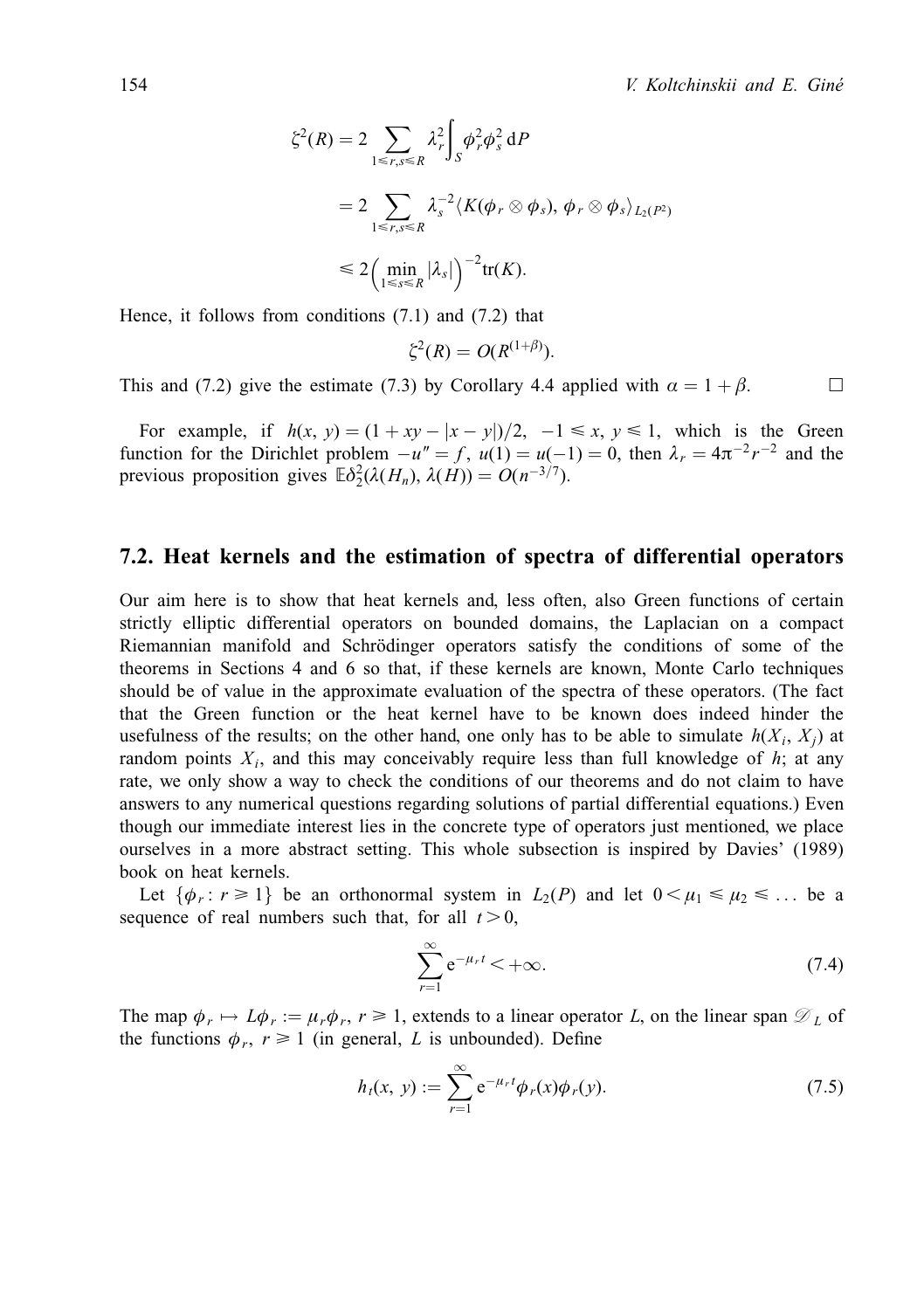Under condition (7.4) the series (7.5) converges in  $L_2(P^2)$  for all  $t > 0$ . We also assume that the kernel  $h_t$  is defined by (7.5) on the diagonal, that is,

$$
h_t(x, x) := \sum_{r=1}^{\infty} e^{-\mu_r t} \phi_r^2(x).
$$

Then

$$
\sum_{r=1}^{\infty} e^{-\mu_r t} |\phi_r(x)\phi_r(y)| \leq \left( \sum_{r=1}^{\infty} e^{-\mu_r t} |\phi_r(x)|^2 \right)^{1/2} \left( \sum_{r=1}^{\infty} e^{-\mu_r t} |\phi_r(y)|^2 \right)^{1/2}
$$

$$
= h_t(x, x)^{1/2} h_t(y, y)^{1/2},
$$

which means that the series (7.5) converges for all x,  $y \in S$  such that  $h_t(x, x) < +\infty$  and  $h_t(y, y) < +\infty$ .

The kernel  $h_t$  defines a bounded operator  $H_t$  from  $L_2(P)$  into  $L_2(P)$ . Moreover,  ${H_t:}$  $t > 0$  is a semigroup of bounded operators in  $L_2(P)$  (since  $H_{t+s} = H_t H_s$  for all  $t > 0$ ,  $s > 0$ ) and

$$
\tau(t) := \text{tr}(H_t) = \int_S h_t(x, x) P(\text{d}x) = \sum_{r=1}^{\infty} e^{-\mu_r t} < +\infty,
$$
\n(7.6)

$$
||H_t||_{\text{HS}} = \left(\int_{S\times S} h_t^2(x, y) P(\text{d}x) P(\text{d}y)\right)^{1/2} = \left(\sum_{r=1}^{\infty} e^{-2\mu_r t}\right)^{1/2} < +\infty.
$$
 (7.7)

In fact, H<sub>t</sub> can be viewed as the operator  $e^{-Lt}$ . We call the function  $(t, x, y) \mapsto h_t(x, y)$  from  $(0, \infty) \times S \times S$  into  $\mathbb{R}^1$  the *heat kernel* of the operator L (since this is an abstract version of the heat kernel of a differential operator). Most of the information we will need on regularity of heat kernels can be found in Davies (1989).

A warning on notation: whereas  $H_t$  or  $H_s$  will denote a 'heat operator' as just defined, we will still use the notation  $H_n$  for the random operator defined by (1.3); no confusion should arise from this slight inconsistency.

Let v be a measure on  $[0, +\infty)$  such that  $\nu([0, t]) < +\infty$  for all  $t > 0$  and  $\nu(\mathbb{R}) \neq 0$ . Assume that the Laplace transform of  $\nu$ ,

$$
\varphi(\mu) := \int_0^{+\infty} e^{-\mu t} \nu(dt) \tag{7.8}
$$

exists for all  $\mu \ge \mu_1$ . Let  $\lambda_r := \varphi(\mu_r)$ . Clearly,  $\lambda_r > 0$  for all  $r \ge 1$ . The condition

$$
\int_0^{+\infty} \int_0^{+\infty} \tau(t+s) \, \mathrm{d}\nu(t) \, \mathrm{d}\nu(s) < +\infty \tag{7.9}
$$

implies that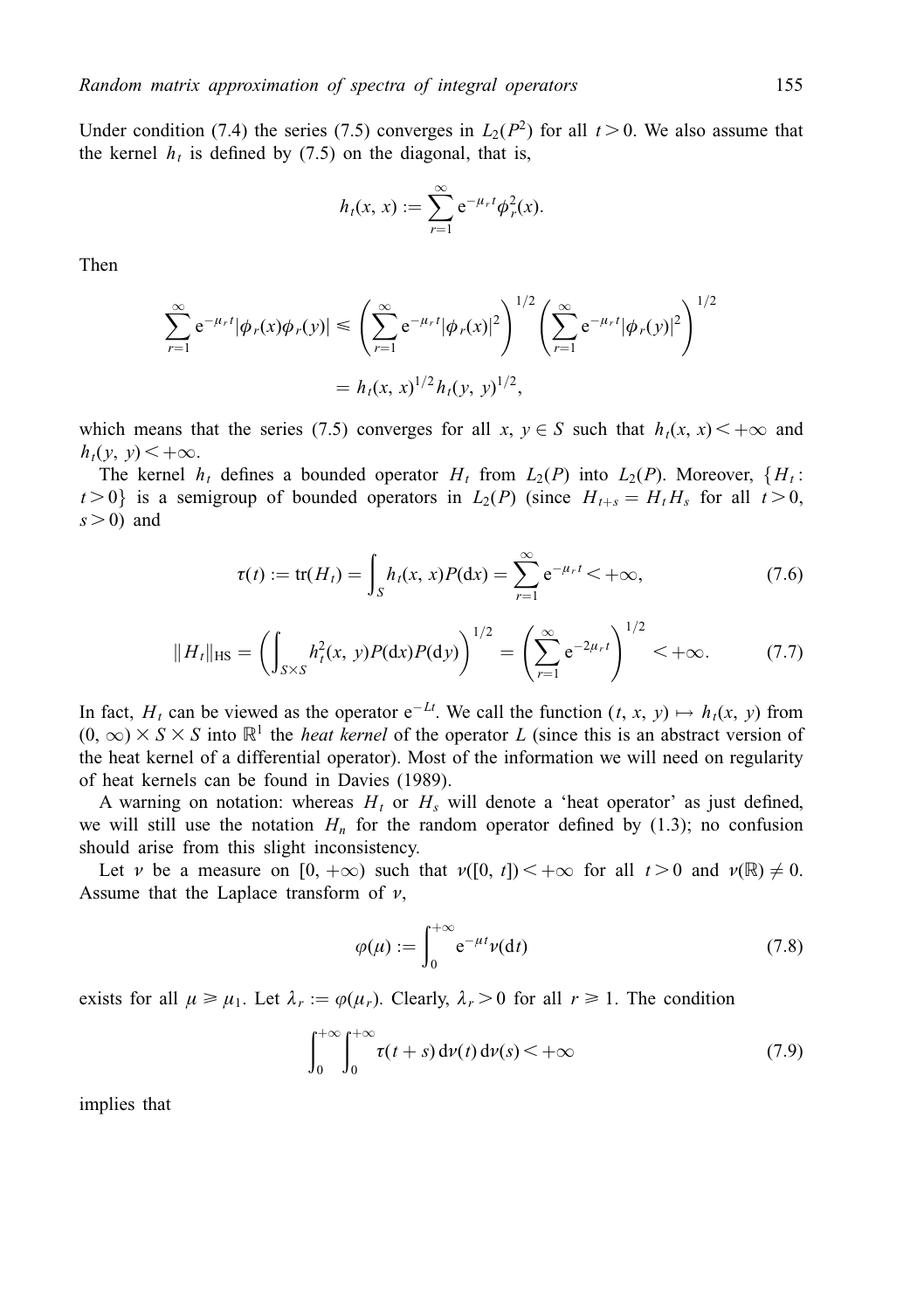$$
\sum_{r=1}^{\infty} \lambda_r^2 = \sum_{r=1}^{\infty} \int_0^{+\infty} \int_0^{+\infty} e^{-\mu_r(t+s)} d\nu(t) d\nu(s)
$$

$$
= \int_0^{+\infty} \int_0^{+\infty} \tau(t+s) d\nu(t) d\nu(s) < +\infty,
$$
(7.10)

which means that the operator H from  $L_2(P)$  into  $L_2(P)$  with kernel

$$
h(x, y) := \sum_{r=1}^{\infty} \lambda_r \phi_r(x) \phi_r(y)
$$

is Hilbert–Schmidt. This operator can be and will be viewed as  $H = \varphi(L)$ . The kernel h is well defined as a function in  $L_2(P \times P)$ . In what follows, we assume for convenience that

$$
h(x, x) := \sum_{r=1}^{\infty} \lambda_r \phi_r^2(x), \qquad x \in S.
$$

Then,  $h(x, y)$  is also well defined at least for all  $x, y \in S$  such that  $h(x, x) < +\infty$  and  $h(y, y) < +\infty$ , since

$$
\sum_{r=1}^{\infty} \lambda_r |\phi_r(x)| |\phi_r(y)| \leq \left( \sum_{r=1}^{\infty} \lambda_r \phi_r^2(x) \right)^{1/2} \left( \sum_{r=1}^{\infty} \lambda_r \phi_r^2(y) \right)^{1/2} = h^{1/2}(x, x)h^{1/2}(y, y) < +\infty.
$$

Suppose now that

$$
\int_0^\infty \|H_t\|_{\text{HS}} \, \mathrm{d}\nu(t) < +\infty. \tag{7.11}
$$

Then

$$
H = \int_0^{+\infty} H_t \, \mathrm{d}\nu(t) \tag{7.12}
$$

and its kernel  $h$  has the representation

$$
h(x, y) = \int_0^{+\infty} h_t(x, y) \, \mathrm{d}\nu(t). \tag{7.13}
$$

Note that condition (7.11) implies (7.8) (since  $||H_t||_{HS} \ge e^{-\mu_1 t}$  by (7.7)) and (7.10) (since  $tr(H_{t+s}) = tr(H_t H_s) \leq ||H_t||_{HS} ||H_s||_{HS}.$ 

Define

$$
\gamma(t) := \int_0^{+\infty} \int_0^{+\infty} \int_S h_t(x; x) h_{t+u+v}(x; x) P(\mathrm{d}x) \, \mathrm{d}\nu(u) \, \mathrm{d}\nu(v), \qquad t > 0. \tag{7.14}
$$

**Theorem 7.2.** (a) If  $\gamma(0+) < \infty$ , then

$$
\mathbb{E}\delta_2^2(\lambda(H_n), \lambda(H)) = O(n^{-1}).\tag{7.15}
$$

(b) Suppose that, for some  $\rho > 0$ ,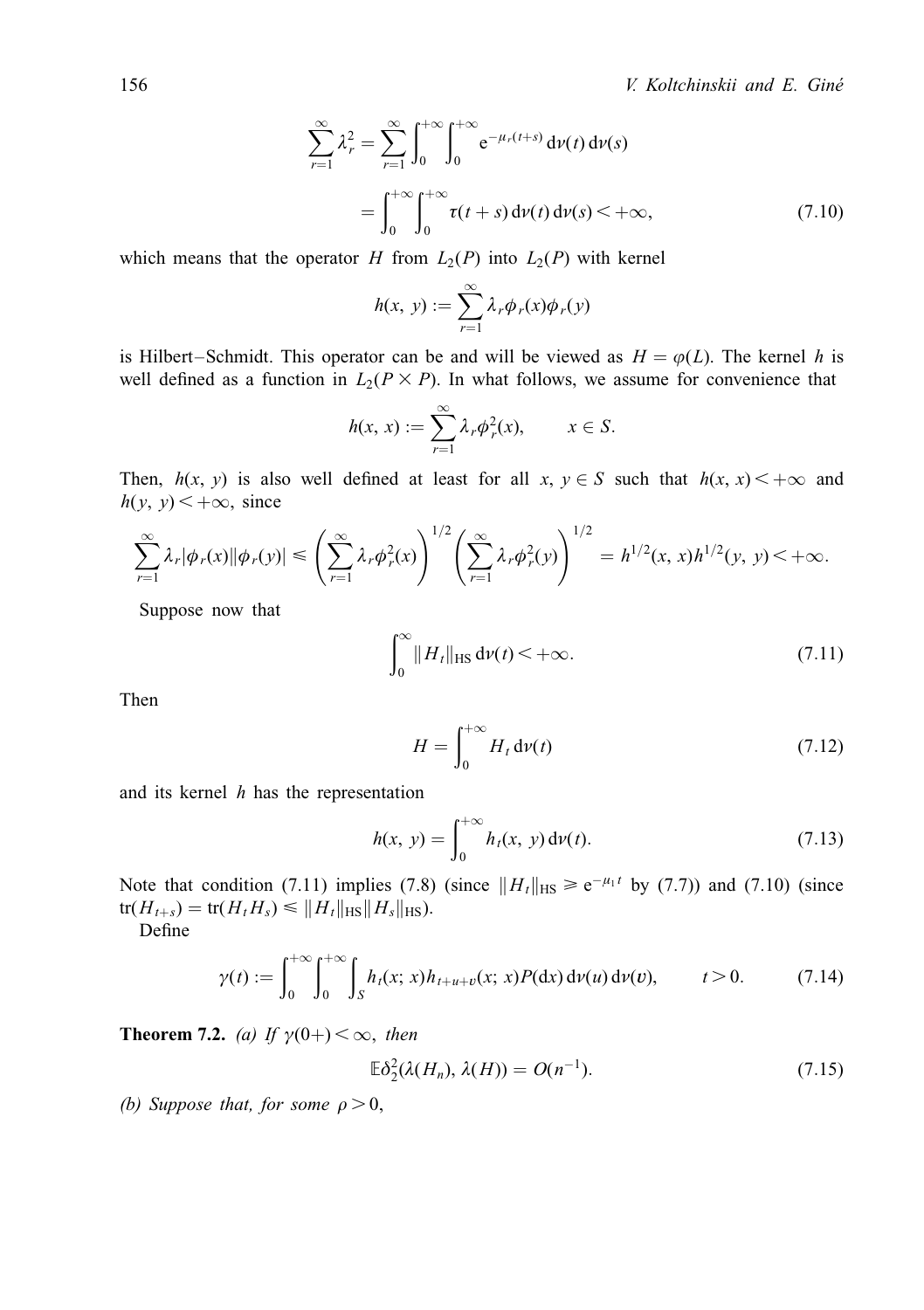$$
\gamma(t) = O(t^{-\rho}) \qquad \text{as } t \to 0; \tag{7.16}
$$

for some  $a > 0$ ,

$$
\tau(t) \asymp t^{-a} \qquad \text{as } t \to 0; \tag{7.17}
$$

and, for some  $b > a$ ,

$$
\varphi(\mu) = O(\mu^{-b/2}) \qquad \text{as } \mu \to \infty. \tag{7.18}
$$

Then

$$
\mathbb{E}\delta_2^2(\lambda(H_n),\,\lambda(H))=O(n^{-(b-a)/(b-a+\rho)}).
$$
\n(7.19)

To prove the theorem we need the following lemma (which is in fact a weak version of known Tauberian theorems).

**Lemma 7.3.** Let F be a non-decreasing function on  $[0, +\infty)$  with  $F(0) = 0$ . Suppose that, for all  $t > 0$ ,

$$
f(t) := \int_0^{+\infty} e^{-tu} dF(u) < +\infty.
$$

Then,

(i) 
$$
f(0+) < +\infty \Leftrightarrow F(+\infty) < +\infty.
$$

For any  $\rho > 0$ ,

(*ii*) 
$$
F(u) = O(u^{\rho}) \text{ as } u \to \infty \Leftrightarrow f(t) = O(t^{-\rho}) \text{ as } t \to 0,
$$

and

$$
(iii) \tF(u) \simeq u^{\rho} \t as u \to \infty \Leftrightarrow f(t) \simeq t^{-\rho} \t as t \to 0.
$$

**Proof (sketch).** Indeed, we have, for all  $u > 0$ ,

$$
f(t) \ge \int_0^u e^{-vt} dF(v) \ge e^{-ut} F(u),
$$

which implies (with  $t = 1/u$ )

$$
F(u) \leq \mathbf{e}f(1/u), \qquad u > 0. \tag{7.20}
$$

On the other hand, if  $F(u) = o(e^{tu})$  as  $u \to \infty$  for all  $t > 0$ , then, by integration by parts,

$$
f(t) = \int_0^{+\infty} F(u) t e^{-ut} du = \int_0^{+\infty} F(v/t) e^{-v} dv.
$$
 (7.21)

The lemma follows rather trivially from (7.20) and (7.21). We just check (iii). If  $F(u) \approx u^{\rho}$ , then (7.21) implies  $f(t) = O(t^{-\rho})$  and (7.20) implies  $f(t) \ge ct^{-\rho}$  for some constant  $c > 0$ , so  $f(t) \approx t^{-\rho}$  holds. If, on the other hand, we have  $f(t) \approx t^{-\rho}$ , then, by (7.20),  $F(u) = O(u^{\rho})$ . Using (7.21), we obtain that, for some constants  $c > 0$ ,  $C > 0$  and for all  $R > 0$ .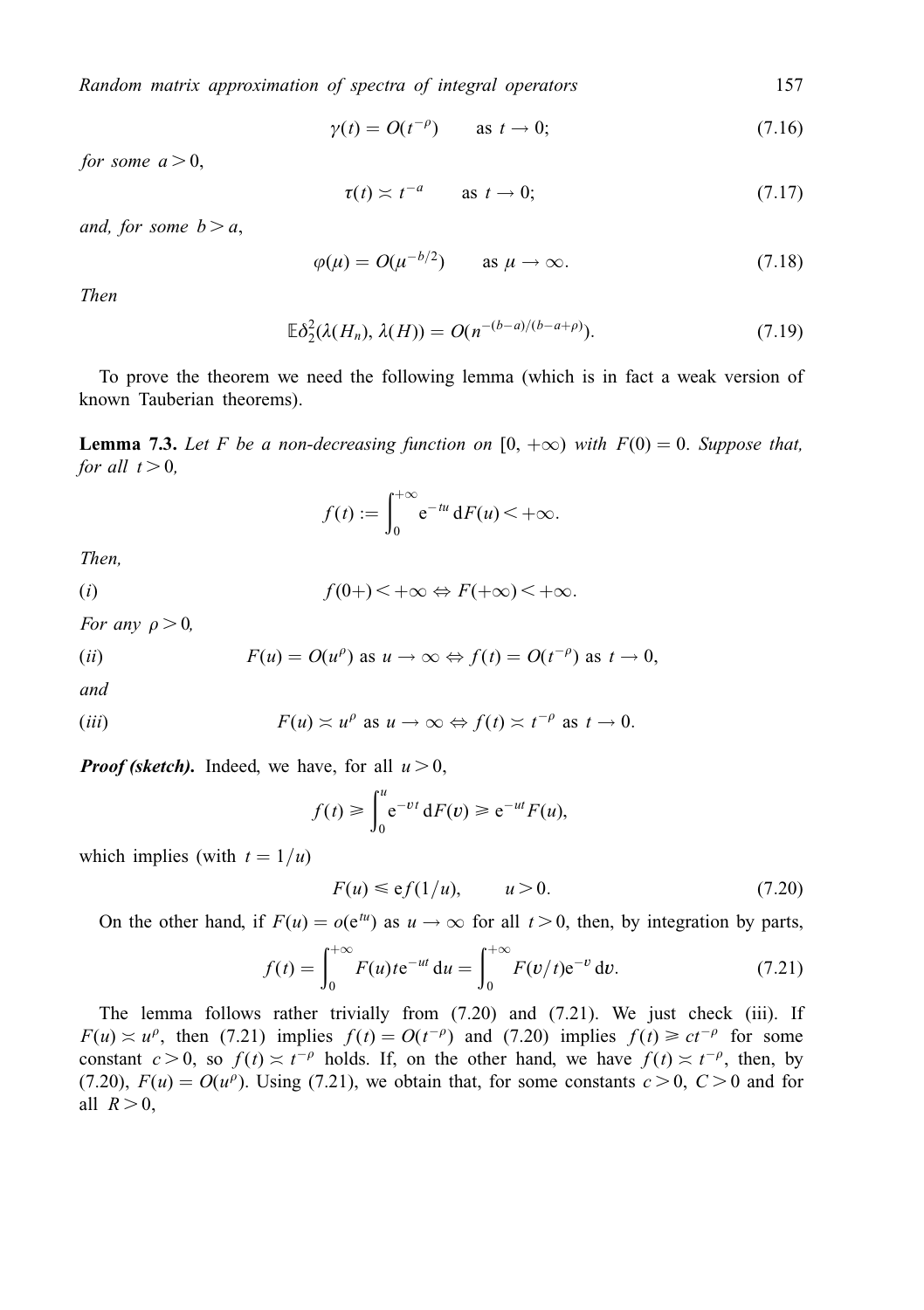$$
ct^{-\rho} \le f(t) \le F(R/t) + \int_R^{+\infty} F(v/t) e^{-v} dv \le F(R/t) + Ct^{-\rho} \int_R^{+\infty} v^{\rho} e^{-v} dv
$$

Choosing  $R$  large enough, so that

$$
\int_{R}^{+\infty} v^{\rho} e^{-v} dv < \frac{c}{2C},
$$

the previous inequality gives that, for all  $t > 0$ ,

$$
F(R/t) \geq \frac{c}{2}t^{-\rho}.
$$

It follows that  $F(u) \simeq u^{\rho}$ , and (iii) is proved.

**Proof of Theorem 7.2.** To prove part (a), we define

$$
G(u) := \frac{1}{2} \sum_{r,s:\mu_r + \mu_s \le u} (\lambda_r^2 + \lambda_s^2) P(\phi_r^2 \phi_s^2), \qquad u > 0,
$$

and observe

$$
\gamma(t) = \int_0^{+\infty} \int_0^{+\infty} \int_S \sum_{r=1}^{\infty} e^{-\mu_r t} \phi_r^2(x) \sum_{s=1}^{\infty} e^{-\mu_s(t+u+v)} \phi_s^2(x) dP(x) d\nu(u) d\nu(v)
$$
  
\n
$$
= \sum_{r=1}^{\infty} \sum_{s=1}^{\infty} \int_S e^{-(\mu_r + \mu_s)t} \phi_r^2(x) \phi_s^2(x) P(dx) \int_0^{+\infty} \int_0^{+\infty} e^{-\mu_s u} e^{-\mu_s v} d\nu(u) d\nu(v)
$$
  
\n
$$
= \sum_{r=1}^{\infty} \sum_{s=1}^{\infty} \lambda_s^2 e^{-(\mu_r + \mu_s)t} \int_S \phi_r^2(x) \phi_s^2(x) dP(x)
$$
  
\n
$$
= \frac{1}{2} \sum_{r=1}^{\infty} \sum_{s=1}^{\infty} (\lambda_r^2 + \lambda_s^2) e^{-(\mu_r + \mu_s)t} P(\phi_r^2 \phi_s^2)
$$
  
\n
$$
= \int_0^{+\infty} e^{-tu} dG(u).
$$
 (7.22)

Then the condition  $\gamma(0+) < \infty$  and the representation (7.22) imply, by Lemma 7.3(i), that

$$
\sum_{r,s=1}^{\infty} (\lambda_r^2 + \lambda_s^2) P(\phi_r^2 \phi_s^2) = G(+\infty) < +\infty,
$$

which gives  $(7.15)$  by Corollary 4.3.

To prove part (b), we will apply Corollary 4.4 and, once more, Lemma 7.3. By the representation (7.22) for  $\gamma$ , condition (7.16) and Lemma 7.3 imply

$$
G(u) = O(u^{\rho}) \qquad \text{as } u \to \infty. \tag{7.23}
$$

Setting

 $\Box$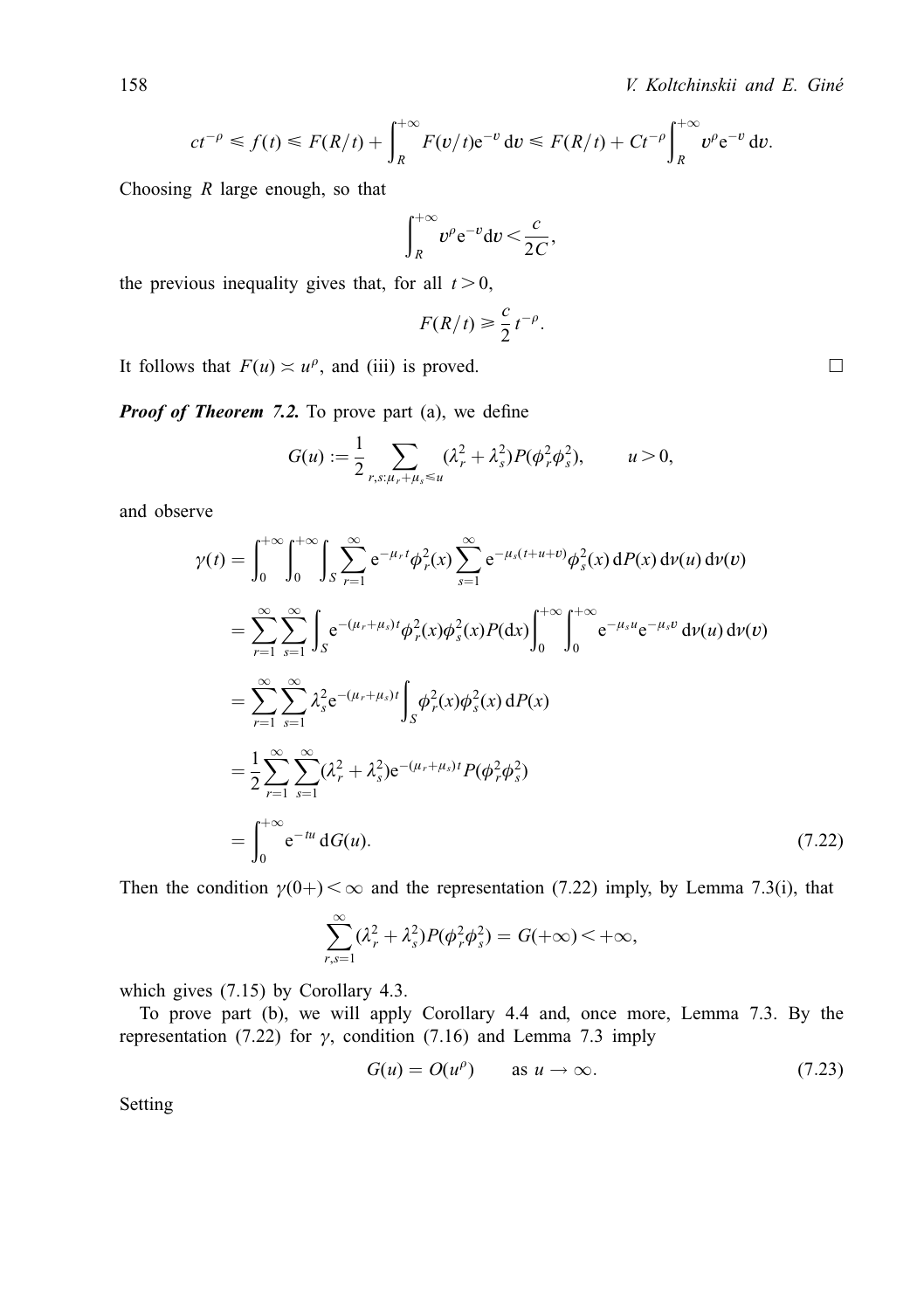$$
F(u) := \sum_{r=1}^{\infty} I_{\{\mu_r \le u\}} \quad \text{as } u > 0,
$$

we have, by  $(7.6)$ ,

$$
\tau(t) = \text{tr}(\mathbf{H}_t) = \int_0^{+\infty} e^{-ut} dF(u).
$$

Then, condition  $(7.17)$  implies, by Lemma 7.3(iii), that

$$
F(u) \asymp u^a \qquad \text{as } u \to +\infty.
$$

 $\{\mu_r\}$  being a non-decreasing sequence, it follows easily that

$$
\mu_r \asymp r^{1/a} \qquad \text{as } r \to \infty. \tag{7.24}
$$

Setting  $\alpha := \rho a^{-1}$ , it follows from (7.23) and (7.24), that

$$
\sum_{1 \le r,s \le R} (\lambda_r^2 + \lambda_s^2) P(\phi_r^2 \phi_s^2) \le \sum_{r,s:\mu_r + \mu_s \le CR^{1/a}} (\lambda_r^2 + \lambda_s^2) P(\phi_r^2 \phi_s^2) = O(R^a),\tag{7.25}
$$

for some constant  $C > 0$ . On the other hand, by (7.18) and (7.24)

$$
\lambda_r^2 = \varphi^2(\mu_r) = O(r^{-b/a}) = O(r^{-1-\beta}),\tag{7.26}
$$

where  $\beta := ba^{-1} - 1$ . Expressions (7.25) and (7.26) are all that is needed in order to conclude, by Corollary 4.4, that

$$
\mathbb{E}\delta_2^2(\lambda(H_n),\lambda(H))=O(n^{-\beta/(\alpha+\beta)})=O(n^{-(b-a)/(b-a+\rho)}),
$$

proving  $(7.19)$ .

Next we give an example of a CLT for the spectrum of  $H$ . More refined results can be obtained, but the one whose proof we present suffices for our purposes. In order to prove the CLT for the spectrum of  $H$ , it is convenient to introduce a new function:

$$
\psi(t) := \int_S h_t^2(x, x) \, dP(x), \qquad t > 0.
$$

**Theorem 7.4.** Let H be defined by (7.12) and let H<sub>n</sub> and  $\tilde{H}_n$  be the random operators corresponding to H given respectively by equations (1.3) and (1.2). Suppose  $\psi(t) < \infty$  for all  $t > 0$ ,

$$
\int_0^\infty \psi^{1/2}(t) \, \mathrm{d}\nu(t) < \infty \tag{7.27}
$$

and

$$
\varphi(\mu)\bigg(=\int_0^\infty e^{-t\mu}\,d\nu(t)\bigg)=O(e^{-b\mu})\qquad\text{as }\mu\to+\infty.
$$
\n(7.28)

Then the finite-dimensional distributions of the sequences

159

 $\Box$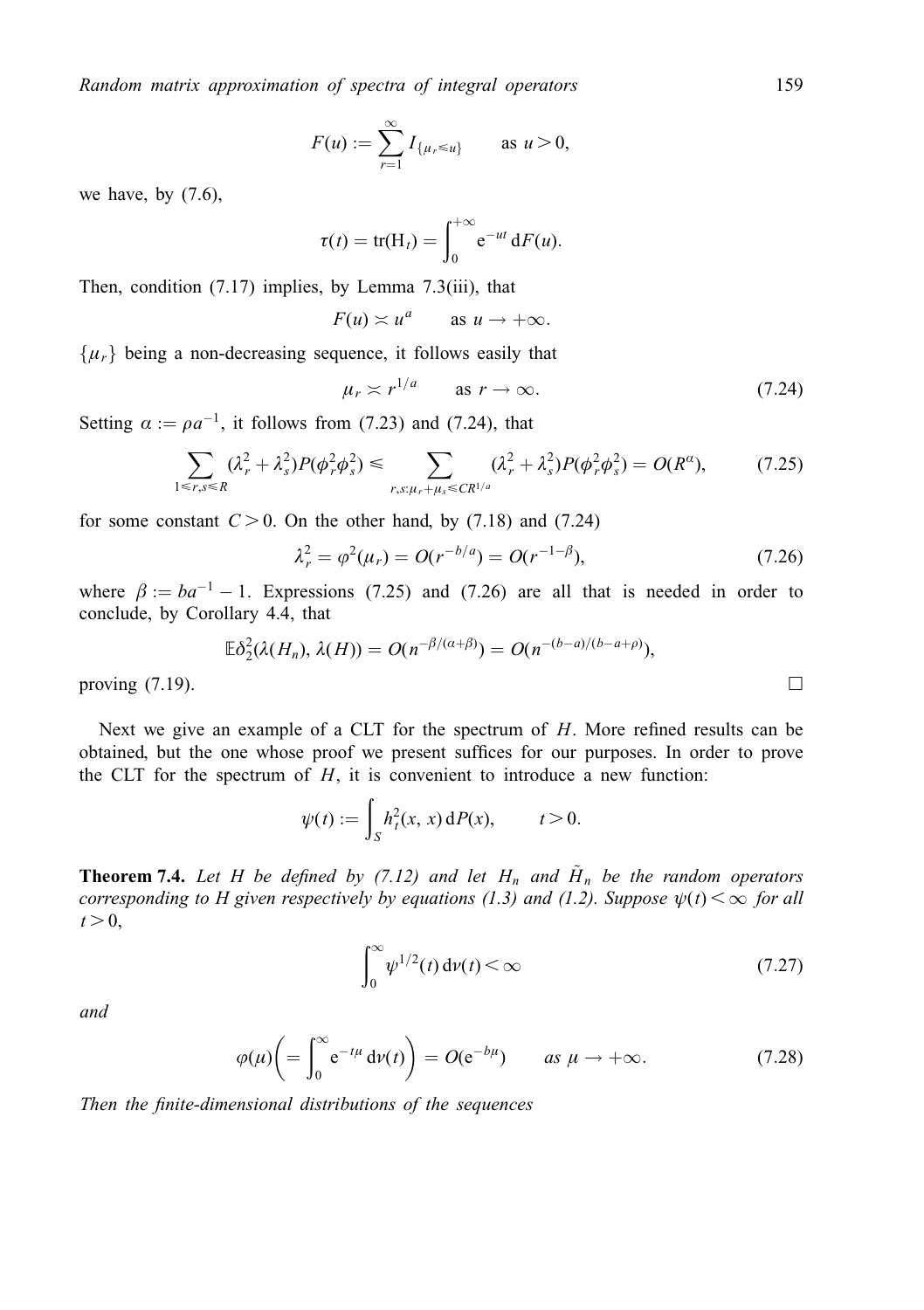$$
\{n^{1/2}(\lambda^{\downarrow}(H_n) - \lambda^{\downarrow}(H)\}_{n=1}^{\infty} \quad \text{and} \quad \{n^{1/2}(\lambda^{\downarrow}(\tilde{H}_n) - \lambda^{\downarrow}(H)\}_{n=1}^{\infty} \tag{7.29}
$$

converge in law to the corresponding finite-dimensional distributions of the random vector  $\bigoplus_{r=1}^{\infty} \lambda^{\downarrow}(\Gamma_r)$ , defined by equation (5.5) for the operator H. If, moreover,  $\gamma(0+) < \infty$  then the sequences (7.29) converge weakly in  $\ell_2$ .

**Proof.** Condition (7.27) gives, by the generalized Minkowski inequality, that

$$
h(x, x) = \sum_{r=1}^{\infty} \lambda_r \phi_r^2(x) \in L_2(P)
$$

which is conditions (5.4) and (5.4') in Theorem 5.1. The finiteness of  $\varphi(t)$  implies that, for all  $\varepsilon > 0$ ,

$$
\sum_{r,s=1}^{R} P(\phi_r^2 \phi_s^2) \le e^{2\varepsilon \mu_R} \sum_{r,s=1}^{R} P(e^{-\varepsilon \mu_r} \phi_r^2 e^{-\varepsilon \mu_s} \phi_s^2)
$$
  

$$
\le e^{2\varepsilon \mu_R} P\left(\sum_{r=1}^{\infty} e^{-\varepsilon \mu_r} \phi_r^2 \sum_{s=1}^{\infty} e^{-\varepsilon \mu_s} \phi_s^2\right)
$$
  

$$
= e^{2\varepsilon \mu_R} \int_S h_\varepsilon^2(x, x) P(\mathrm{d}x)
$$
  

$$
= O(e^{2\varepsilon \mu_R}) \quad \text{as } R \to \infty.
$$
 (7.30)

Since the eigenvalues  $\lambda_r$  are uniformly bounded, it follows from (7.30) that

$$
\sum_{1 \leq r,s \leq R} (\lambda_r^2 + \lambda_s^2) P(\phi_r^2 \phi_s^2) \sum_{1 \leq r,s \leq R} P(\phi_r^2 \phi_s^2) = O(e^{4\epsilon \mu_R}) \quad \text{as } R \to \infty. \tag{7.31}
$$

This will allow us to verify condition  $(5.3)$  in Theorem 5.1, and we prepare next for condition (5.2). To this effect we begin by noting that, for all  $r \ge 1$ ,

$$
re^{-\varepsilon\mu_r} \leq \sum_{k=1}^{\infty} e^{-\varepsilon\mu_k} = \int_{S} h_{\varepsilon}(x, x) P(dx) \leq \psi^{1/2}(\varepsilon),
$$

which implies

$$
\mu_r \ge \frac{\log r}{\varepsilon} - \frac{0.5 \log \psi(\varepsilon)}{\varepsilon} \tag{7.32}
$$

for all  $r \ge 1$ . Condition (7.28) implies

$$
\sum_{r \ge R+1} \lambda_r^2 = \sum_{r \ge R+1} \lambda_r^2 \le C \sum_{r \ge R+1} e^{-2b\mu_r},
$$

for some constant  $C>0$  and for all  $R \ge 1$ . Combining this with (7.32) gives that, for all  $\varepsilon > b$ ,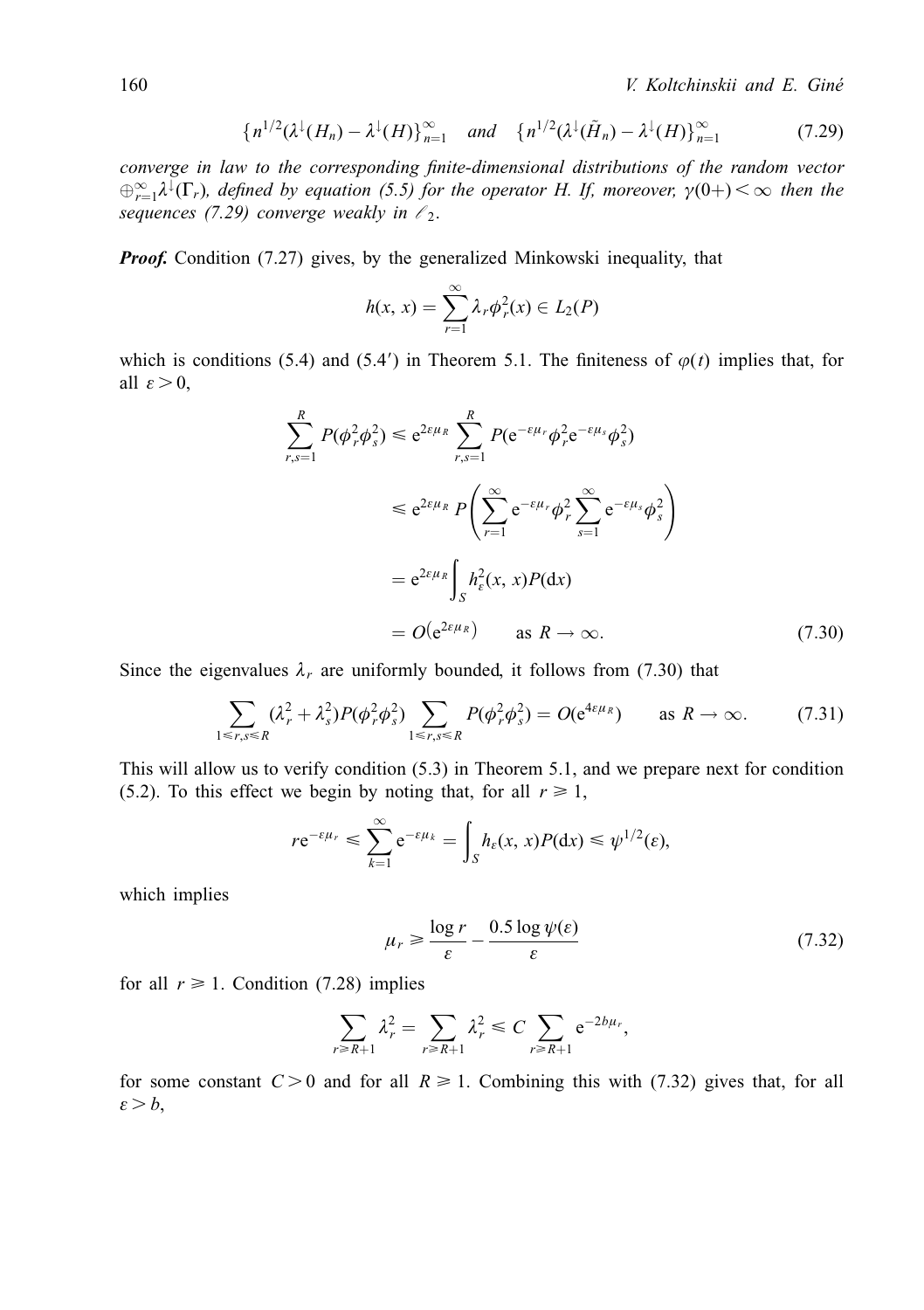$$
\sum_{r \ge R+1} \lambda_r^2 \le C e^{-b\mu_{R+1}} \sum_{r \ge 1} e^{-b\mu_r} \le C \exp\{0.5 \log \psi(\varepsilon)/\varepsilon\} e^{-b\mu_{R+1}} \sum_{r \ge 1} r^{-b/\varepsilon} = C(\varepsilon) e^{-b\mu_{R+1}}.
$$
\n(7.33)

Taking  $R = R_n$  such that

$$
\exp\{\mu_{R_n}b/2\} \leqslant n \lt \exp\{\mu_{R_n+1}b/2\},\
$$

in (7.30) (where we can take  $\varepsilon < b/8$ ) and in (7.33) yields conditions (5.3) and (5.2) in Theorem 5.1. Now Theorem 5.1 gives finite-dimensional convergence of the sequences (7.29). If  $\gamma(0+)<\infty$  then the proof of Theorem 7.2(a), shows that condition (6.1) in Theorem 6.1 holds; on the other hand, condition (6.2) follows from (7.30) with the same  $R_n$ as above. Therefore, convergence in  $\ell_2$  of the sequences (7.29) follows from Theorem  $6.1.$ 

With some extra care, the following can be proved using Lemma 7.3.

**Theorem 7.5.** Suppose that condition (7.27) holds, that

$$
\gamma(t)\psi(t) = O(t^{-\rho}) \qquad \text{as } t \to 0
$$

for some  $\rho > 0$ , that condition (7.17) holds for some  $a > 0$  and that condition (7.18) holds for some  $b > \rho + a$ . Then the finite-dimensional distributions of the sequences (7.29) converge in law to the corresponding finite-dimensional distributions of the random vector  $\oplus_{r=1}^{\infty}\lambda^{\downarrow}(\Gamma_{r}),$ defined by equation (5.5) for the operator H. If, moreover,  $\gamma(0+) < \infty$  then the sequences (7.29) converge weakly in  $\ell_2$ .

Next we show how the above theorems allow us to estimate the eigenvalues of the operator  $L$  by means of random matrices associated to its heat kernel. Consider the family of sequences of random matrices

$$
\left\{\tilde{H}_n^s := \left(\frac{h_s(X_i, X_j)}{n}\right)_{i,j=1}^n : n \ge 1\right\}
$$
\n(7.34)

for some  $s > 0$ , and let  $H_n^s$  denote the matrix obtained from  $\tilde{H}_n^s$  by deleting the diagonal. It is easily seen that  $\tilde{H}_n^s$  is a non-negative definite matrix, so that  $\lambda_r^{\parallel}(\tilde{H}_n^s) \ge 0$  for all  $r \ge 1$ . Define

$$
\mu_{r,n}^s := -\frac{1}{s} \log \lambda_r^{\downarrow}(\tilde{H}_n^s), \qquad r \ge 1. \tag{7.35}
$$

The next corollary shows that, for all  $s > 0$ ,  $\mu_{r,n}^s$  provides an asymptotic estimator of the eigenvalue  $\mu_r$  of the operator L for all  $r \ge 1$ .

**Corollary 7.6.** Suppose that  $\psi(t) < +\infty$  for all  $t > 0$ . Then, for all  $s > 0$ , the finite dimensional distributions of the sequence of random vectors

$$
\{(n^{1/2}(\mu_{r,n}^s - \mu_r) : r \ge 1)\}_{n=1}^{\infty}
$$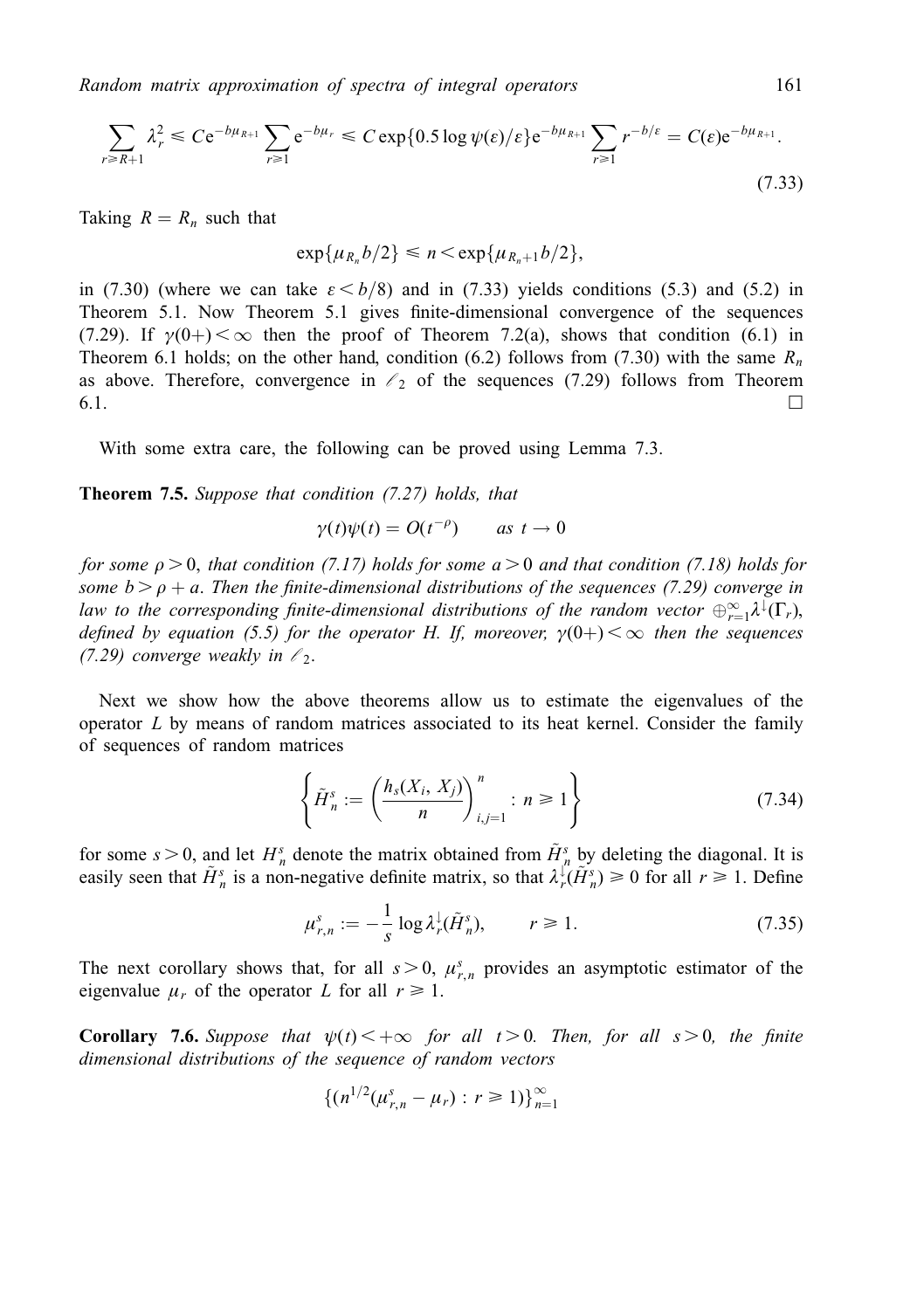converge weakly to the corresponding finite-dimensional distributions of the random vector  $s^{-1}\oplus_{\ell=1}^{\infty}\lambda^{\downarrow}(\Gamma_{\ell})$ , where  $\Gamma_{\ell}$  is the matrix  $(G_P(\phi_i\phi_j):i,j\in\Delta_{\ell})$  and  $\Delta_{\ell}$  is the set of indices corresponding to the  $\ell$  th largest eigenvalue of  $H_s$ .

**Proof.** Take  $v = \delta_s$  for some  $s > 0$ , so that  $\varphi(\mu) = e^{-\mu s}$  and  $h = h_s$ . Theorem 7.4 then implies that the sequence

$$
\left\{n^{1/2}(\lambda_r^{\downarrow}(\tilde{H}_n^s)-e^{-\mu_r s})\right\}_{n=1}^{\infty}
$$

converges weakly to  $\oplus e^{-s\mu} \tilde{\Gamma}_e$ . Since

$$
\mu_{r,n}^s = -\frac{1}{s} \log(\lambda_r^{\downarrow}(\tilde{H}_n^s))
$$
  
=  $\mu_r - \frac{1}{s} \log \left(1 + \frac{\lambda_r^{\downarrow}(\tilde{H}_n^s) - e^{-\mu_r s}}{e^{-\mu_r s}}\right)$   
=  $\mu_r - s^{-1} \frac{\lambda_r^{\downarrow}(\tilde{H}_n^s) - e^{-s\mu_r}}{e^{-\mu_r s}} + o\left(\frac{\lambda_r^{\downarrow}(\tilde{H}_n^s) - e^{-s\mu_r}}{e^{-s\mu_r}}\right),$ 

the result follows.  $\Box$ 

It can also be proved as a consequence of Theorem 7.2 that, if in addition to the hypotheses of the previous corollary,  $h_{2s}(x, x)$  is uniformly bounded for some  $s > 0$  and condition (7.17) holds for some  $a > 0$ , then, for all  $\epsilon > 0$ ,

$$
\mathbb{E} \sup_{r \ge 1} e^{-2\mu_r s} (\mu_{r,n}^s - \mu_r)^2 = O(n^{-1+\epsilon}). \tag{7.36}
$$

The eigenvalues of  $L$  can also be estimated by the eigenvalues of random matrices associated with Green functions as kernels. This is more difficult to justify from our results because Green functions in general are much less well behaved than heat kernels. Consider the operator  $G_{\alpha,s} := (L + sI)^{-\alpha}$  for some  $s > 0$  and  $\alpha > 0$ . It can be represented as  $G_{\alpha,s} = \varphi(L)$  with

$$
\varphi(\mu) := (\mu + s)^{-\alpha} = \Gamma(\alpha)^{-1} \int_0^{+\infty} u^{\alpha-1} e^{-u(\mu+s)} du = \int_0^{+\infty} e^{-\mu u} dv(u),
$$

where

$$
d\nu(u) := \Gamma(\alpha)^{-1} u^{\alpha-1} e^{-su} du.
$$

Assuming that

$$
\sum_{r=1}^{\infty} (s + \mu_r)^{-2\alpha} = \int_0^{+\infty} \int_0^{+\infty} \tau(u+v) u^{\alpha-1} v^{\alpha-1} e^{-s(u+v)} du dv < +\infty,
$$

the operator  $G_{\alpha,s}$  is Hilbert–Schmidt with kernel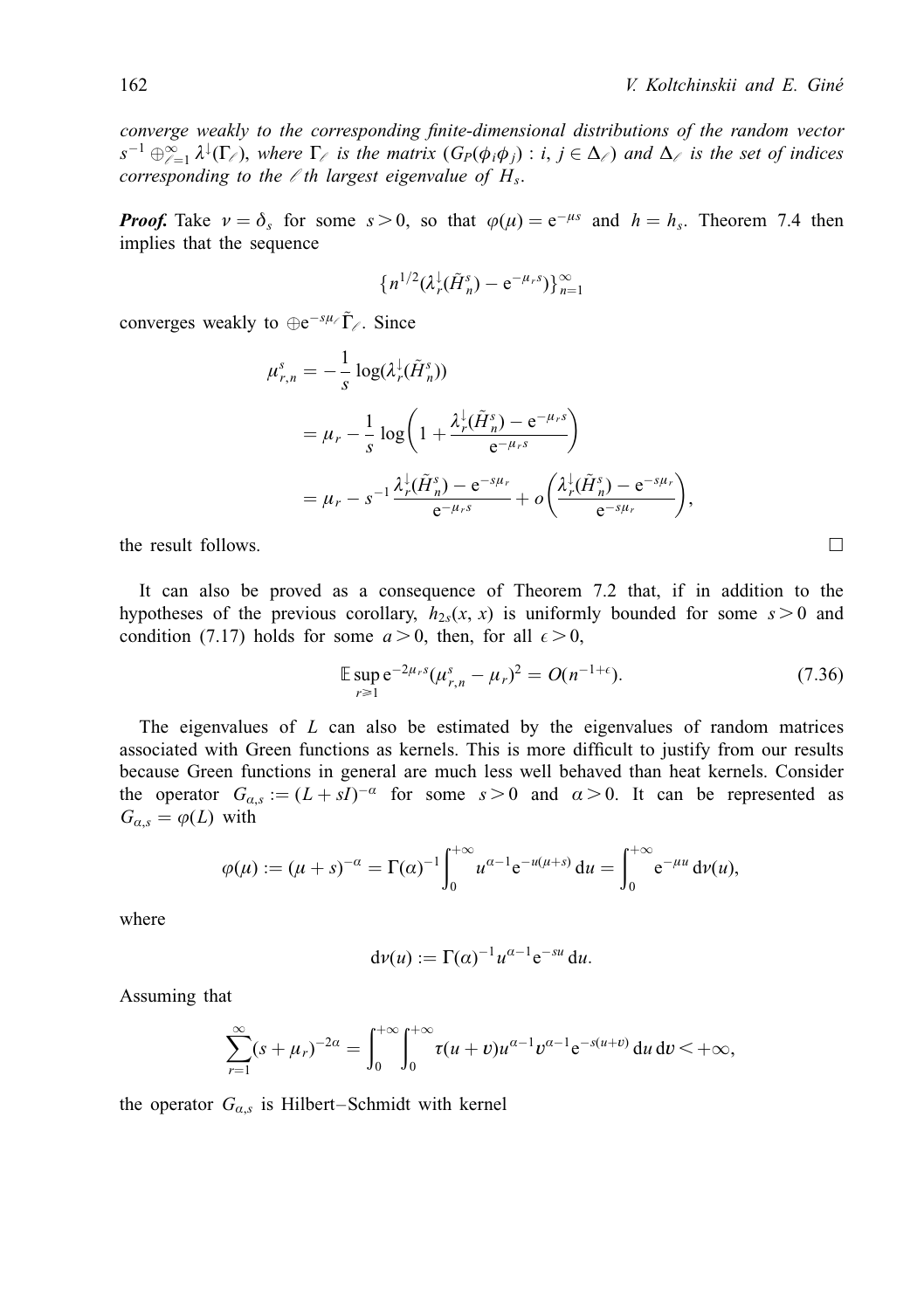$$
g_{a,s}(x, y) := \sum_{r=1}^{\infty} \lambda_r \phi_r(x) \phi_r(y),
$$

where  $\lambda_r := (s + \mu_r)^{-\alpha}; g_{\alpha,s}$  is a Green function of L. Setting

$$
\tilde{G}_n^{a,s} = \left(\frac{g_{a,s}(X_i, X_j)}{n}\right)_{i,j=1}^n
$$

and letting  $G_n^{a,s}$  denote the matrix obtained from  $\tilde{G}_n^{a,s}$  by deleting the diagonal, we have the following consequence of Theorem 7.2:

# **Corollary 7.7.** If, for some  $\rho > 0$  and  $a < 2\alpha$ , conditions (7.16) and (7.17) hold, then  $E\delta_2^2(\lambda(G_n^{a,s}),\lambda(G_{a,s}))=O(n^{-(2a-a)/(2a-a+\rho)}).$

It is not difficult to also extract a CLT for  $\lambda(G_n^{\alpha,s})$  from the above results. We now apply these corollaries to some specific examples of differential operators.

#### Strictly elliptic operators on bounded regions

We take S to be a bounded open connected subset of  $\mathbb{R}^d$  and let P be the uniform distribution on S. Consider the operator

$$
L := -\sum_{i,j=1}^d \frac{\partial}{\partial x_i} \left\{ a_{ij}(x) \frac{\partial}{\partial x_j} \right\}
$$

with Dirichlet boundary condition, where the functions  $x \mapsto a(x) := (a_{ij}(x))_{i,j=1}^d$  are locally integrable in S with values in the set of non-negative real symmetric matrices and satisfy  $\alpha \le a(x) \le A$  for some constants  $\alpha > 0$  and  $A < \infty$  and for all  $x \in S$  (see, for example, Davies, 1989, p. 10). Then (see Davies 1989, Corollary 3.2.8) the semigroup  $e^{-Lt}$ ,  $t > 0$ , has a kernel  $h_t$ , which satisfies the bound

$$
0 \le h_t(x, y) \le Ct^{-d/2} \exp\{-(x - y)^2/4(1 + \delta)At\}
$$

for all  $t > 0$ ,  $x, y \in S$ ,  $\delta \in (0, 1)$ , and a constant  $C = C(\delta, \alpha) < \infty$ . It follows from this bound that  $\psi(t) = \int_0^t c h_t^2(x, x) dP(x) < +\infty$  for all  $t > 0$ . Therefore, Corollary 7.6 applies, thus concluding that the finite-dimensional distributions of the sequence

$$
\{(n^{1/2}(\mu_{r,n}^s-\mu_r):r\geq 1)\}_{n=1}^\infty
$$

converge weakly to the corresponding finite-dimensional distributions of the random vector  $s^{-1} \bigoplus_{\ell=1}^{\infty} \lambda^{\downarrow}(\Gamma_{\ell})$  for all  $s > 0$ .

Moreover (Davies 1989, Theorem 3.3.4),

$$
\int_{G} h_t(x; x) dx \approx \sup_{x \in G} h_t(x; x) \approx t^{-d/2}
$$
\n(7.37)

as  $t \to 0$ , so that condition (7.16) holds with  $\rho = d$ . If v is a finite measure on [0,  $\infty$ ), (7.37) yields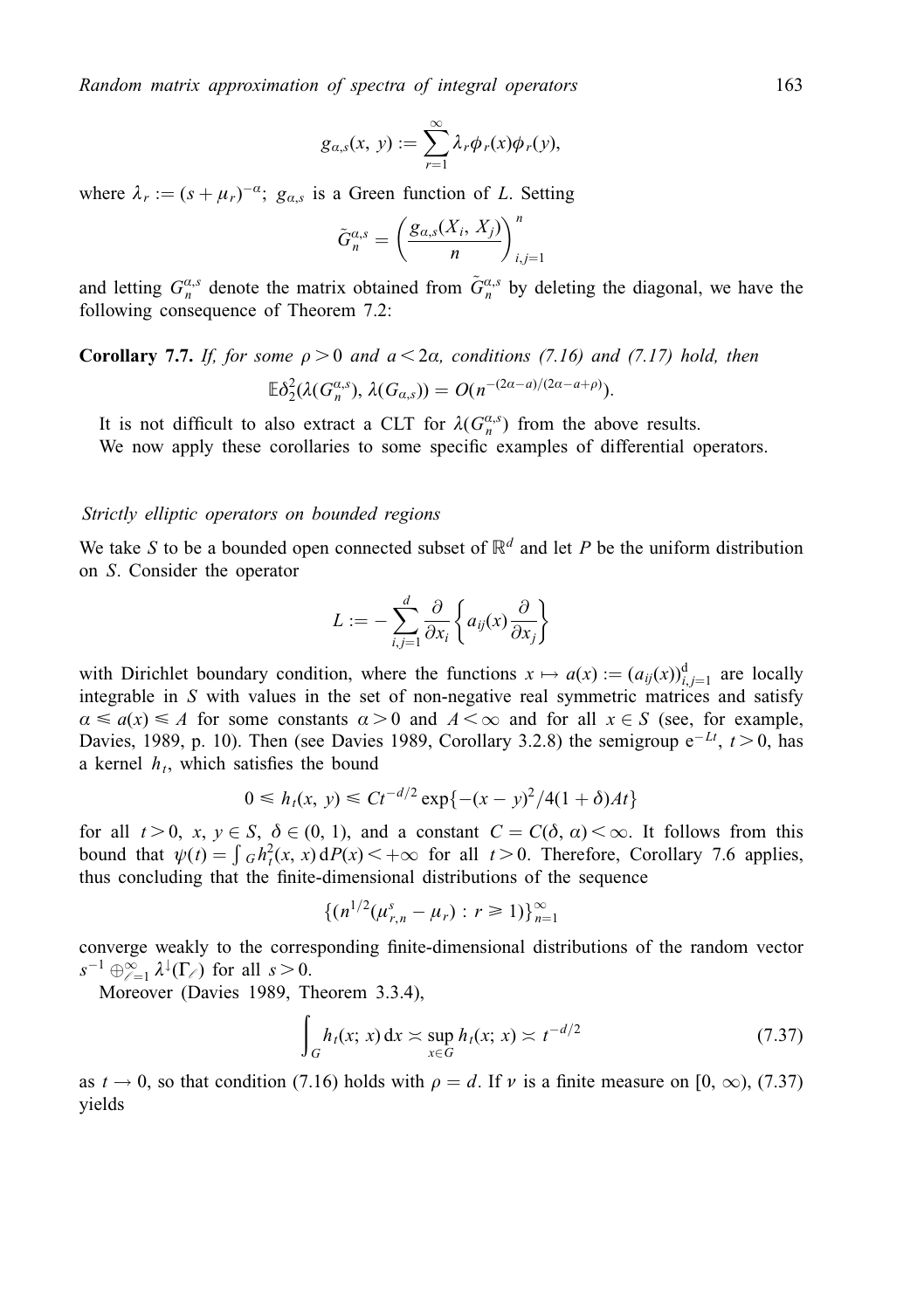$$
\gamma(t) \leq C t^{-d} \int_0^{\infty} \int_0^{\infty} \left(1 + \frac{u+v}{t}\right)^{-d/2} dv(u) dv(v) \leq C t^{-d},
$$

and, as a consequence, condition (7.17) holds with  $a = d/2$ . Thus Corollary 7.7, for  $\alpha > d/4$ and any  $s > 0$ , gives

$$
\mathbb{E}\delta_2^2(\lambda(\mathbf{G}_n^{a,s}),\lambda(G_{a,s})) = O(n^{-(4a-d)/(4a+d)}).
$$
\n(7.38)

The case of Neumann boundary condition can be treated in a similar way.

#### The Laplace–Beltrami operator on a compact Riemannian manifold

We let  $S = M$  be a compact d-dimensional Rimmannian manifold and let P be the uniform distribution on M. Let  $\Delta$  be the Laplace–Beltrami operator (defined on the space  $C^{\infty}(M)$  of all infinitely differentiable functions on M) and let L be the closure – more precisely, form closure, using the terminology of Davies (1989) – of  $-\Delta$ . Then  $e^{-Lt}$  is a positivitypreserving contraction semigroup of  $L_2(M)$  which has a strictly positive  $C^{\infty}$  kernel (heat kernel)  $(t, x, y) \mapsto h_t(x, y)$  on  $(0, \infty) \times M \times M$ , so that

$$
(\mathrm{e}^{-Lt}f)(x) = \int_S h_t(x, y)f(y) \,\mathrm{d}P(y), \qquad f \in L_2(M)
$$

(Davies 1989, Theorem 5.2.1). Since, M being compact,  $h_t$  is bounded for each t, the operator  $e^{-Lt}$  is Hilbert-Schmidt and the heat kernel can be represented as

$$
h_t(x, y) = \sum_{r=1}^{\infty} e^{-\mu_r t} \phi_r(x) \phi_r(y),
$$

where  $0 < \mu_1 \le \mu_2 \le \dots$  and  $\{\phi_r, r \ge 1\}$  is an orthonormal system in  $L_2(M)$ . Again by boundedness,  $\psi(t) = \int h_t^2(x, x) P(dx) < +\infty$  for all  $t > 0$ , and Corollary 7.6 gives the weak convergence of the finite-dimensional distributions of the sequence

$$
\{(n^{1/2}(\mu_{r,n}^s - \mu_r) : r \ge 1)\}_{n=1}^{\infty}
$$

for all  $s > 0$ . Estimates similar to (7.38) can also be obtained, using the bounds on the heat kernel of Laplace-Beltrami operators, in Davies (1989, Chapter 5).

#### Schrödinger operators

We now assume that  $L := -\Delta + V$  on  $L_2(\mathbb{R}^d)$ . Suppose the potential V is continuous and  $V(x) \rightarrow +\infty$  as  $|x| \rightarrow \infty$ . Let  $\phi$  be the eigenfunction of L corresponding to the minimal eigenvalue E (the so-called 'ground state' which, under the above conditions on  $V$ , exists and is a strictly positive  $C^2$  function). Suppose, in addition, that, for some constants  $a_1 > 2$ ,  $2 < a_2 < 2a_1 - 2$  and  $c_1 > 0$ ,  $c_2 > 0$ ,  $c_3 > 0$ ,  $c_4 > 0$ , V satisfies the inequalities

$$
c_1|x|^{a_1} - c_2 \le V(x) - E \le c_3|x|^{a_2} + c_4
$$

for all  $x \in \mathbb{R}^d$ .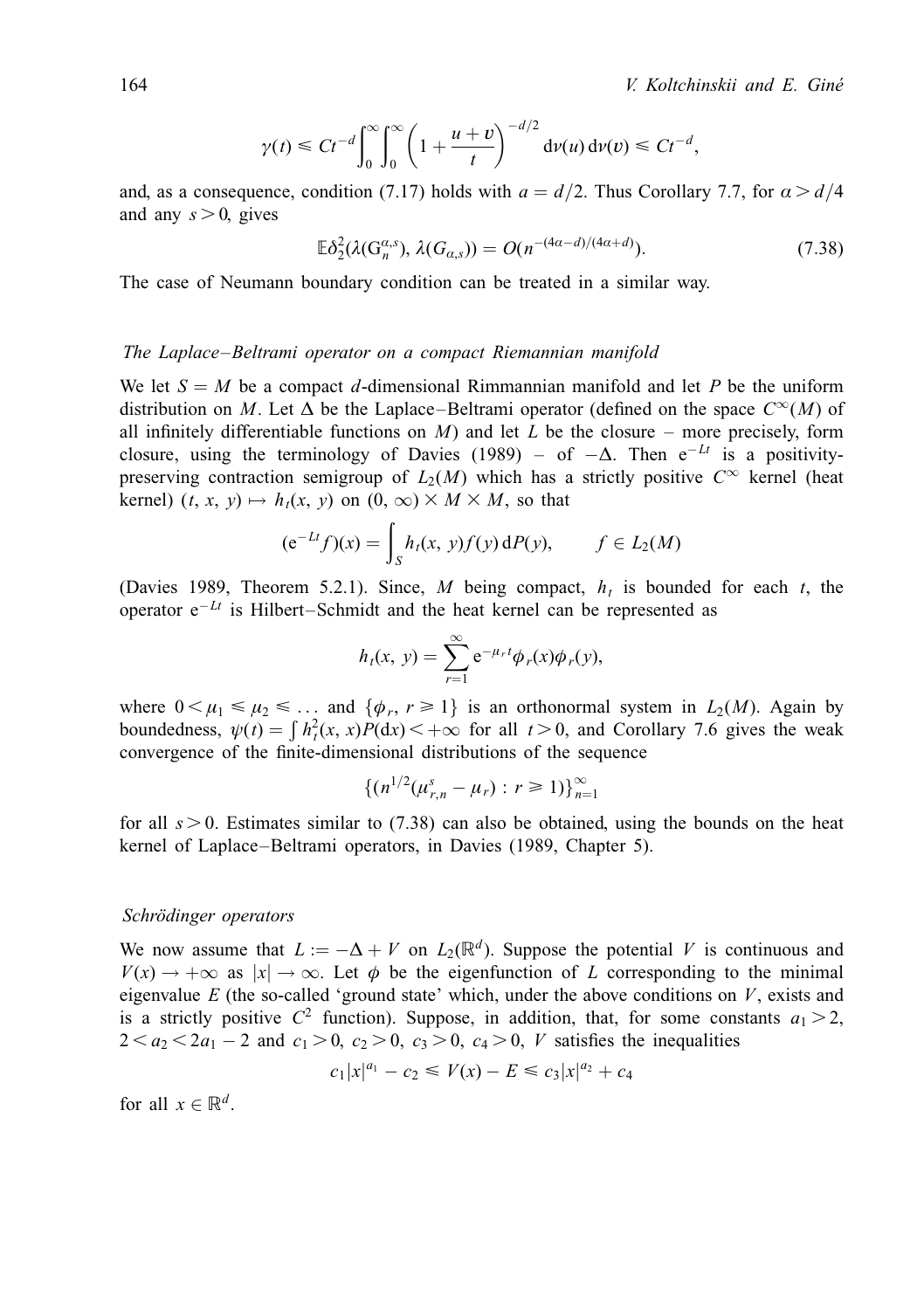Then (Davies 1989, Theorem 4.5.4) the kernel  $\bar{h}_t$  of the semigroup  $e^{-Lt}$ ,  $t > 0$ , satisfies the bound

$$
0 \leq \bar{h}_t(x, y) \leq b_1 \exp\{-b_2 t^{-b}\}\phi(x)\phi(y),
$$

for all x, y. Moreover, under the above condition on the potential V, there exists  $\delta > 0$  such that  $|\phi(x)| = O(e^{-\delta|x|})$  (see, for example, Simon 1982, Theorem C.3.4). It follows that that  $|\phi(x)| = O(e^{-\delta|x|})$  (see, for example, Simon 1982, Theorem C.3.4). It follows that  $\bar{h}_t(x, x) = O(e^{-\delta|x|})$ . Let p be a continuous density on  $\mathbb{R}^d$  such that  $p(x) > 0$  for all x and  $p(x) \ge c|x|^{-\gamma}$  for some  $\gamma > 0$  and  $c > 0$ , and all x of large enough norm, and let P be the Borel measure with density  $p$ . Define

$$
h_t(x, y) = \frac{\bar{h}_t(x, y)}{p^{1/2}(x)p^{1/2}(y)}.
$$

Then we have  $h_t(x, x) = O(e^{-\delta/2} |x|)$ , which implies

$$
\int_{\mathbb{R}^d} h_t^2(x, x) dP(x) = \int_{\mathbb{R}^d} \frac{\bar{h}_t^2(x, x)}{p(x)} dx < +\infty
$$

for all  $t > 0$ . Therefore, Corollary 7.6 gives weak convergence of the finite-dimensional distributions of the sequence

$$
\{(n^{1/2}(\mu_{r,n}^s-\mu_r): r\geq 1)\}_{n=1}^\infty
$$

for all  $s > 0$ .

# Acknowledgements

The research of the first author was partially supported by Sandia Laboratories grants nos AR-2011 and AU-4005. The research of the second author was partially supported by National Science Foundation grant no. DMS-96-25457.

We thank Joel Zinn for several conversations on the law of large numbers, particularly for improving and simplifying our previous treatment of an example (see Proposition 3.4) and for posing the problem of necessity in the law of large numbers, which is not yet completely solved. We acknowledge interesting conversations on different aspects of this work with I. Koltracht and with S. Efromovich. We are also grateful to J. Epperson for pointing out the book of Davies (1989) and to J. Wellner for pointing out the paper of Eaton and Tyler (1991).

# References

Anderson, T.W. (1948) The asymptotic distributions of the roots of certain determinantal equations. J. Roy. Statist. Soc. Ser. B,  $10$ ,  $132-139$ .

Bai, Z.D. (1993a) Convergence rate of expected spectral distribution of large random matrices. Part I. Wigner matrices. Ann. Probab., 21, 625-648.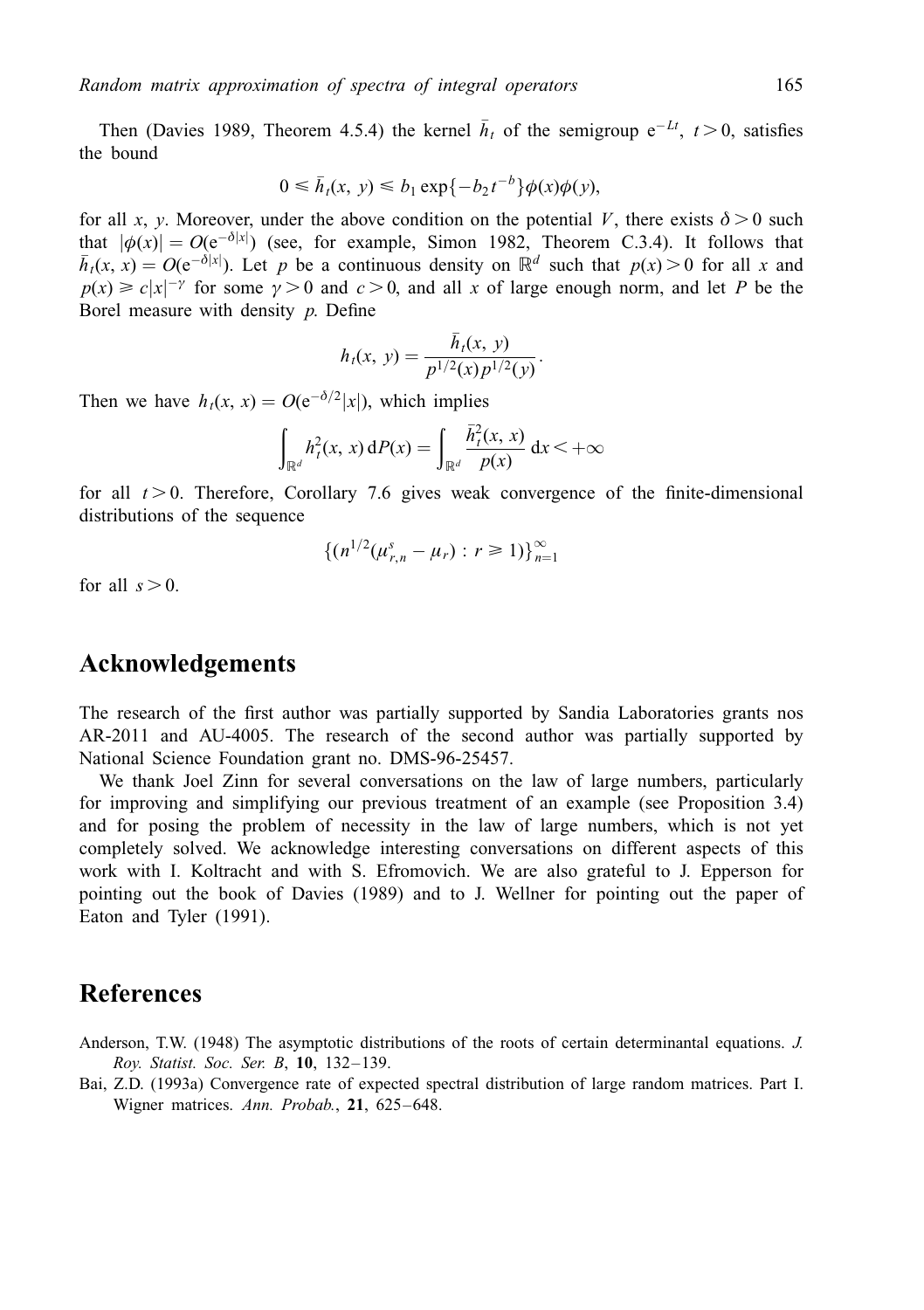- Bai, Z.D. (1993b) Convergence rate of expected spectral distribution of large random matrices. Part II. Sample covariance matrices. Ann. Probab. 21, 649-673.
- Cycon, H.L., Froese, R.G., Kirsch, W. and Simon, B. (1987) Schrödinger Operators with Applications to Quantum Mechanics and Global Geometry. New York: Springer-Verlag.
- Davies, E.B. (1989) Heat Kernels and Spectral Theory. Cambridge: Cambridge University Press.
- Dauxois, J., Pousse, A. and Romain, Y. (1982) Asymptotic theory for the principal component analysis of a vector random function: some applications to statistical inference. J. Multivariate Anal., 12, 136±154.
- Dehling, H. and Mikosch, T. (1994) Random quadratic forms and the bootstrap for U-statistics. J. Multivariate Anal.,  $51$ ,  $392-413$ .
- Dunford, N. and Schwartz, J.T. (1963) Linear Operators. New York: Wiley Interscience.
- Dyson, F.J. (1962a) Statistical theory of energy levels of complex systems, I. J. Math. Phys., 3, 140-156.
- Dyson, F.J. (1962b) Statistical theory of energy levels of complex systems, II J. Math. Phys. 3, 157– 160.
- Dyson, F.J. (1962c) Statistical theory of energy levels of complex systems, III. J. Math. Phys. 3, 166– 175.
- Eaton, M.L. and Tyler, D.E. (1991) On Wielandt's inequality and its application to the asymptotic distribution of the eigenvalues of a random symmetric matrix. Ann. Statist.,  $19$ ,  $260-271$ .
- Geman, S. (1980) A limit theorem for the norm of random matrices. Ann. Probab.,  $\frac{8}{252} 261$ .
- Giné, E. and Zinn, J. (1992) On Hoffmann-Jørgensen's inequality for U-processes. In R.M. Dudley, M.G. Hahn and J. Kuelbs (eds), *Probability in Banach Spaces 8*, pp. 80–91. Boston: Birkhäuser.
- Giné, E. and Zinn, J. (1994) A remark on convergence in distribution of U-statistics. Ann. Probab., 22, 117±125.
- Giné, E. and Zhang, C.-H. (1996) On integrability in the LIL for degenerate U-statistics. J. Theoret. Probab.,  $9, 385-412$ .
- Girko, V.L. (1990) Theory of Random Determinants. Dordrecht: Kluwer Academic.
- Gohberg, I. and Krein, M. (1968) Introduction to the Theory of Linear Nonselfadjoint Operators. Providence, RI: American Mathematical Society.
- Grenander, U. (1963) Probabilities on Algebraic Structures. Stockholm: Almqvist & Wiksell.
- Hoffman, A.J. and Wielandt, H.W. (1953) The variation of the spectrum of a normal matrix. Duke Math. J., 20, 37-39.
- Hsu, P.L. (1939) On the distribution of the roots of certain determinantal equations. Ann. Eugenics, 9,  $250 - 258$ .
- James, A.T. (1954) Normal multivariate analysis and the orthogonal group. Ann. Math. Statist., 25,  $40 - 75.$
- Kato, T. (1982) A Short Introduction to Perturbation Theory for Linear Operators. New York: Springer-Verlag.
- Latala, R. (1998) On the almost sure boundedness of norms of some empirical operators. Statist Probab. Lett., 38, 177-182.
- Lidskii, V.B. (1950) The proper values of the sum and product of symmetric matrices. *Dokl. Akad.* Nauk SSSR, 75, 769-772.
- Mehta, M.L. (1991) Random Matrices. New York: Academic Press.
- Ozawa, S. (1987) Fluctuation of spectra in random media. In K. Ito and N. Ikeda (eds), Probabilistic Methods in Mathematical Physics, pp. 335-361. Boston: Academic Press.
- Ozawa, S. (1993) Spectra of random media with many randomly distributed obstacles. Osaka J. Math., 30,  $1-27$ .